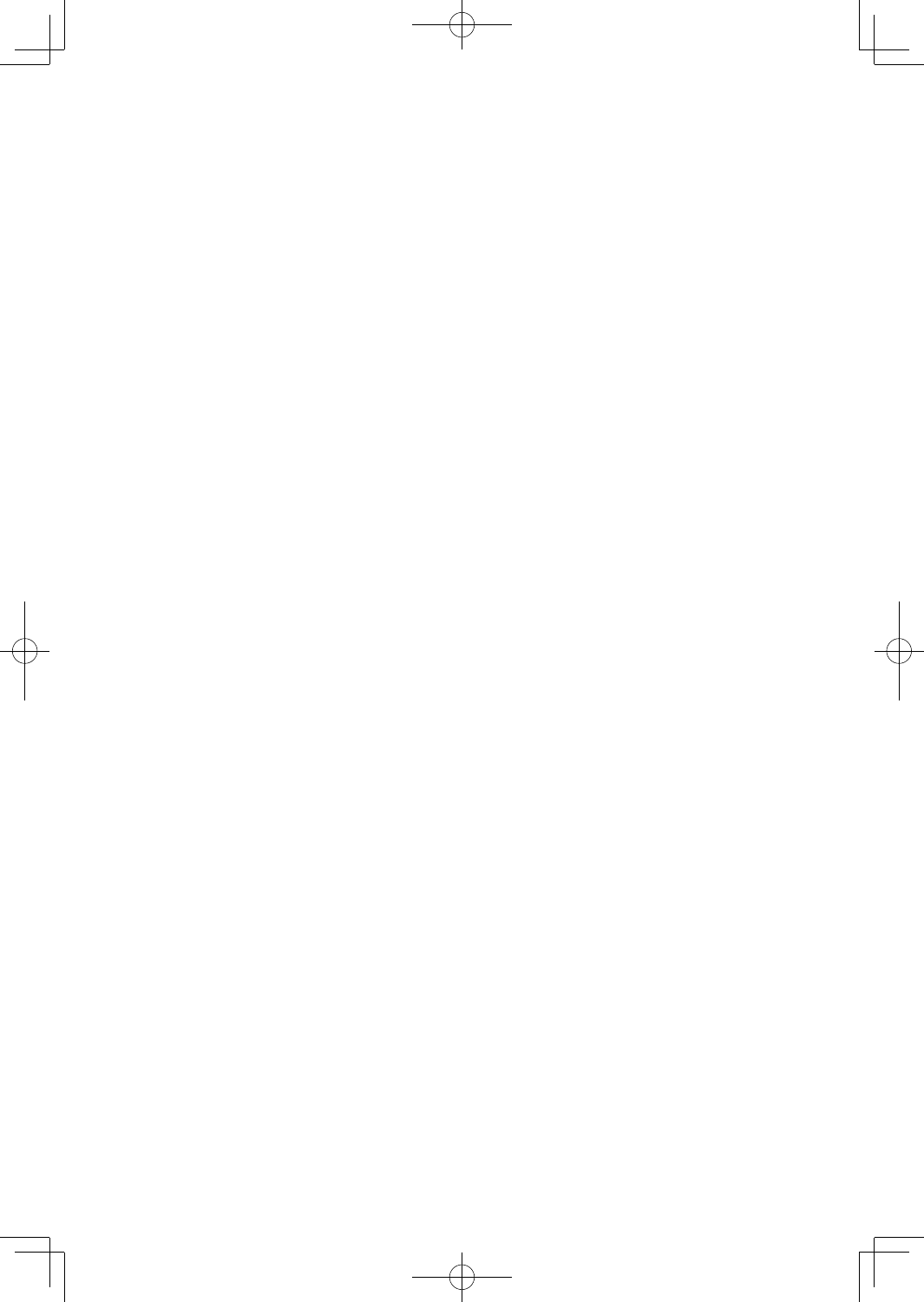### **Editorial Board**

Editor-in-chief: Mark WILLIAMS, Ph.D. Editor: TOYODA Tetsuya Assistant Editor: Percival Santos, Ph.D. Editorial Assistant: HASEYAMA Yoriko

ISSN 1883-8243 © COPYRIGHT 2012 Akita International University Press

All rights reserved. No part of this publication may be reproduced, translated, stored in a retrieval system, or transmitted in any form or by any means, electronic, mechanical, photocopying, recording or otherwise, without prior written permission from the publisher.

**Publisher:** Mark Williams Akita International University Press Akita city, Yuwa, Japan 010-1292 HTTP://www.aiu.ac.jp. Tel : 81-18-886-5900 Fax: 81-18-886-5910

Printed in Japan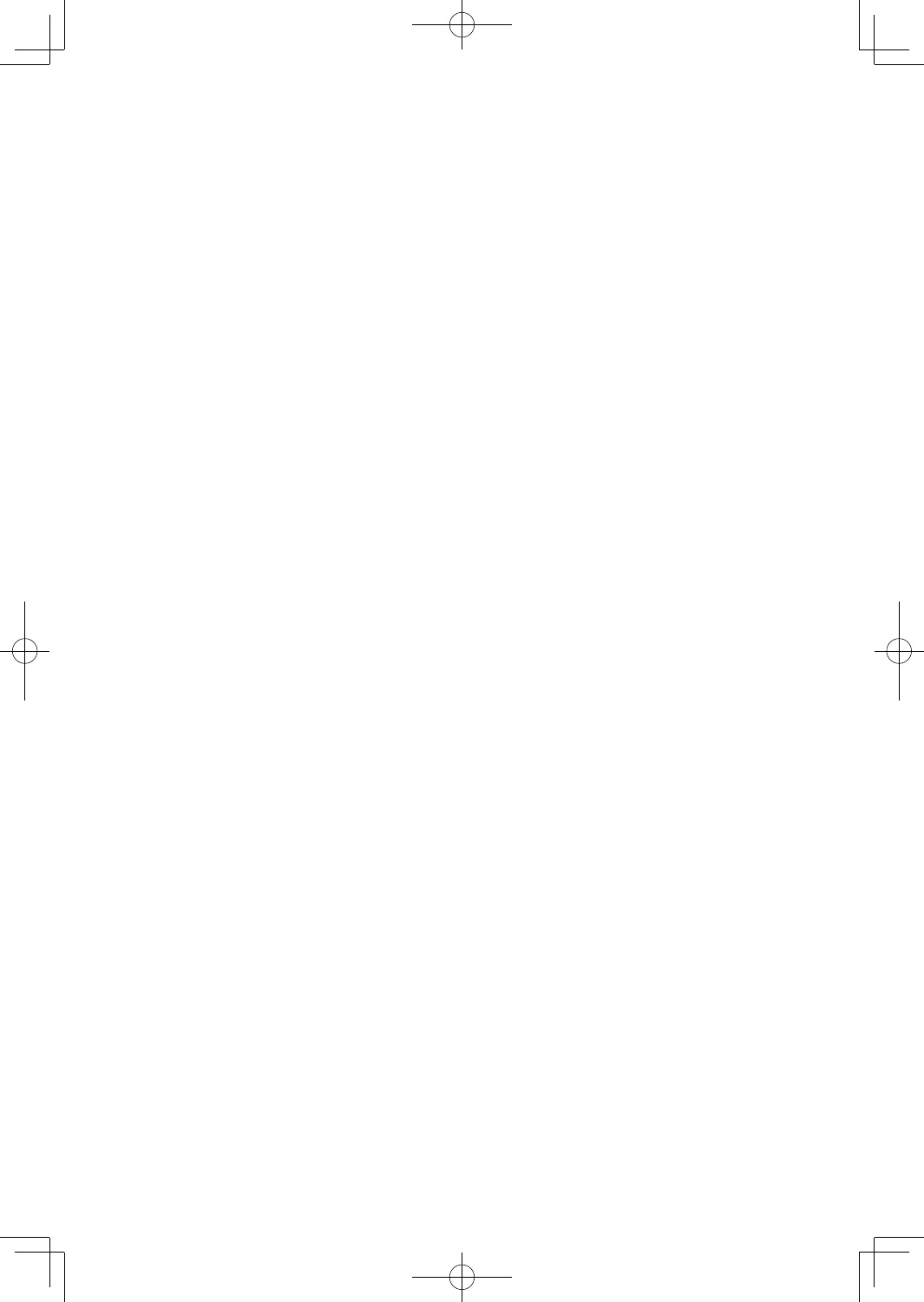# **In Memoriam President Mineo Nakajima**

I shall never forget my first meeting with the late President Mineo Nakajima. It took place in the President's office at Tokyo University of Foreign Studies and, at the time, I was a junior lecturer in the Department of East Asian Studies at the University of Leeds in the UK. I had come to sign a student exchange agreement between our two universities and, as a scholar of contemporary Japanese society, I was acutely aware of the awkward difference in status. As soon as he entered the room, however, I was put at ease. Flashing that enigmatic smile, which all who encountered Dr Nakajima will surely recall, he reached out to me, and we were soon involved in deep discussion on the respective merits and problems of the UK and Japanese higher education systems. And I think it is fair to say that we continued that conversation for the ensuing twenty years.

In the years that followed our first meeting, I had several opportunities to interact with Dr Nakajima – in Tokyo (where he always favored the 'Tokyo kaikan Union club' as offering the most convivial of surroundings!), in Leeds and, later, in Akita. And although each time we met, it seemed that our conversation had moved on, that there were new and interesting developments, and that the focus of his attention had shifted to his latest project or idea, his interest in the bigger picture – the state of the university sectors in our two countries – never wavered. Particularly since his untimely passing this past February, I have spent much time trying to analyze this phenomenon, and I have to conclude that it is symptomatic of a man driven by an insatiable desire to make a difference – in a variety of arenas.

At Tokyo University of Foreign Studies, the focus was on the creation of a new type of university governance structure and, by the time he left that institution in 2001, the old mold had been broken and a new 'academic culture' was germinating. At the same time, however, Dr Nakajima had been carefully nurturing his reputation as one of Japan's foremost commentators on East Asia, especially China and Taiwan, whilst at the same time emerging as a prominent advocate of radical reform of English language teaching in the Japanese schooling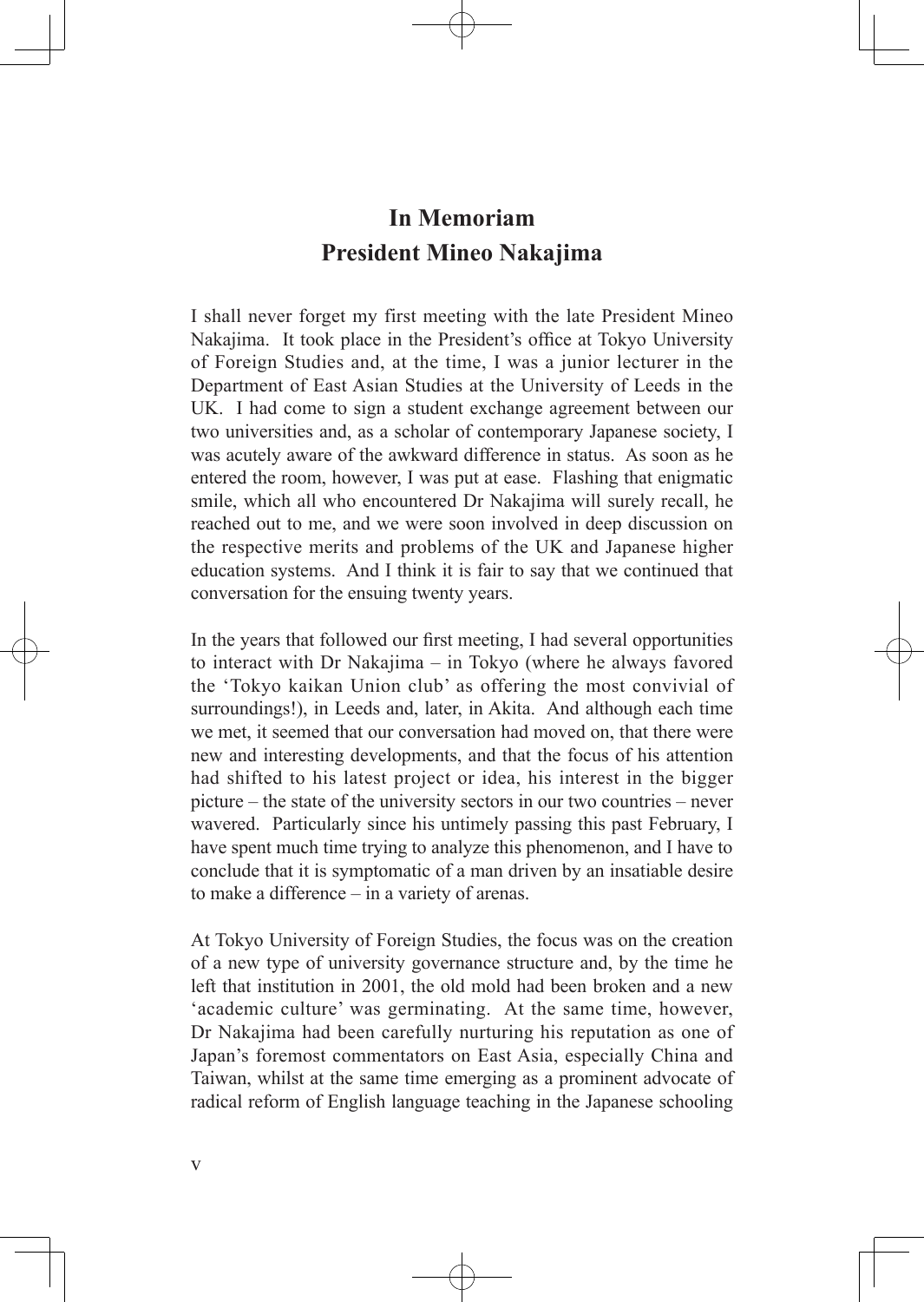sector. Indeed, regarding the latter, he was one of the earliest and most outspoken advocates of the introduction of earlier and more practical English classes into the compulsory school curriculum – and his was a significant voice on the Central Council for Education and the Education Rebuilding Council, two government committees examining this issue.

It was, however, following his departure from Tokyo University of Foreign Studies that Dr Nakajima was really empowered to show his true colors. Learning that Minnesota State University had abandoned its campus in Akita in northern-western Japan and, encouraged by Mr Sukeshiro Terata, then governor of the prefecture, to become involved in a committee exploring the possibility of taking over the vacated facilities and establishing a 'campus with a difference' (as Dr Nakajima liked to describe it), it was not long before the vision of a university devoted to the 'international liberal arts' had taken shape. And governor Terata did not need to look far in his search for a suitable founding President.

*Kokusai kyōyō daigaku* opened for business as a pioneer 'pubic university corporation' in April 2004, the name carefully selected by Dr Nakajima to reflect his desired focus on 'international liberal arts'. Significantly, however, he chose 'Akita International University' as the English name, this in a desire to reassure the residents of Akita prefecture of his desire to ensure a mutually beneficial relationship between the University and the local region. From the outset, the challenge was clear: how to succeed with his vision for a new kind of university in the face of deep-rooted skepticism, both locally and nationally? 'All classes to be taught in English'; 'a compulsory year of study at one of the University's overseas partners'; 'at least one year spent living in one of the on-campus dorms': the new University sought from the outset to ensure that its niche in an ever-declining market was clearly delineated.

For all his inherent enthusiasm and optimism, however, even Dr Nakajima cannot have envisaged the success that his dream has achieved during its first nine years of existence. Regularly cited in the national press as one of the most competitive universities in the country and the focus of constant media attention seeking to understand the 'secret' of the '100% employment success' achieved by the first few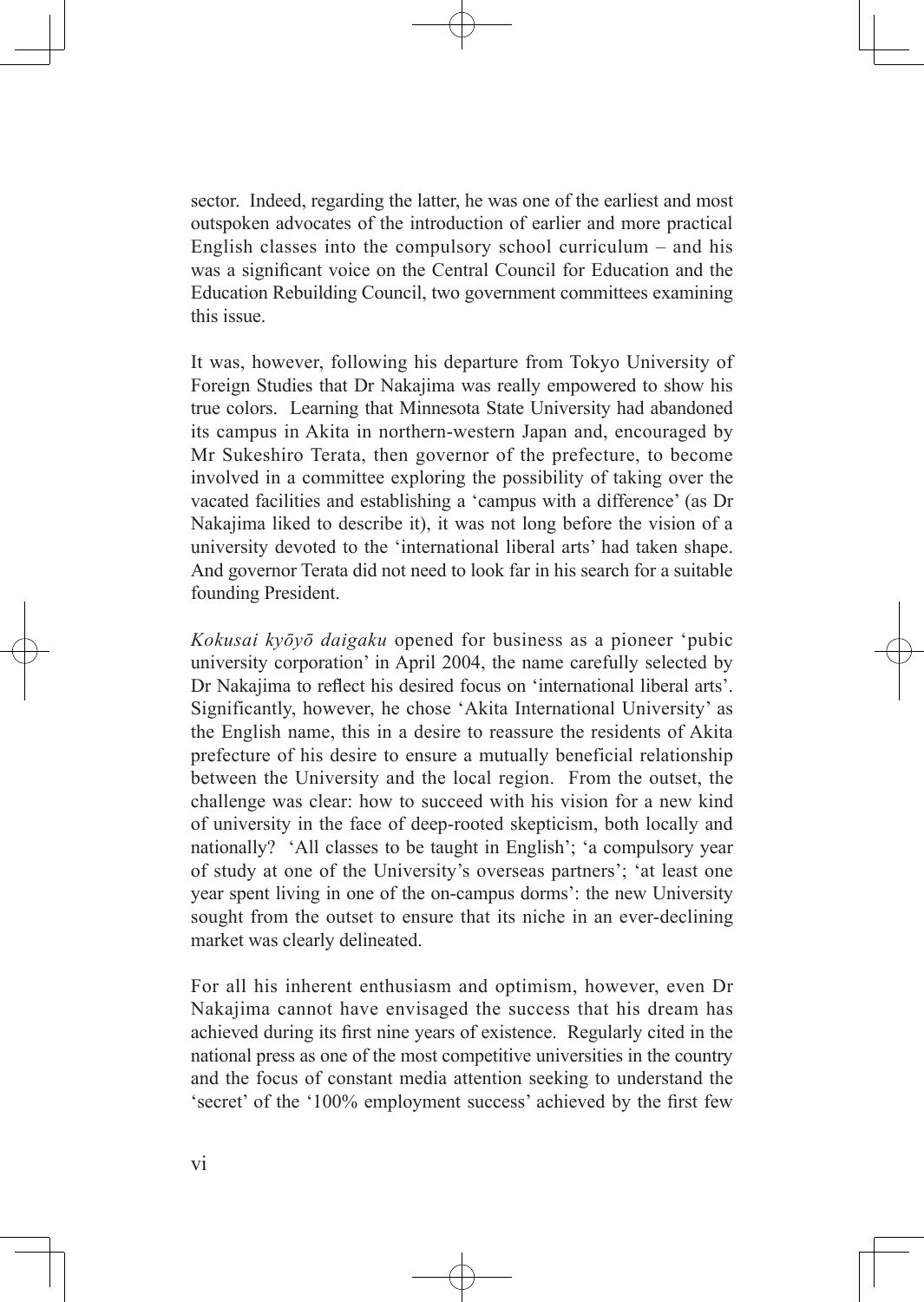cohorts of graduates, AIU has already emerged as a serious player in the national higher education sector. More specifically, in the context of the current overwhelming focus in Japan on the nurturing of 'global *jinzai*' (human resources), the University has found itself in receipt of major support from the Japanese Ministry of Education, Culture, Sports, Science and Technology in its past two funding rounds to implement programs aimed at creating a curriculum fit for this purpose. Both of these initiatives were close to Dr Nakajima's heart. In the first, several small groups of AIU students will team up with groups of students from several of its US partner institutions and, in each case, the group will spend considerable time in the field (both in the US and in Akita) working as a team to explore a shared social issue (such as regional regeneration or community well-being) and producing a final report. The second project, entitled 'Cultivation of "Global Leaders"', aims to strengthen our teaching expertise and enhance the University's support activities for students' self- and active-learning and will enable it to invite distinguished professors from around the globe to offer intensive courses in key areas as well as to send our faculty members to learn from our partner universities. Both of these projects are designed to further develop the various 'transferable skills' (such as critical thinking and communication skills) that have been at the heart of planning for this University since its inception – and on which Dr Nakajima personally set so much store.

Let me conclude by introducing a haiku that the President's family received shortly after his death from one of his relatives who is a poet. In Japanese it reads, '*Uyamaware, rin to hishō ya, yuki no yari*'. Translation is never an easy task, and it becomes particularly complicated in the case of poetry, especially with haiku, which rely so much on word play. In the end, however, we have agreed on the following:

'His revered spirit is now soaring in awesome heights. The shards of snow'.

The 'shards of snow' here refer to the occasionally painful battering of the Akita snow with which all who have experienced an Akita winter are familiar; it can indeed feel as if we are being attacked by a 'spear' (*yari*). At the same time, however, the last line, *yuki no yari*, also refers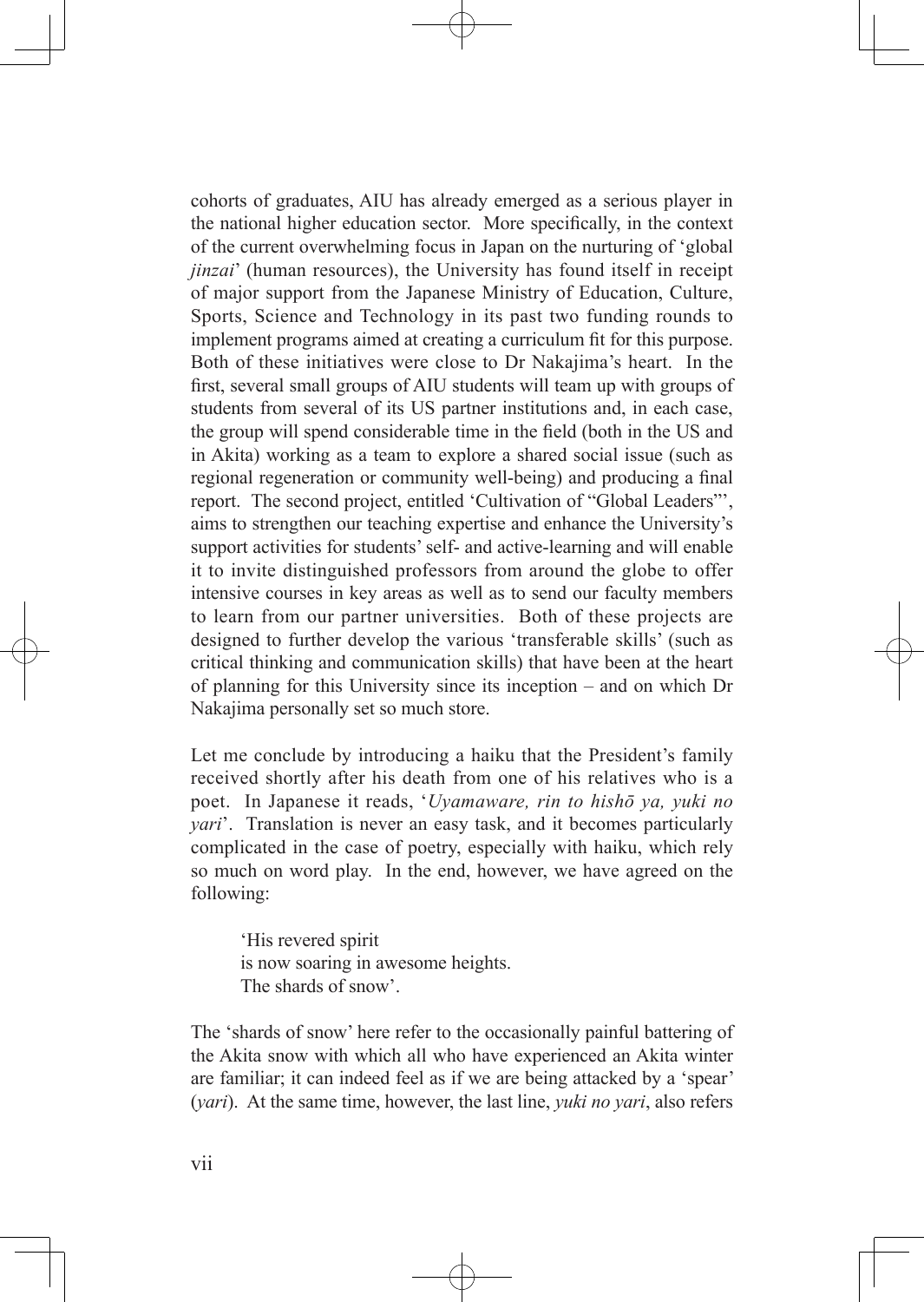to Mt. Yarigatake, the famous mountain near his beloved birthplace of Matsumoto in Nagano Prefecture, where Dr Nakajima loved to indulge his passions for mountain climbing and painting. What I think we can take from this haiku is that the spirit of the founding President of AIU lives on: his vision is clear and it is our responsibility to ensure that his legacy does indeed survive, that AIU does indeed continue to 'soar' towards those 'awesome heights'.

Needless to say, it will take a great deal more time and effort before AIU is recognized, not only by many in Akita Prefecture but also by the rest of the country and the world, as a pioneering model for producing outstanding individuals through higher education. The seeds have, however, been planted – and, as the University moves into its second decade, it is incumbent on us all to remember the contribution of the man without whom none of this would have come into being.

> *(Professor) Mark Williams Acting President Akita International University*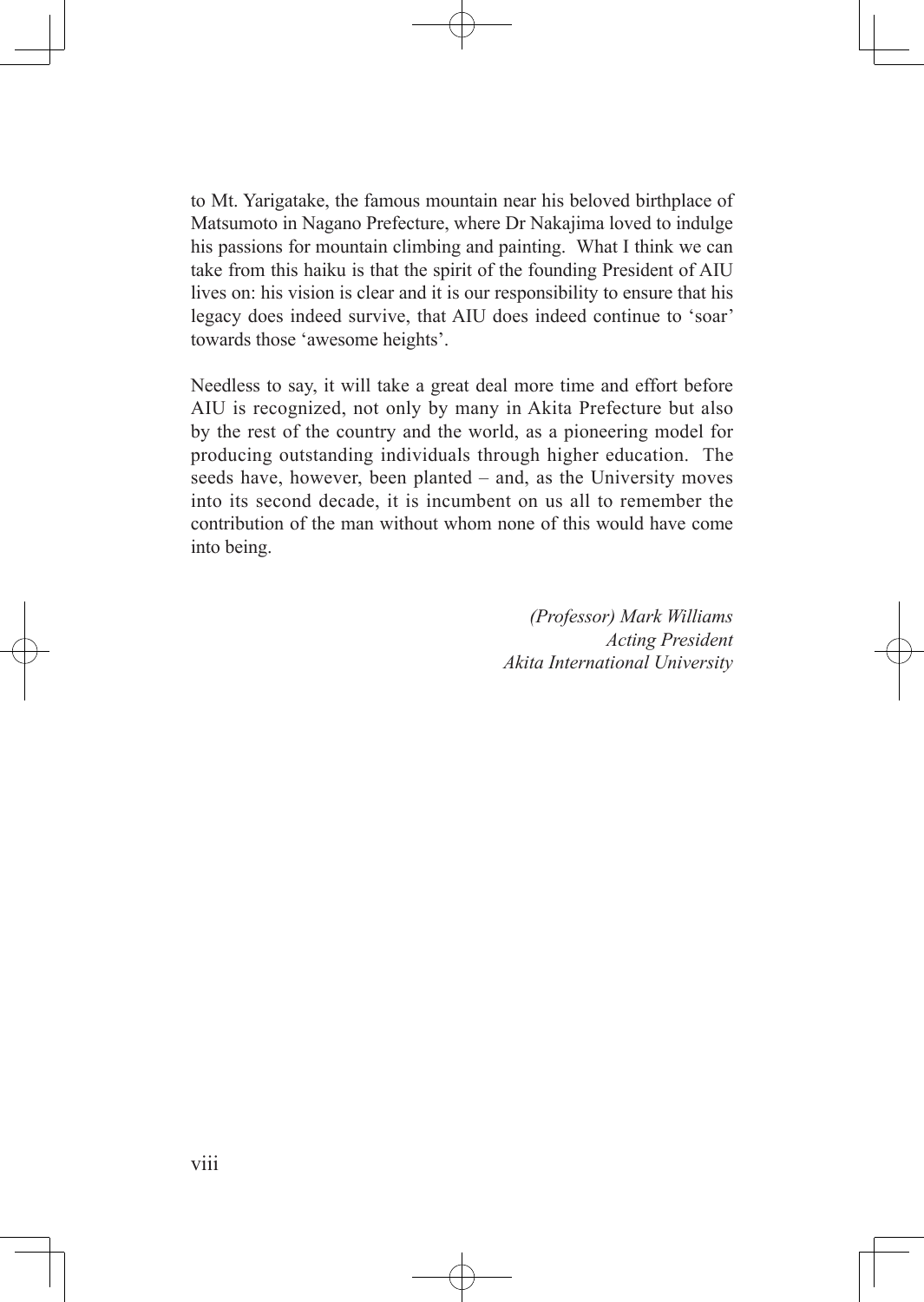### **Life and Works of Mineo Nakajima**

#### **Career**

- 1960: B.A. in China Studies, Tokyo University of Foreign Studies
- 1965: M.A. in International Relations, the University of Tokyo
- 1977-95: professor at Tokyo University of Foreign Studies
- 1977-78: visiting professor at the Australian National University
- 1980: Ph.D. in Sociology, the University of Tokyo
- 1980-81: visiting professor at the Institut d'Etudes Politiques de Paris
- 1992-93: visiting professor at the University of California, San Diego
- 1995-2001: President of Tokyo University of Foreign Studies
- 1998-2001: Vice-President of Japan Association of National **Universities**
- 1998-2006: Secretary-General of the University Mobility in Asia and the Pacific (UMAP)
- 2000: The Grand Order of the Star, Republic of China
- 2004-2013: President and Chairperson of the Board of Trustees, Akita International University
- 2008-2013: President of the Talent Education Research Institute (Suzuki Method)

### **Major Works**

*Gendai Chugokuron (On Contemporary China: Ideology and Politics)*, Aoki Shoten, 1964.

*Chuso Tairitsu to Gendai (The Sino-Soviet Confrontation in Historical Perspective)*, Chuokoronsha, 1978.

*Pekin Retsu Retsu (Beijing in Flux)*, Chikuma Shobo, 1981 [Suntory Academic Prize winner].

'Foreign Relations: from the Korean War to the Bandung Line' in *Cambridge History of China*, vol. 14, edited by R. MacFarquhar and J. K. Fairbank, (Cambridge University Press, 1987), 259-90.

*Chugoku no Higeki (Tragedy of China)*, Kodansha, 1989.

*Kokusai Kankei Ron (International Relations)*, Chuokoronsha, 1992. *Chugoku-Taiwan-Honkon (China, Taiwan and Hong Kong)*, PHP Institute, 1999.

*Nijuisseiki no Daigaku (Universities in the 21st Century)*, Ronsosha, 2004.

*Zenkyu Kyoiku Ron (On Global Education)*, Nishimura Shoten, 2010. *Naze Kokusai Kyoyo Daigaku de Jinzai ha Sodatsunoka (How are global individuals cultivated at AIU?)*, Shodensha, 2010.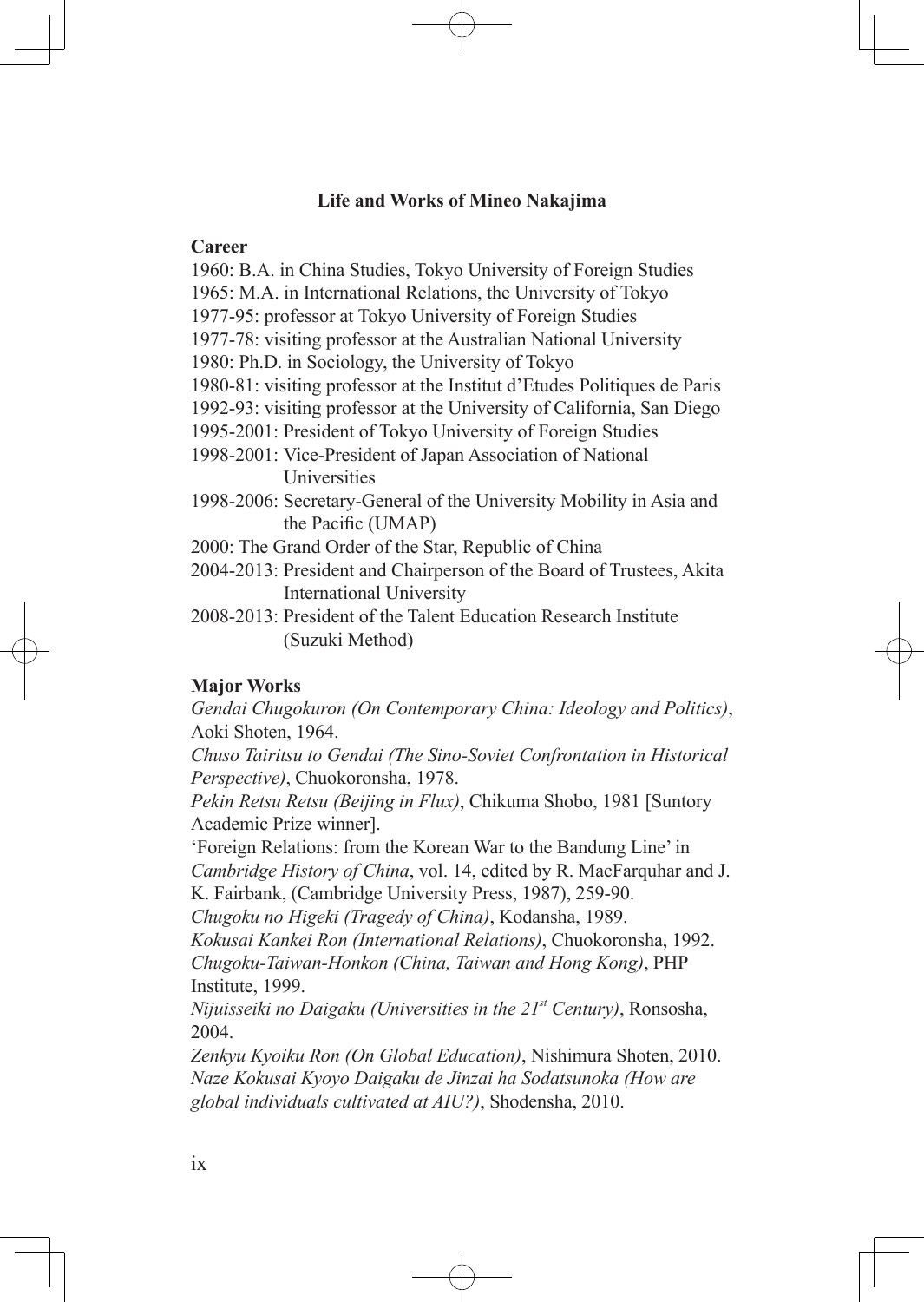*Sekai ni Tsuyosuru Kodomo no Sodatekata (How to educate worldclass children)*, Forest Publishing, 2011.

*Wisdom of Asia*, coauthored with Lee Tenghui, Akita International University Press, 2012.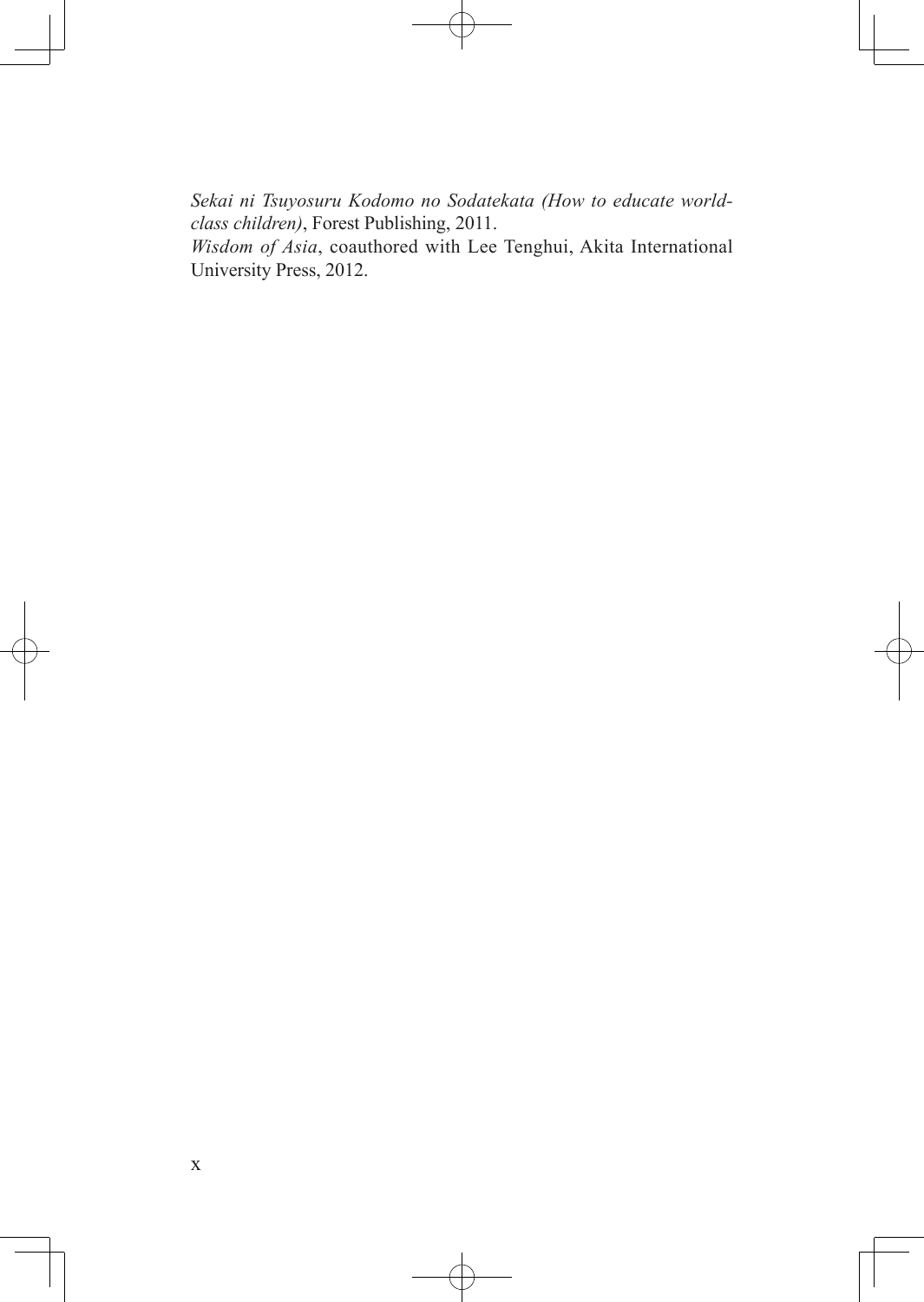# **CONTENTS**

# **In-Memoriam of President NAKAJIMA Mineo:**

| Mark WILLIAMS, Vice President and Acting President, |  |
|-----------------------------------------------------|--|
|                                                     |  |

|--|--|--|

# **Papers:**

| <b>Internationalization of Higher Education in Korea:</b>                                                   |  |  |  |  |  |
|-------------------------------------------------------------------------------------------------------------|--|--|--|--|--|
| The Role of English-medium Instruction.                                                                     |  |  |  |  |  |
|                                                                                                             |  |  |  |  |  |
| <b>English Language Teaching in Elementary Schools in</b><br>Japan - The Case for an Integrated Curriculum. |  |  |  |  |  |
|                                                                                                             |  |  |  |  |  |
|                                                                                                             |  |  |  |  |  |
| Is there a New Cold War in Asia?                                                                            |  |  |  |  |  |
|                                                                                                             |  |  |  |  |  |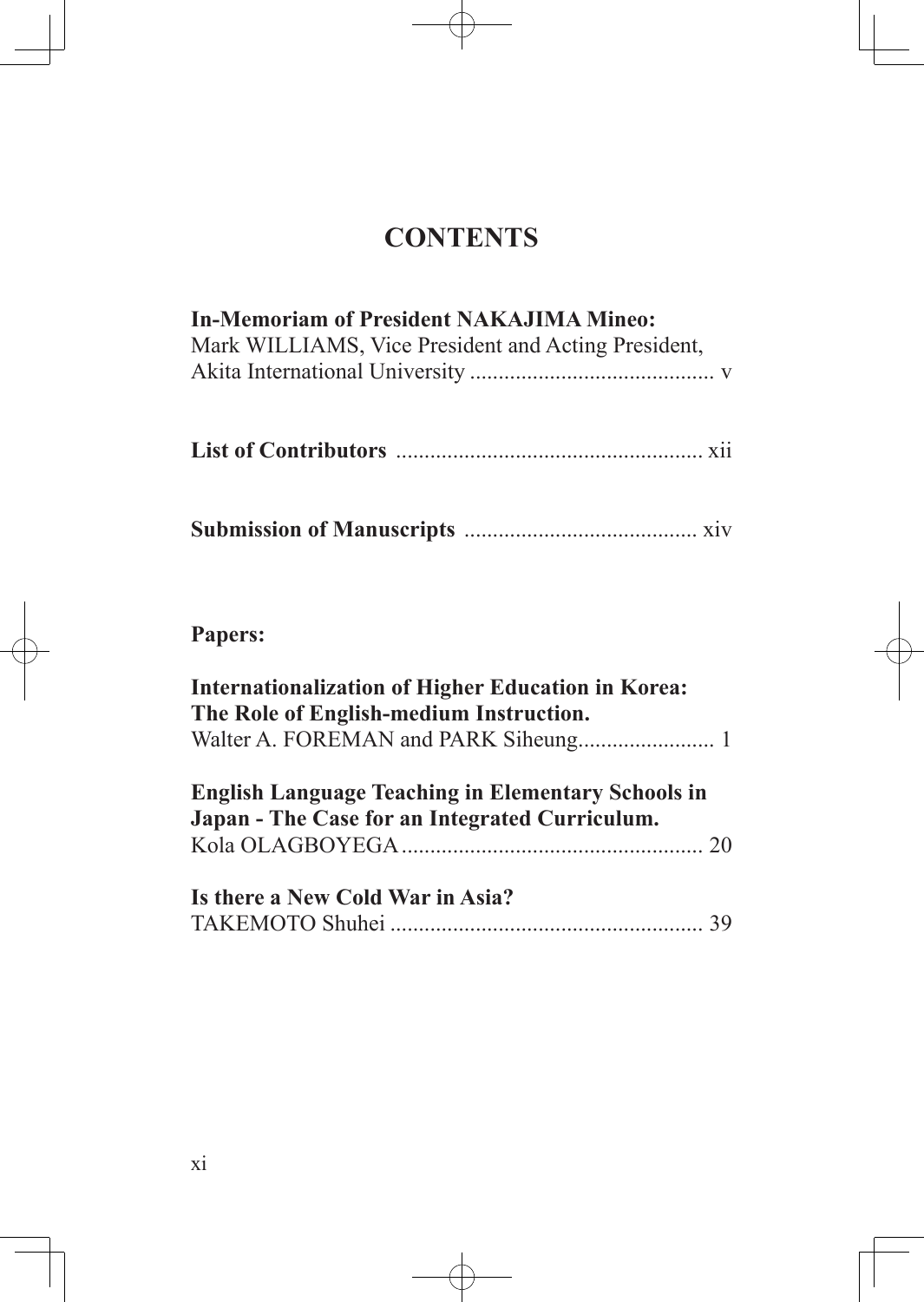## **List of Contributors**

(Alphabetical Order by Surname)

#### **Walter A. FOREMAN**

Mr. Walter Foreman has served as the Manager of Communications and Protocol in the Office of International Affairs at Korea University since February 2012. Originally from Canada, he is a long-term resident of South Korea, having first arrived in the country in March 1998. Currently, he is completing his doctoral degree in English Education at Korea National University of Education, where, as a visiting professor in the Department of English Education, he taught pre-service and in-service public school English teachers for seven years. Mr. Foreman has published a series of middle and high school English textbooks for the Korean Ministry of Education, Science and Technology as well as several English textbooks for the private sector. In addition to his work at Korea University, he also hosts a weekend radio talk show on Seoul's first and only 24-hour all-English radio station, 101.3 tbs eFM. Mr. Foreman can be reached at: wforeman $@$ . korea.ac.kr.

#### **Kola OLAGBOYEGA**

Dr. Kolawole Waziri Olagboyega is an Associate Professor of English and Applied Linguistics at the Graduate School of Global Communication and Language, AIU. He is an Associate Editor of Interfaces, an online journal of Woosong University, South Korea; and has published widely in the area of Applied Linguistics and Language Teaching. His publications include *Communicative Grammar for High School and University Students* (2013); "Japanese English": Structure of the Verb Phrase (*Intercultural Communication Studies XXI: 1*, 2012); Is English-as-an-International-Language Natural, Neutral and Beneficial in Japan? (*The Scientific and Technical Reports*, 2011); He is a Fellow of the University of Cambridge Commonwealth Society.

#### **PARK Siheung**

Dr. Siheung Park has served as the Director of the Office of International Affairs at Korea University since December 2004. As of April 2013, he has been promoted to the position of Director of Korea University Business School. He completed his doctoral degree in Public Administration at Korea University in August 2011. Dr. Park can be reached at oacs99@korea.ac.kr.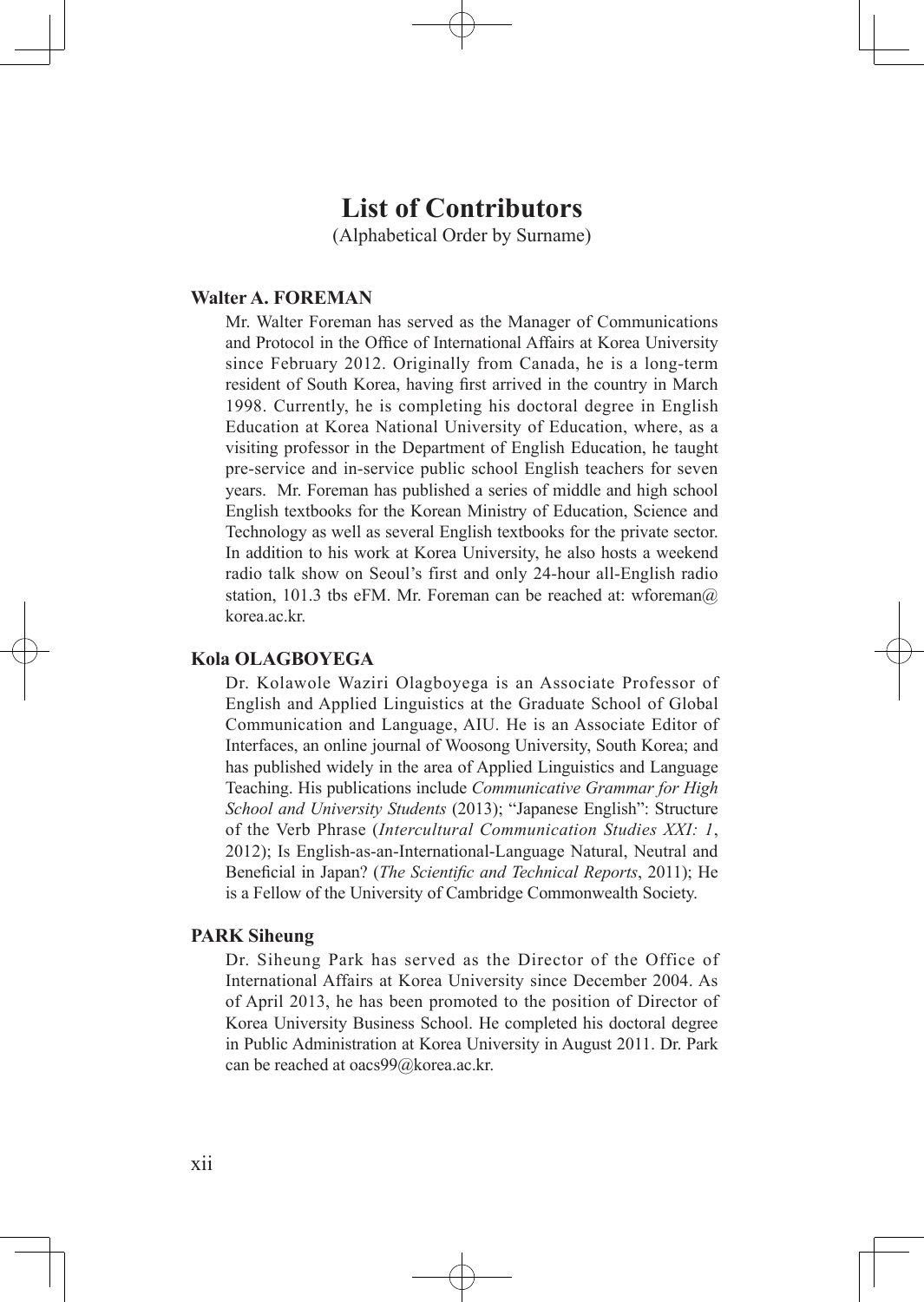#### **TAKEMOTO Shuhei**

Mr. Takemoto joined Akita International University as lecturer of international relations in September 2012. His current research focuses on the Cold War history, which has led to the publication of so far two articles: "The Study of Nixon Administration's Détente Policy towards the Soviet Union: Focusing on the Strategic Arms Limitation Talks and the Summit Negotiations" in Language, *Area and Cultural Studies*, No. 18 (2010); and "The "Dual Détente Policy of the Nixon Administration: Reconsidering the 'China Card,'" in *The Bulletin of China Studies*, No. 11 (2012).

#### **Mark WILLIAMS**

Dr. Mark Williams took his BA in Japanese Studies at the University of Oxford and a PhD in Japanese Literature at the University of California, Berkeley. He has spent most of career at the University of Leeds, UK, where he remains Professor of Japanese Studies. He was Head of East Asian Studies between 2000-04, and Chair of the School of Modern Languages and Cultures between 2006-11. He was also President of the British Association for Japanese Studies, 2008- 11. He is currently on secondment as Vice President for Academic Affairs at Akita International University. He has published extensively, in English and Japanese. His published works include: *Endō Shūsaku*: *A Literature of Reconciliation* (Routledge); *Christianity and Japan: Impacts and Responses* (Macmillan; co-edited with John Breen); *Representing the Other in Modern Japanese Literature: A Critical Approach* (Routledge; co-edited with Rachael Hutchinson) and *Imag(in)ing the War in Japan: Representing and Responding to Trauma in Post-war Japanese Literature and Film* (Brill; co-edited with David Stahl). He is also the translator of *Foreign Studies* and *The Girl I Left Behind*, two novels by the Japanese author, Endō Shūsaku. He can be reached at:  $m-b$ -williams@aiu.ac.jp.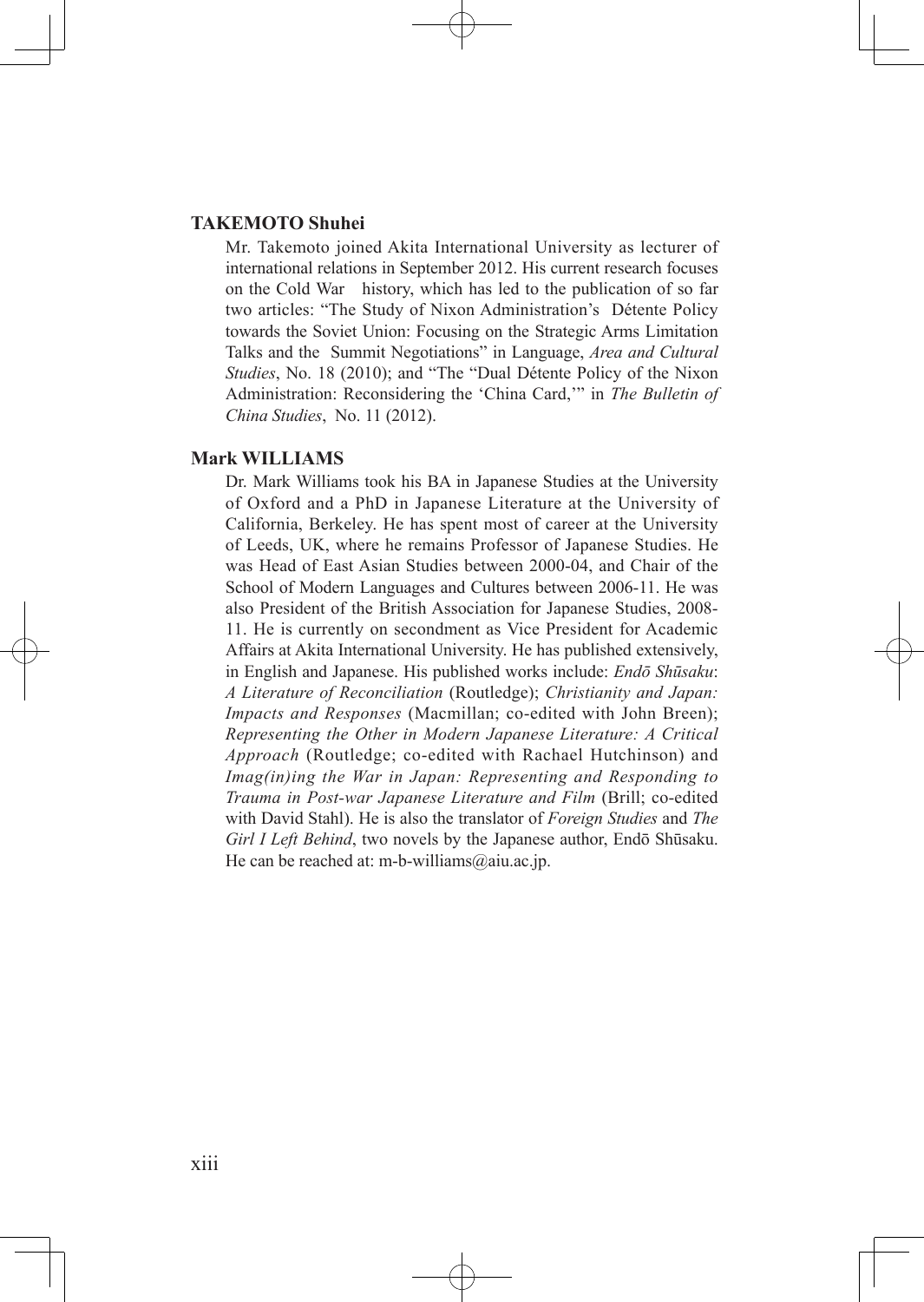# **Submission of Manuscripts**

Authors wishing to submit articles for consideration must send them to AIU Press (aiupress $(a)$ aiu.ac.jp) as an attachment to an email.

Manuscripts must be submitted no later than November 15 for consideration in the next issue of the *AIU Global Review*. The *Review* is published at the end of the Japanese fiscal year ending March 31

All manuscripts undergo peer review by at least two or three qualified scholars. Authors whose manuscripts are accepted for publication will be notified along with reviewer comments. All revisions must be completed by the end of January and the revised manuscript returned via email attachment to the editor.

### **Manuscripts MUST conform to the following guidelines:**

- 1. All articles must be the result of original academic research.
- 2. Manuscripts are to be submitted in Microsoft Word format, single spaced, Times New Roman font, size 10.5 or 11.
- 3. Include a concise abstract at the beginning of the manuscript with a brief, one paragraph biography on the final page.
- 4. Capitalize each major word in the manuscript's title, section heading and illustration titles.
- 5. Embolden section headings.
- 6. *Italicize* all foreign words (including Japanese words) and titles of books.
- 7. No paragraph indentation but a single space between paragraphs.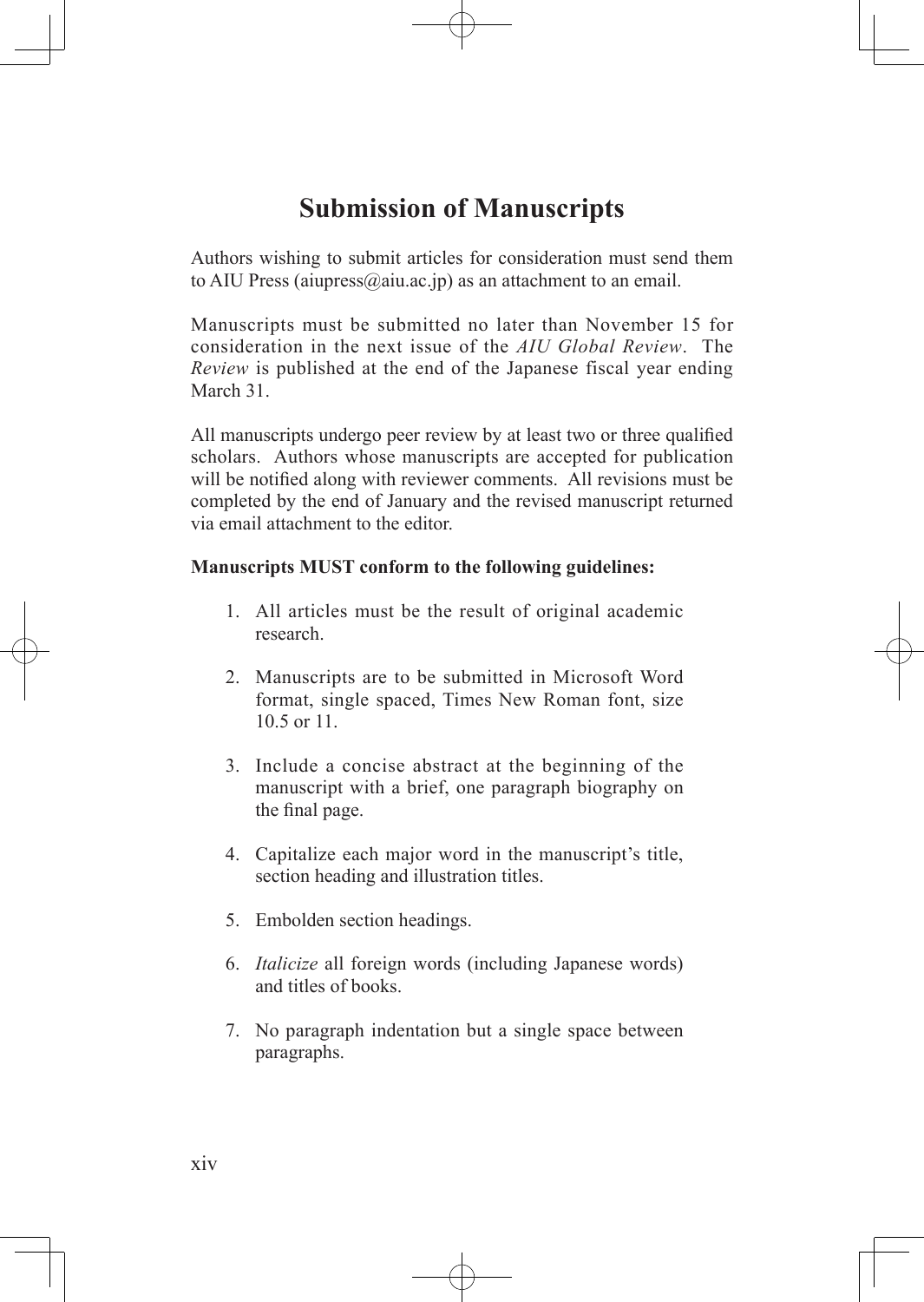- 8. Each header should contain the page number in the upper left corner and the article's title opposite the page number.
- 9. Sources must be cited in a consistent, internationally approved format, with citations as footnotes, endnotes or included within the text.
- 10. All charts, maps or other illustrations will be reproduced only black in the journal. No color reproductions will appear.
- 11. Questions should be directed to either the editor or assistant editor.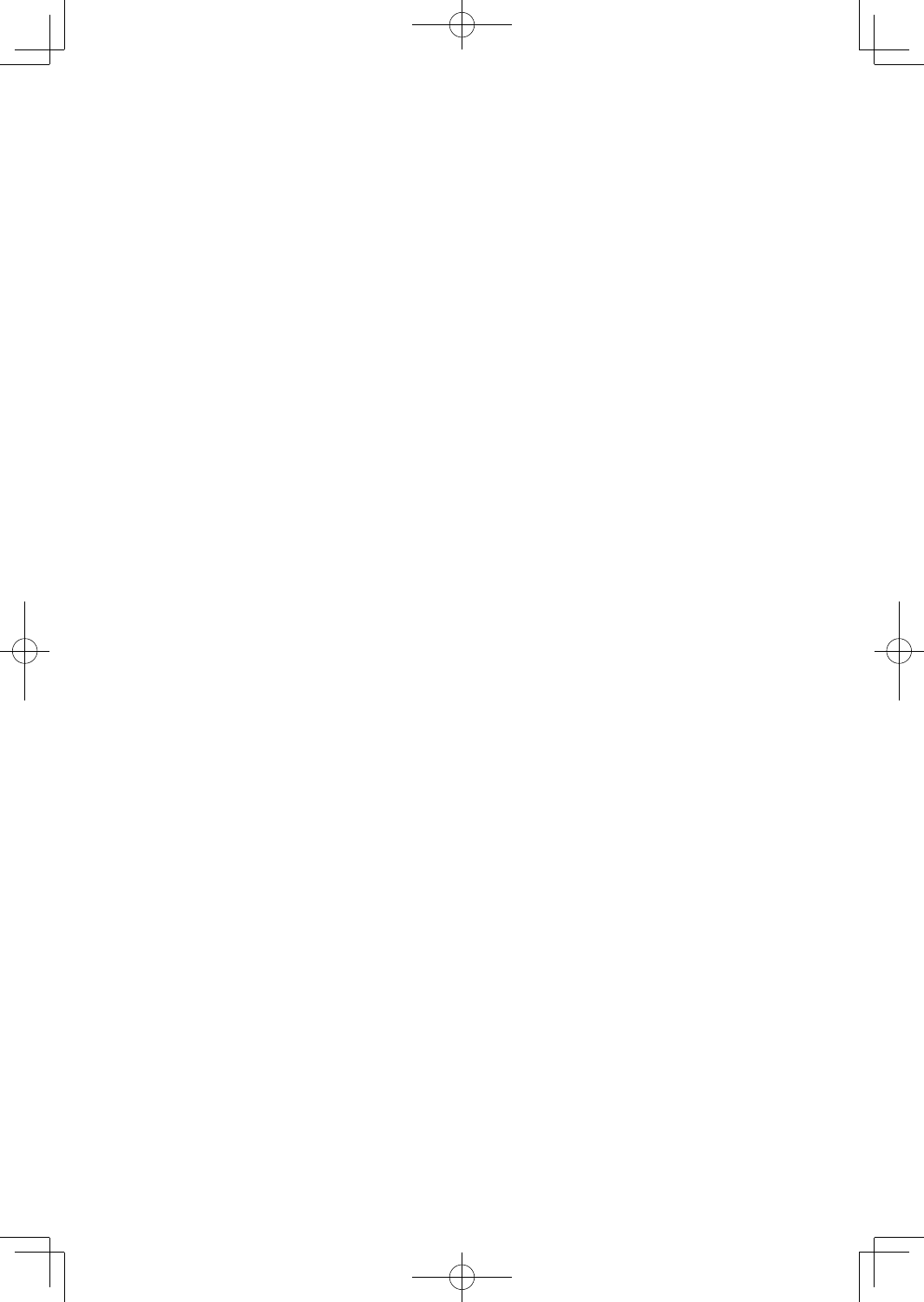## Internationalization of Higher Education in Korea: The Role of English-medium Instruction

## PARK Siheung & Walter A. Foreman

#### **I. Introduction**

The internationalization of universities in Korea involves, at the university level, measures such as hiring foreign faculty, recruiting international students, encouraging student and faculty mobility through exchange partnerships, and increasing the amount of English-medium instruction. At the governmental level, the Korean government supports the internationalization of universities in Korea with programs such as *World Class University*, a program to recruit outstanding overseas researchers, and *Study Korea*, a program to recruit outstanding international students. In total, Korea hopes to attract 200,000 international students by 2020.

One key factor in achieving this ambitious recruitment goal is language. As the Korean language is one spoken only on the Korean peninsula, universities in Korea have looked to English as the *de facto* language of internationalization. Resultantly, English-medium instruction at universities in Korea has become an essential part of their internationalization efforts. It is worth mentioning however that English-medium instruction is just one of many pieces in the internationalization puzzle at universities in Korea and indeed around the world. As proof of this, contemporary discussions of the internationalization of higher education have given rise to a new term: Comprehensive Internationalization (CI). This new term is meant to encapsulate more fully the multifaceted and component-like nature of internationalization.

The Center for Internationalization and Global Engagement (CIGE) at the American Council on Education (ACE) describes CI as, "a strategic, coordinated process that seeks to align and integrate policies, programs, and initiatives to position colleges and universities as more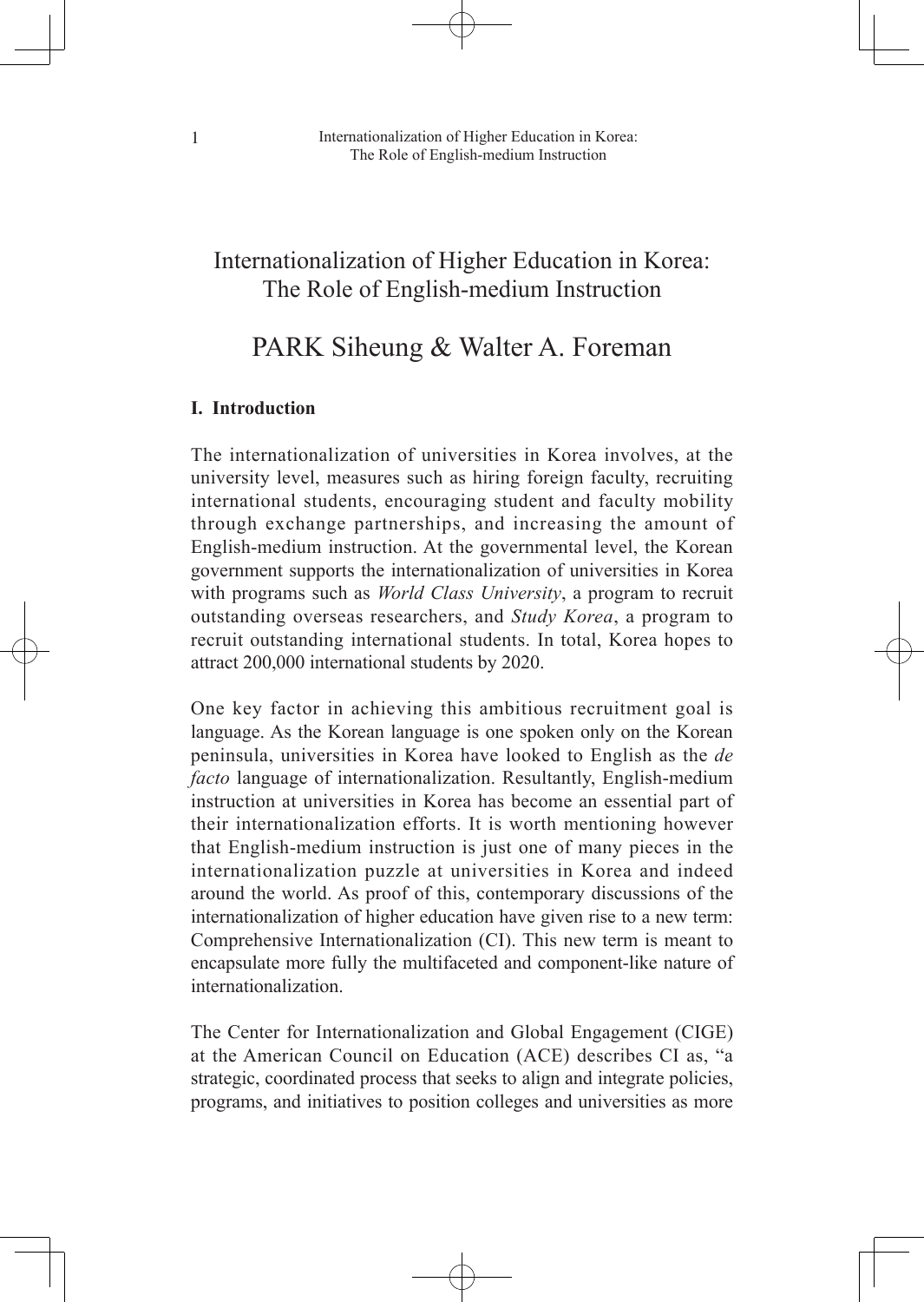globally oriented and internationally connected institutions" (ACE 2012). In more detail, CIGE identifies six interconnected elements, positioned horizontally, that form the basis for CI: Articulated Institutional Commitment, Administrative Structure and Staffing, Curriculum, Co-curriculum, and Learning Outcomes, Faculty Policies and Practices, Student Mobility, and Collaboration and Partnerships. Needless to say, as this definition of CI comes from the *American* Council on Education, any mention of English, or language in general, is absent, given America's status as in "inner circle" country in terms of its use of English (Kachru, 1992).

However, for "outer circle" or "expanding circle" countries, Englishmedium instruction often plays a major role in internationalization frameworks. Yet, this reliance on English is not always permanent. Pundits have argued that internationalization of education can be a means to strengthen national identity and thereby escape colonial (mostly English) languages by opting to use local language(s) for instruction once a leveling of the playing field, so to speak, has been achieved as a result of becoming part of the global environment through internationalization efforts (Knight, 1997). In addition, once the process of internationalization at a given institution has progressed to a point of substantial traction, the focus on Englishmedium instruction subsides (De Wit, 2012). As de Wit put it, in answering the question of why institutions undertake the process of internationalizing, there must be a shift away from numerical quantifiers such as the number of incoming and outgoing students and the percentage of courses offered in English and a shift toward learning outcomes. The bigger question of why institutions embark on the journey of internationalization in the first place is well beyond the scope of this paper, but it is an important enough question to warrant at least a cursory treatment here.

One of the reasons that the question itself is so broad is that the answer will vary depending on where the question is being asked. For example, a world-class institution in the US may have very different reasons for introducing internationalization into its operations than a newly established institution in a developing country in Asia. However, a seemingly widely accepted answer to the question of 'why' comes from the International Association of Universities (IAU)'s 2006 International Conference under the theme of "Internationalization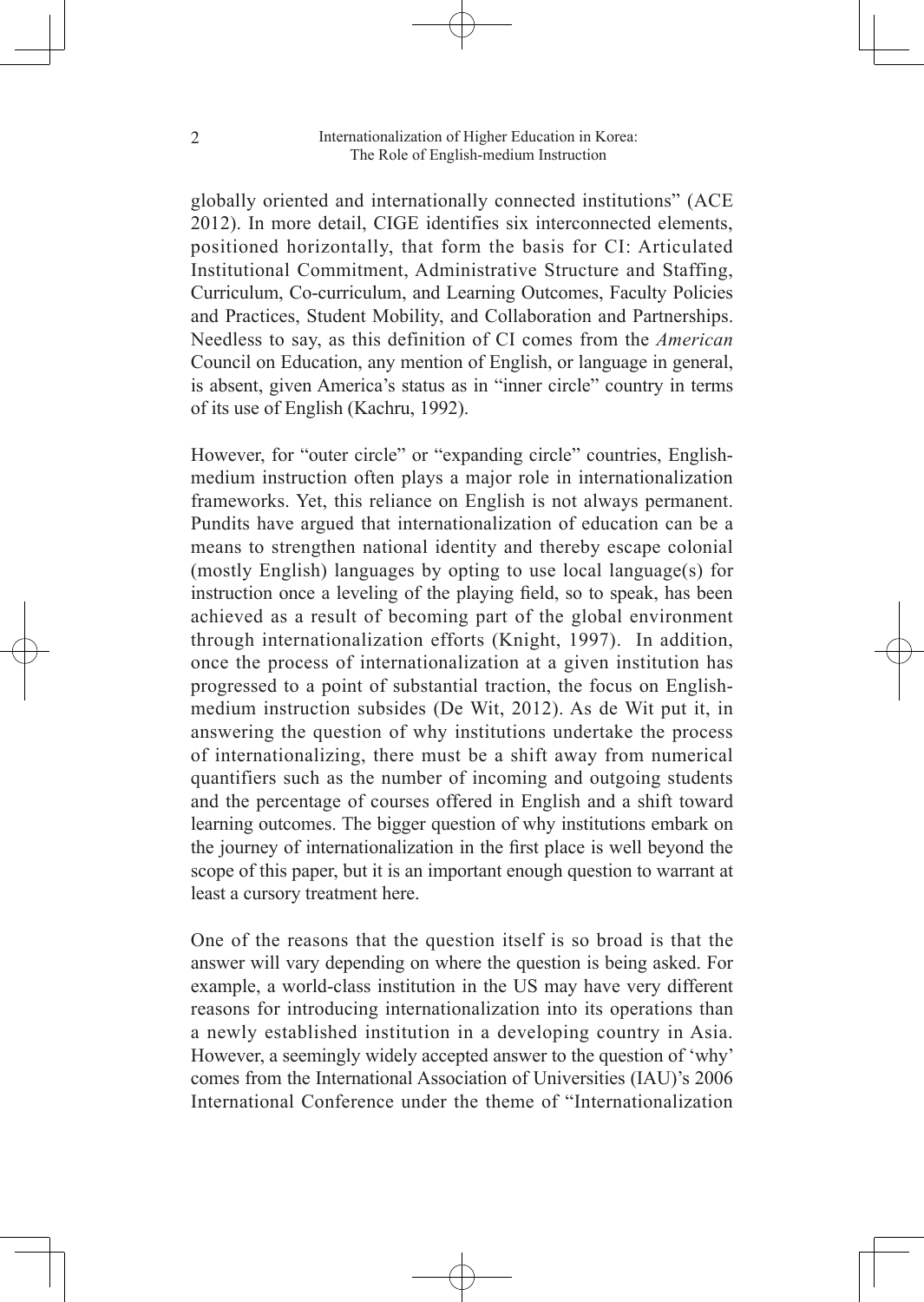of Higher Education: New Directions, New Challenges." In a paper presented at that conference (IAU, 2006), the following six reasons were given for internationalization:

- To increase student and faculty international knowledge capacity and production (22%)
- To strengthen research and knowledge capacity and production  $(21\%)$
- To create international profile and reputation (18%)
- To contribute to academic quality (14%)
- To broaden and diversify the source of faculty and students (13%)
- To promote curriculum development and innovation (8%)

Needless to say, the rationale behind why institutions commit to internationalization in the first place is as diverse as the concept of internationalization itself. However, this paper will focus on the internationalization efforts made by universities in Korea, with special attention paid to English-medium instruction at Korean universities.

### **II. Internationalization Trends among Universities in Korea**

Universities in Korea are responding promptly to strengthening international competition in a multitude of ways, including sending students overseas, constructing large-scale special-use dormitories, and establishing support offices to attract foreign faculty and international students. In addition, organizational and structural changes have also contributed to internationalization. These changes include creating new executive positions and elevating the status of international affairs departments. This section will examine the following aspects of internationalization in Korean universities: foreign faculty, student mobility, and increasing English-medium instruction.

### **A. Foreign Faculty**

Attracting foreign faculty is an internationalization strategy of great interest to both universities in Korea and the Korean government. As a result, the number of foreign faculty working at Korean institutions of higher education has increased each year since 2004. In fact, the growth rate of foreign faculty in Korea has exceeded the growth rate of all faculty in Korea.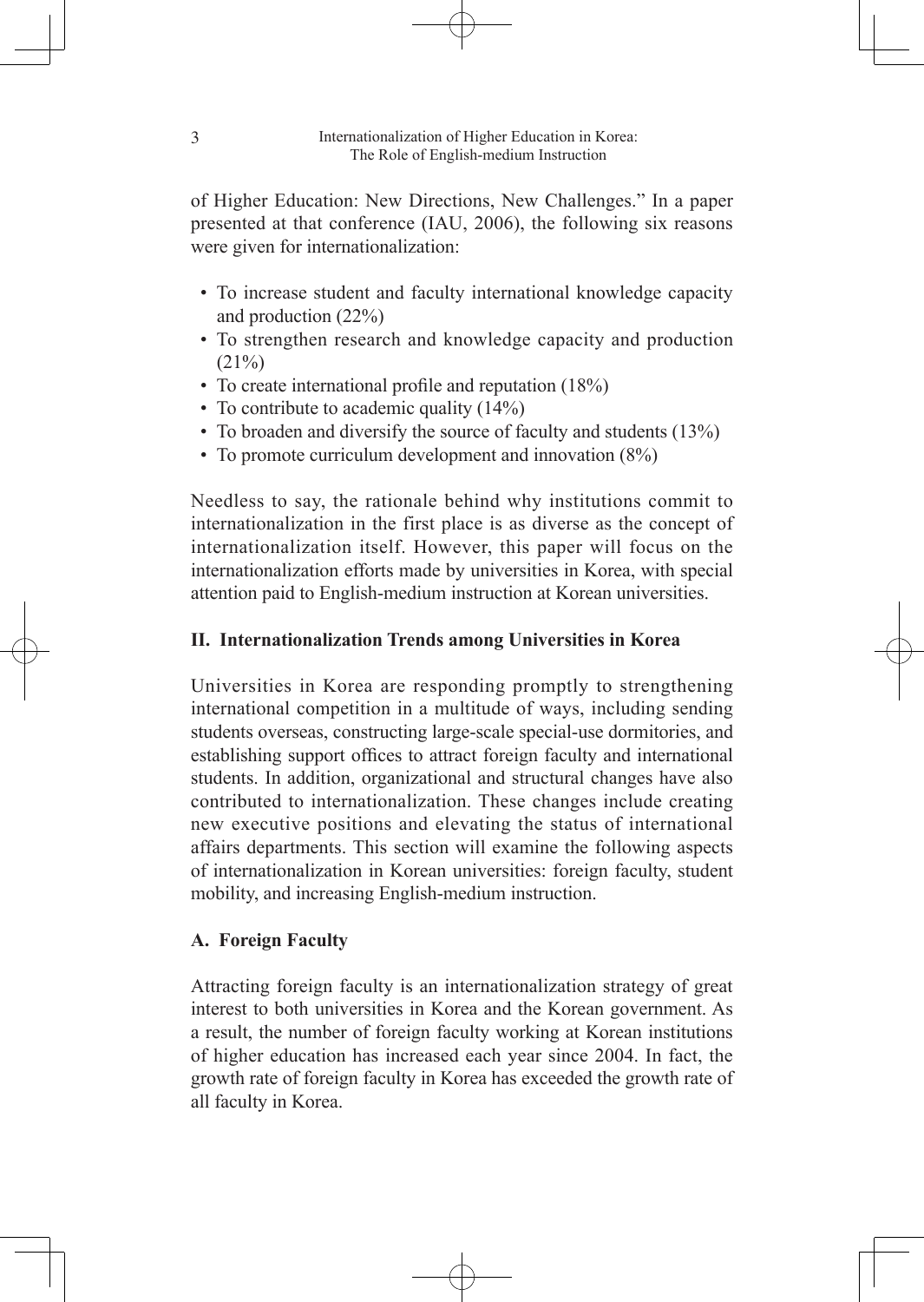According to a Comprehensive University Assessment conducted on 88 universities by the *JoongAng Daily*, the foreign faculty ratio over the past six years has increased steadily each year from 4.93% in 2006 to 8.27% in 2011 (Table 1). Such an increase in the number of foreign faculty serves to increase the amount of courses taught in English. In addition, it serves to attract international exchange students to Korea, which is part of a virtuous cycle as international exchange is usually conducted on a one-to-one basis. In other words, more foreign faculty means more international students to Korea which means more Korean students overseas.

#### **B. Student Mobility**

The Korean government, in an effort to support the internationalization of universities in Korea, has enacted national policies to attract international students. Programs such as *Study Korea*, administered by the Ministry of Education, Science and Technology (MEST) and government scholarships administered by the National Institute for International Education (NIIED) help to attract international students to Korea. Table 1 shows the annual increase of international students over the past six years growing from 1.27% in 2006 to 3.77% in 2011.

At the university level, individual universities have increased the number of student exchange agreements with overseas partner universities. The result has been an increase in the number of exchange students over the past six years, from 0.8% in 2006 to 1.97% in 2011 (Table 1). Other factors leading to this increase include reforming curricula, expanding educational facilities, improving lecture facilities, constructing special-use dormitories, increasing the number of foreign faculty, and offering more English-medium courses.

In terms of sending students overseas, Table 1 shows an increase from 0.55% in 2006 to 1.42% in 2011. Despite the relative size of the increase, the number of Korean students sent overseas as part of student exchange is the lowest of all measured factors, which suggests that there is much growth potential in this area.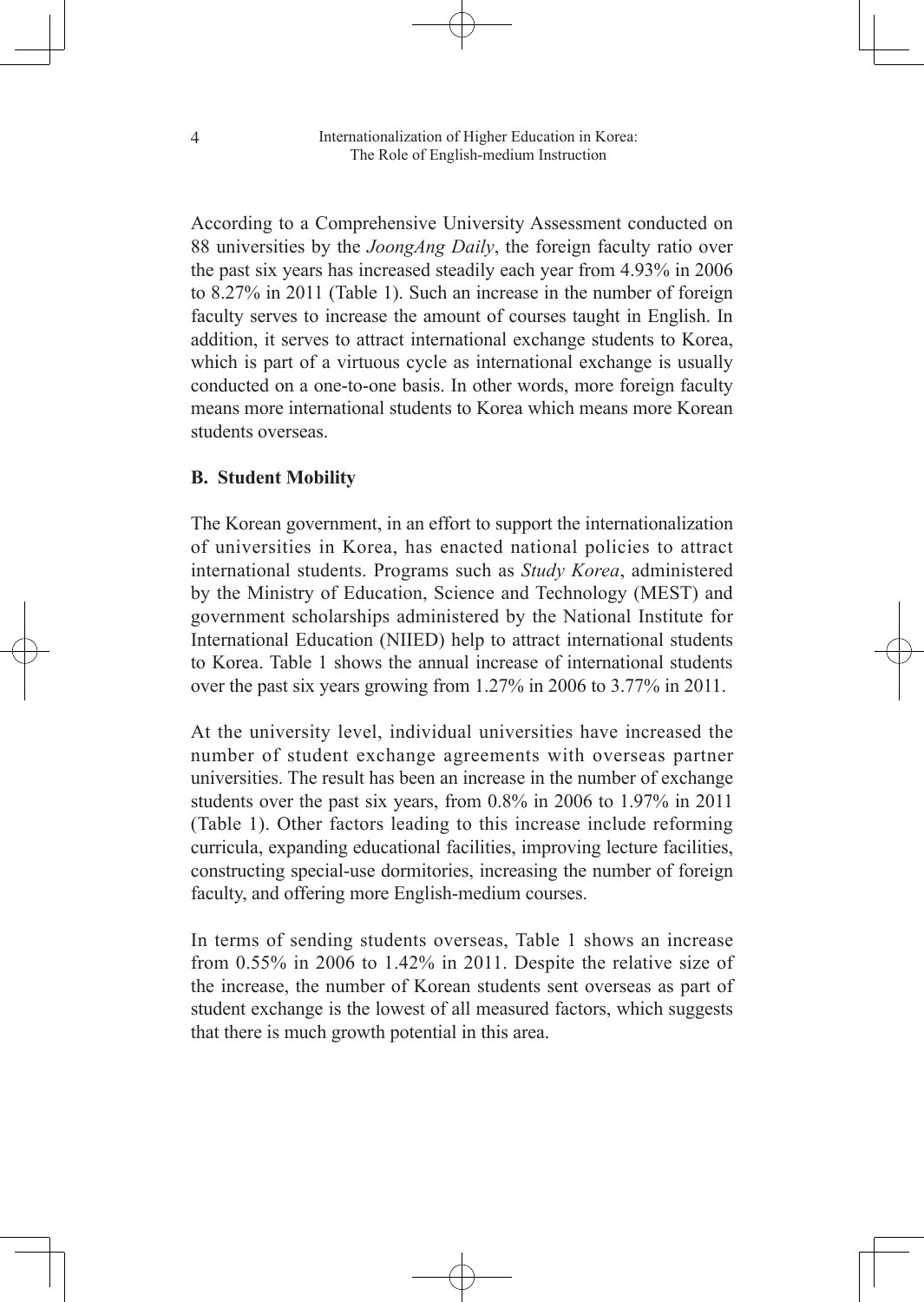#### **C. English-medium Instruction**

One of the primary internationalization strategies at universities in Korea is to offer English-medium instruction. This strategy is an important element in recruiting international students and attracting exchange students from partner universities. Table 1 shows the increase of English-medium instruction over the past six years from 3.44% in 2006 to 11.85% in 2011.

It is worth noting that the current ratio of English-medium instruction is the highest of all measured factors, suggesting the importance of this strategy in the internationalization of universities in Korea. Also worthy of note is the difference between the increase of foreign faculty and the increase of the proportion of courses offered in English. As the latter is larger than the former, it suggests that Korean faculty are also delivering courses in English.

| <b>Section</b>                                      | 2006 | 2007 | 2008 | 2009 | 2010 | 2011  |
|-----------------------------------------------------|------|------|------|------|------|-------|
| Foreign Faculty Ratio                               | 4.93 | 5.64 | 5.90 | 6.62 | 7.50 | 8.27  |
| <b>International Student</b><br>Ratio               | 1 27 | 1.57 | 2.05 | 2.66 | 3.09 | 3.77  |
| Lecture in English<br>Ratio                         | 3.44 | 3.53 | 4.91 | 645  | 8 67 | 11 85 |
| <b>Exchange Student</b><br><b>Recruitment Ratio</b> | 0.80 | 1 26 | 1.42 | 1.65 | 1.59 | 197   |
| <b>Exchange Student</b><br>Dispatch Ratio           | 0.55 | 0.71 | 1.00 | 0.90 | 1 00 | 142   |

Table 1: Yearly Internationalization Assessment Index Status by Assessment Criteria

Source: Research & Development Center, *JoongAng Daily*

Universities in Korea have made marked progress in their internationalization efforts, including attracting foreign faculty, increasing student mobility, and offering more English-medium instruction. Primary among these factors is increasing the number of courses offered in English as a means to facilitate student mobility, attract foreign faculty, and consequently improve their positions in the global rankings.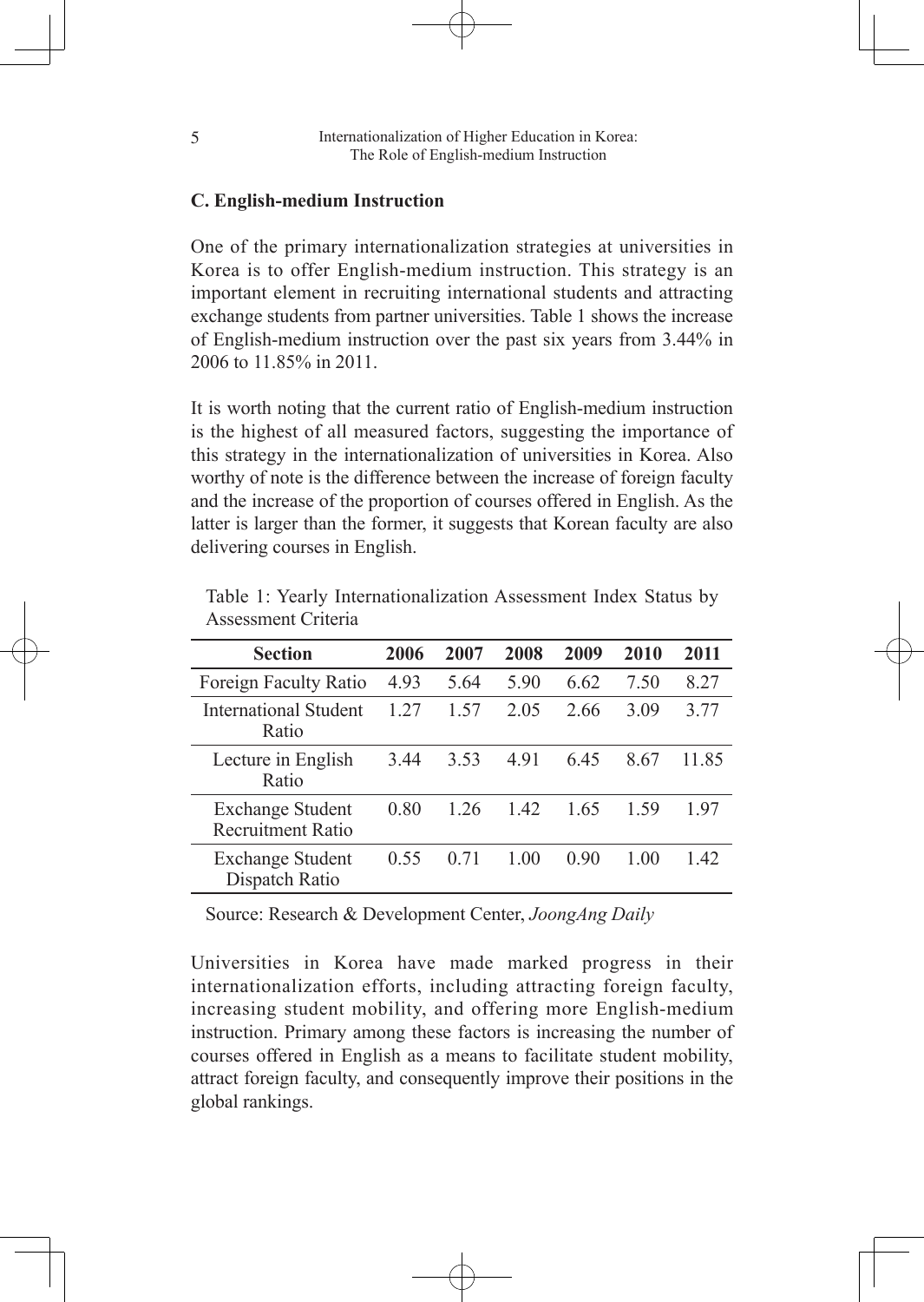### **III. Factors Influencing Proliferation of English-medium Instruction**

#### **A. External Factors**

#### (1) Government Policy

Before the Lee Myung-bak administration took office in late February 2008, the Presidential Transition Committee announced that general subjects in primary and secondary schools could be taught in English; however due to public opposition, the plan was eventually cancelled and English remained a subject of study in primary and secondary schools, rather than becoming a medium of instruction. Despite this failure to shift English away from a subject of study and toward a method of instruction, the Lee administration did increase English class hours, and enacted several sub-policies to promote English education.

#### (2) Higher Education Evaluation

Since the early 2000s, universities in Korea have begun to pay increased attention to university assessments and rankings. As shown in Table 2, the ratio of English-medium courses was included as an assessment item in some evaluations, but not others; however, it can be assumed that increases in the number of foreign faculty and international students may indirectly affect the amount of Englishmedium courses. In either case, the increased importance placed upon university assessment rankings has led to increases in the number of courses taught in English at Korean universities.

| <b>Section</b>                               | <b>JoongAng</b><br>Daily | Chosun-<br><b>QS AUR</b> |   | <b>QS WUR THE WUR</b> |
|----------------------------------------------|--------------------------|--------------------------|---|-----------------------|
| Foreign Faculty Ratio                        | 20                       | 2.5                      |   |                       |
| <b>International Student</b><br>Ratio        | 15                       | 2.5                      | 5 |                       |
| Lecture in English Ratio                     | 20                       |                          |   |                       |
| Exchange Student<br><b>Recruitment Ratio</b> | 10                       | 2.5                      |   |                       |
| <b>Exchange Student</b><br>Dispatch Ratio    |                          | 2.5                      |   |                       |

Table 2: University Assessment Weighting Values per Assessment Criteria by Media Institutions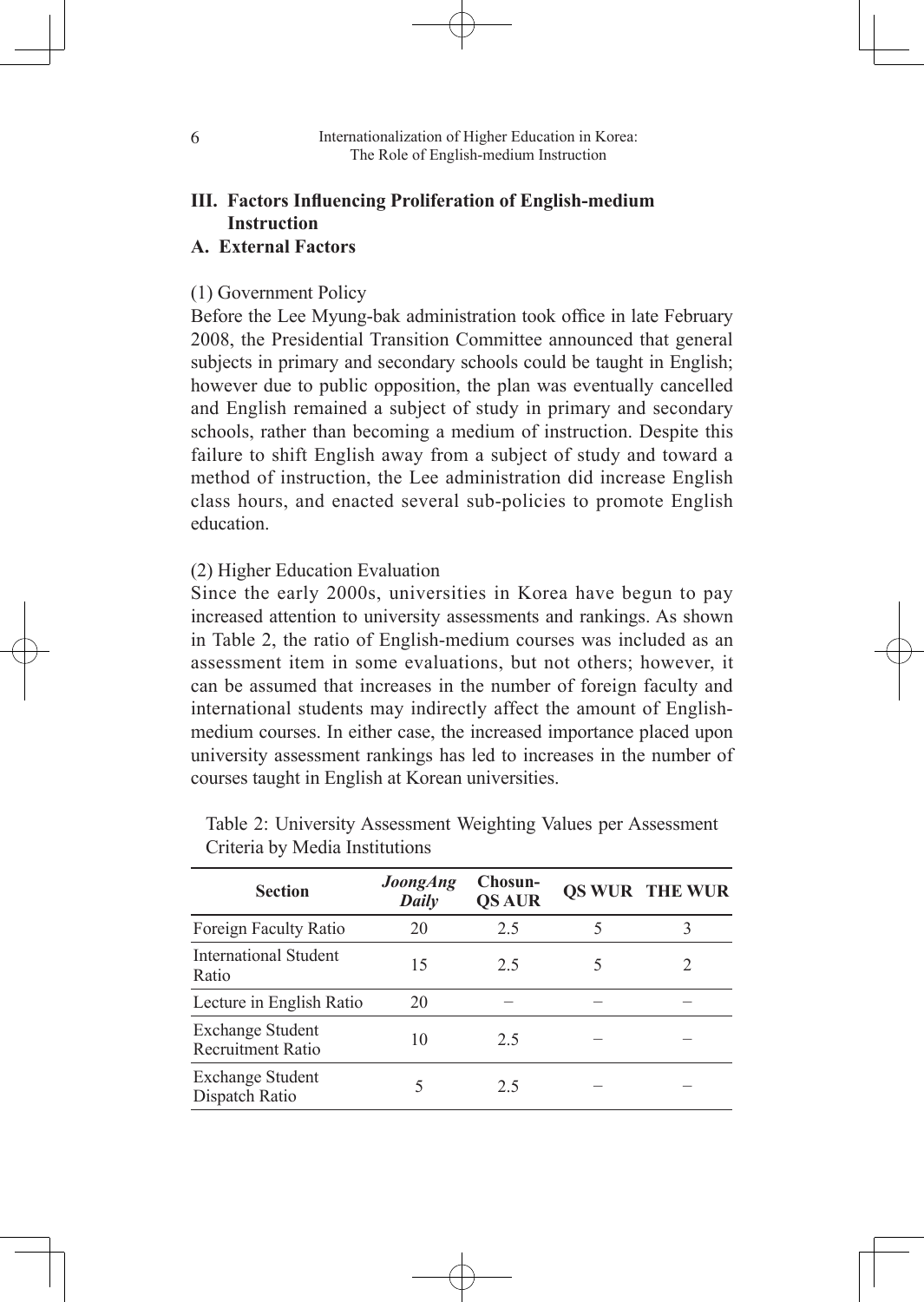| Internationalization Total<br>Score |     |     |     |              |
|-------------------------------------|-----|-----|-----|--------------|
| <b>Overall Rating Score</b>         | 350 | 100 | LOO | $00^{\circ}$ |

Source: Research & Development Center, *JoongAng Daily*

(3) Requirement of English Proficiency for Employment

For several years, perhaps even decades, the new employee recruitment guidelines for Korea's major conglomerates have indicated that applicants have some sort of English proficiency certification such as TOEFL, TOEIC, or more recently, the Korean-produced TEPS. An even more recent trend however, is the requirement of English speaking-based test scores such as TOEIC Speaking or Oral Proficiency Interview-computer (OPIc). The OPIc test, in particular, increased in popularity after being adopted by Samsung Group, Korea's leading conglomerate, as a requirement for new job applicants.

(4) Early Overseas Study & Entrance Examination Fever

Although having declined dramatically over the past couple of years, many Korean primary and secondary students still study abroad. One of the main reasons for this is to secure English language skills leading to favorable scores on college admission examinations. To combat this, large numbers of international schools or international departments at universities, which mediate instruction entirely or primarily in English, have emerged.

### **B. Internal Factors**

(1) Internationalization of University Campuses

As increasing numbers of university students in Korea avail themselves of study abroad opportunities offered by their respective institutions, consequently, more and more international university students arrive in Korea. As such, the amount of English, not only in lectures in Korean universities, but also around Korean campuses themselves, has increased. In short, more international students using English as a first or second language, require increases in English-medium courses, as well as English-based support offices and facilities.

(2) University Presidential Selection Systems

The method of selecting presidents for Korean universities changed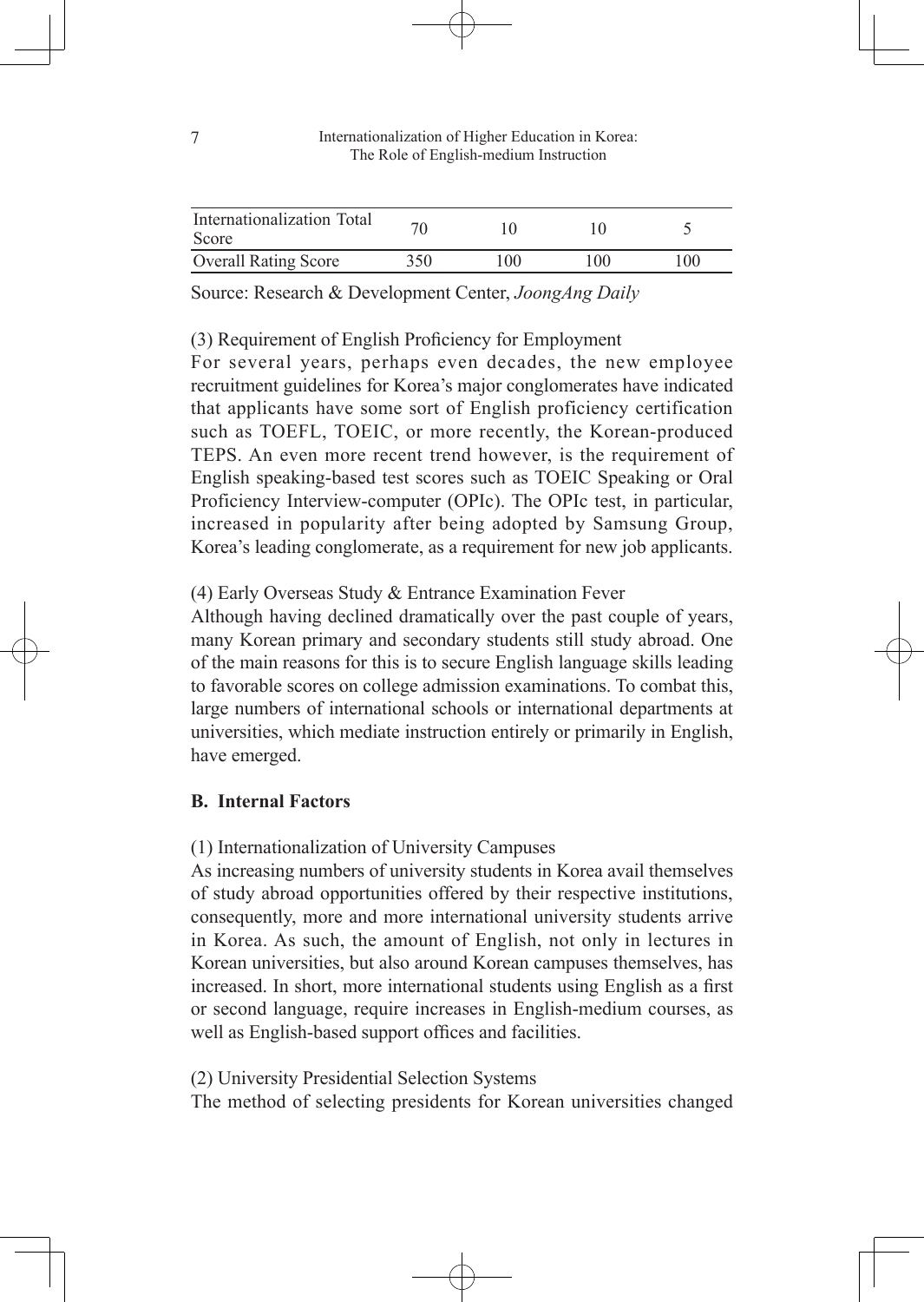in the late 1990s. The new system elects presidents by the direct participation of professors, and as such, presidential candidates now present election campaign pledges to lure votes. Often, these pledges involve increased internationalization efforts, which often bring with them increases in English-medium instruction, by inviting foreign faculty members and requiring Korean faculty to lecture in English. The former usually being more popular than that latter, but not always so.

#### (3) Joint Degrees/Remote Lectures with Foreign Universities

Implementing joint degree programs or conducting cyber-lectures with international partners contribute to increased use of English. Some programs involve a non-English-speaking country, like Korea, engaging with an English-speaking country, like the United States of America; these interactions require a common language, which more often than not is English. Other cases involve interactions between two non-English-speaking countries, such as Korea and Japan. In these cases, a common language is required, which again, is more often than not, English.

#### (4) Competition

Competition is a driving force in many industries and in many parts of the world; tertiary education in Korea is no exception. The policies and actions of top-ranked schools are often mimicked by lower-ranked schools. In particular, policies regarding English-medium instruction are watched and followed quite closely. Table 3 shows six of the topranked schools for the percentage of courses offered in English.

| University                              | 2006  | 2007  | 2008  | 2009  | 2010  | 2011  |
|-----------------------------------------|-------|-------|-------|-------|-------|-------|
| <b>KAIST</b>                            | 21.43 | 35.18 | 50.83 | 67.94 | 50.00 | 50.00 |
| <b>POSTEC</b>                           | 8.10  | 10.10 | 18.86 | 18.32 | 49.22 | 50.00 |
| Handong Global<br>University            | 20.50 | 22.82 | 23.61 | 29.73 | 40.30 | 40.53 |
| Ewha Womans<br>University               | 4.52  | 11 76 | 18.97 | 20.23 | 30.23 | 37 10 |
| Hankuk University of<br>Foreign Studies | 2.71  | 20 35 | 31 39 | 35.12 | 36.34 | 36.04 |
| Korea University                        | 26 22 | 22.18 | 24.83 | 27.57 | 30.85 | 35.72 |

Table 3: Percentage of English-medium Courses in Korea's Top Six Universities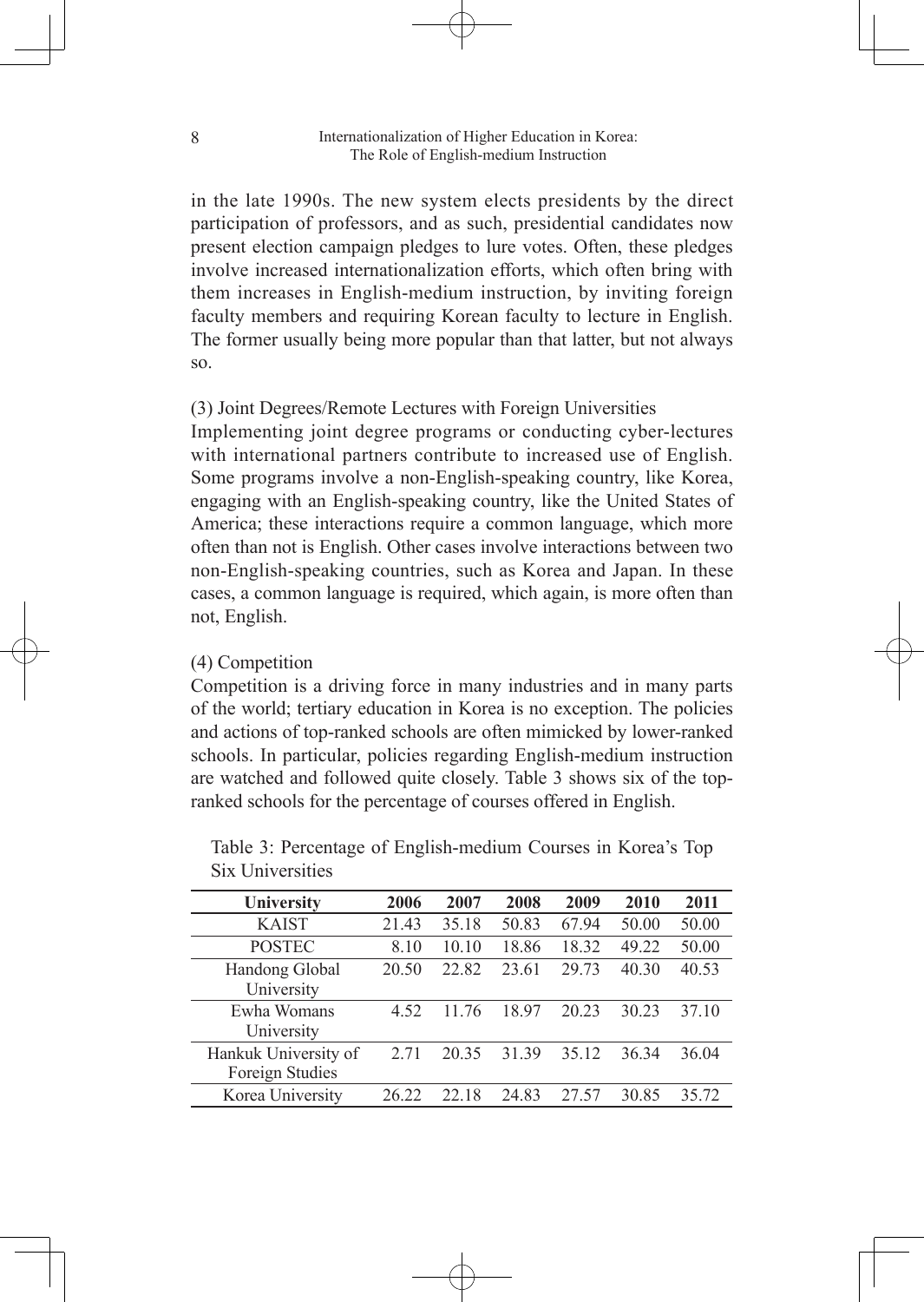Source: Adapted from the Research & Development Center of the *JoongAng Daily*

### **IV. Governmental Policies to Promote English-medium Instruction**

### **A. Government Policy**

Korea's Ministry of Education, Science and Technology (MEST) lacks direct policies for lectures in English in higher education; however, as shown in Table 4, the government implements internationalization policies that indirectly affect the matter. And while English has always been a matter of importance to the Korean government, it is only since the 1990s that the matter became paramount.

In 1995, the Kim Young-sam government released its so-called "5.31 Education Reform Plan" to establish a new educational system to lead the era of globalization and informatization.<sup>1</sup> The first section of this plan focused on the internationalization of Korea's universities and discussed the possibility of producing professional human resources in international relations, improving policies for foreign students, supporting international exchange, and establishing a Korean cultural identity. It was the first major governmental policy to mention specifically the internationalization of higher education in Korea.

In 1998, the Kim Dae-jung government established an advanced human resources training project known as Brain Korea (BK) 21. One of this project's objectives was to enhance international competitiveness in Korean universities by allowing domestic students and professors to participate in exchange programs with foreign students and professors. Later, in July 2001, the Kim government released a comprehensive plan to increase the number of international students to improve the international competitiveness of Korean universities. This policy focused on neighboring Asian nations, but also focused on heretofore non-traditional academic exchange partners such as, Australia, Canada, and New Zealand.

The Civilian Government's Education Reform Committee released the 2<sup>nd</sup> education reform plan (February 9, 1996), the  $3<sup>rd</sup>$  education reform plan (August 20, 1996), and the  $4<sup>th</sup>$  education reform plan (June 2, 1997).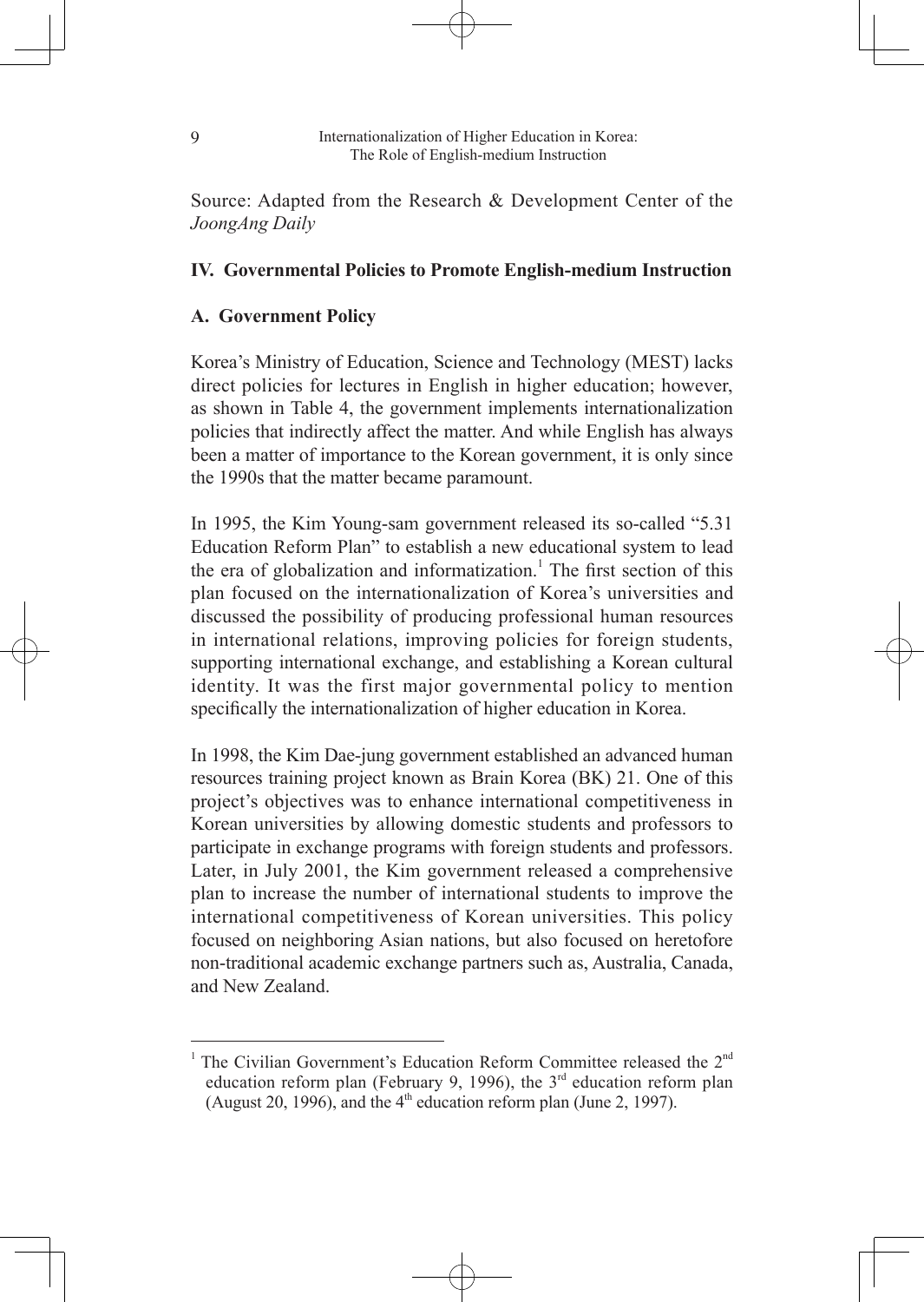In 2004, the Roh Moo-hyun government announced the "Study Korea Project." This project sought to improve the efficiency of Korean universities and enhance their competitiveness through internationalization. The project also tackled declining domestic admissions and looked toward increased international student recruitment of 50,000 by 2010; at the time, Korea had just 11,000 international students. By 2010, the project had surpassed its goal by 10,000 and attracted 60,000 international students.

In 2008, the Lee Myung-bak government announced its "World Class University (WCU)" project, designed to develop world-class researchcentered universities that support technological development and research and to develop human resource development in convergence and integration. The ultimate objective of the WCU project is to secure Korea's future by increasing its capabilities of generating creative practical knowledge and of creating new knowledge-based industries by taking advantage of overseas scholars who possess excellent research capabilities.

Spurred by these governmental efforts, universities in Korea have enacted policies to strengthen international competitiveness and to foster global leaders.

| Year | <b>Project</b>                               | <b>Purpose/Goal</b>                                                                                                          |
|------|----------------------------------------------|------------------------------------------------------------------------------------------------------------------------------|
|      | Comprehensive Plan to                        |                                                                                                                              |
| 2001 | Expand International                         | To attract international students                                                                                            |
|      | <b>Student Recruitment</b>                   |                                                                                                                              |
| 2004 | Study Korea 2005                             | To attract 50,000 international students                                                                                     |
| 2008 | World Class University                       | To foster world-class research-focused<br>universities by employing foreign scholars<br>with excellent research capabilities |
| 2008 | University Education<br>Capacity Enhancement | To provide financial support for excellent<br>universities as determined by educational<br>competence and performance        |
|      | Study Korea 2020                             | To attract 200,000 international students<br>by 2020                                                                         |

Table 4: Governmental Internationalization Policies for Higher Education

Source: Adapted from press materials from the Ministry of Education, Science and Technology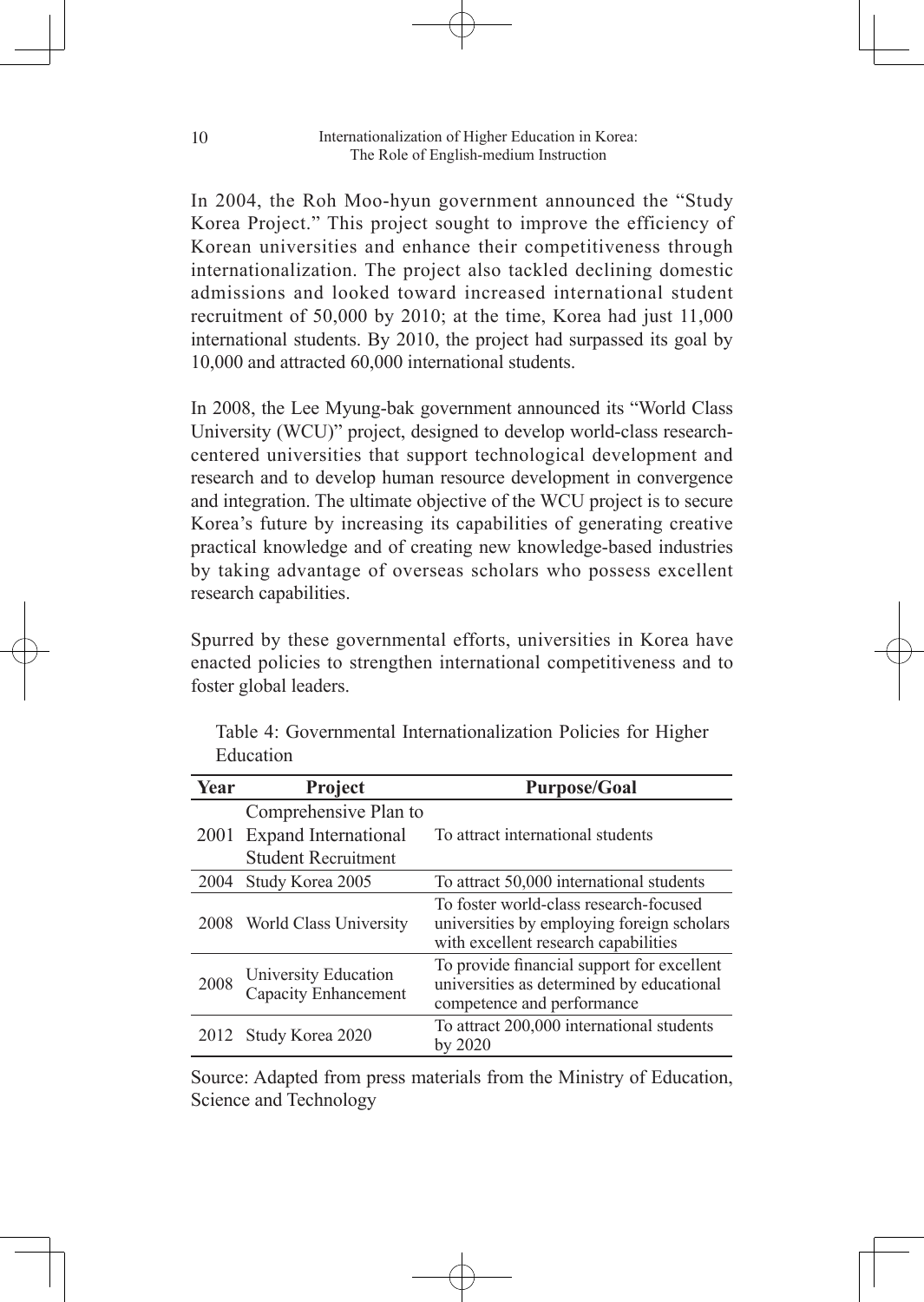#### **B. University Internationalization at Korea University**

Korea University (KU) made a major shift toward internationalization upon the celebration of its centennial in 2005. The origins of this transformation can be traced back to 1994 President Hong Il-sik's "KU Vision 2005" project that focused heavily on internationalization. Later, in 1998, President Kim Jong-bae instigated the "Global KU" project that focused on internationalization & informatization. In 2003, then President Eo Yun-dae instituted his own "Global KU Project" that focused exclusively on internationalization. Table 5 shows the scope of President Eo's 2003 "Global KU Project." One part of this project dictated that faculty hired after 2003 were to be required to give six hours of instruction in English. In addition, an English proficiency system was implemented for students entering KU from 2004. Finally, the school also made it mandatory for students to take a minimum of five units in their major in English. As a result of these measures, the percentage of English-medium courses increased from 9.8% in 2002 to 38% in 2012.

| Category           | <b>Sub Category</b>     | <b>Main Content</b>                                                                                                                                                         |
|--------------------|-------------------------|-----------------------------------------------------------------------------------------------------------------------------------------------------------------------------|
|                    | Global Knowledge        | • Taking five units delivered in English<br>• Implementing double major policy                                                                                              |
| Global<br>Standard | Global<br>Communication | • Reforming General English to focus on<br><b>English Conversation</b><br>· Submitting official scores for English<br>and Chinese Character for graduation<br>qualification |
| Global             | Global Campus           | • Sending large numbers of students<br>overseas to on-site dormitories<br>• Expanding and strengthening student<br>exchange programs                                        |
| <b>Network</b>     | Global Link             | • Establishing KU's International Summer<br>Campus<br>• Increased numbers of lectures in English                                                                            |
| Global             | Global Leadership       | • Hosting lectures by global political leaders<br>• Hosting lectures by world renowned<br>scholars and Nobel laureates                                                      |
| Scope              | Global Service          | • Overseas volunteering activities<br>• Overseas internships                                                                                                                |

Source: Adapted from Korea University's Global KU Project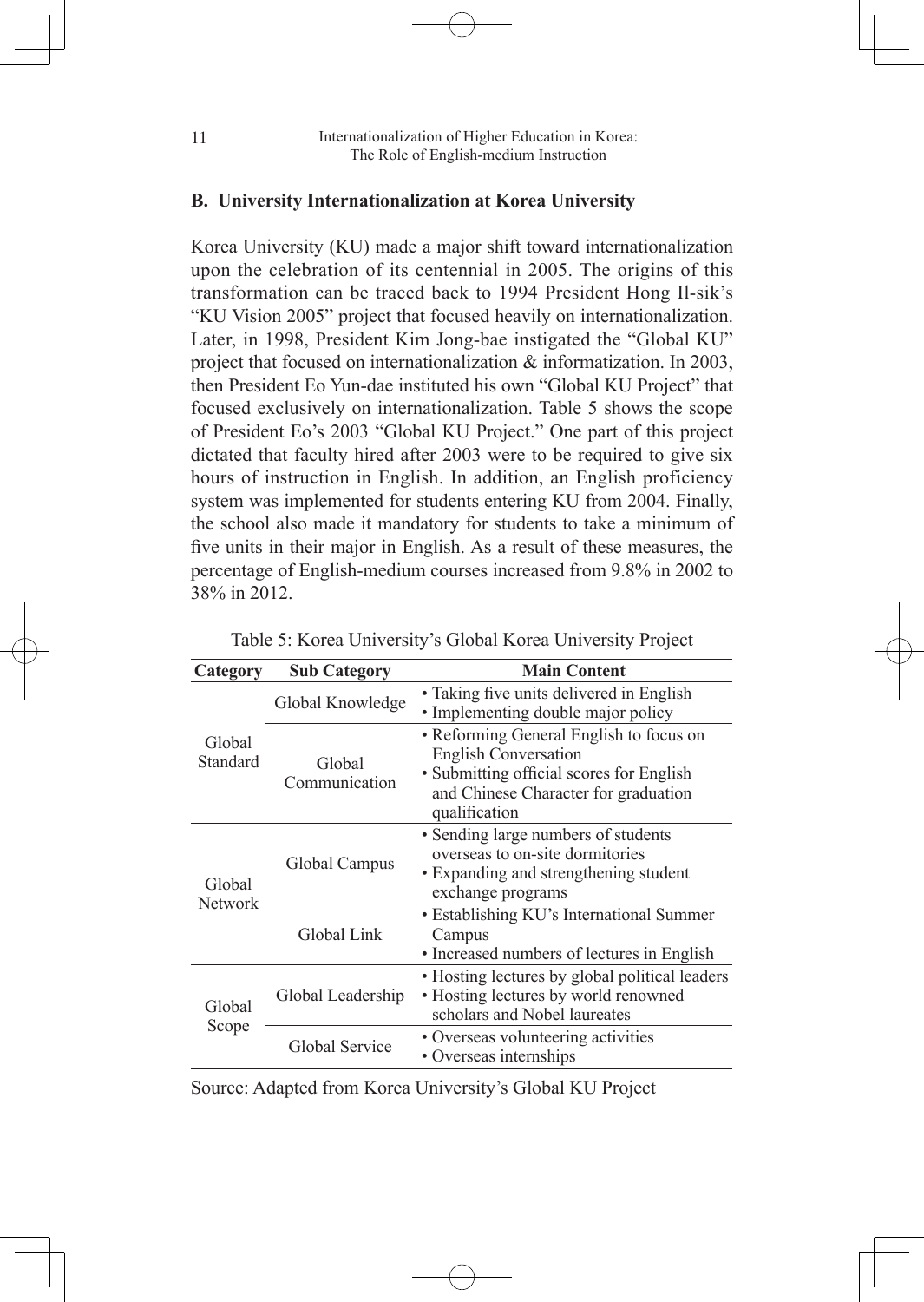#### **V. Statistical Data of Proliferation of English-medium Instruction in Korea**

#### **A. University Assessment by the** *JoongAng Daily*

According to the internationalization section of a comprehensive university assessment conducted on 88 universities by the *JoongAng Daily*, the number of English-medium courses has increased more than 30 pecent each year since 2007 (see Table 6).

Table 6: Percentage of English-medium Courses at Korean Universities

| Year                | 2006 | 2007 |     | 2008 2009                    | 2010 | 2011       |
|---------------------|------|------|-----|------------------------------|------|------------|
| Rate $(\% )$        | 3.44 | 3.53 | 491 | 645                          |      | 8.67 11.85 |
| Growth Rate $(\% )$ |      |      |     | 2.62 39.09 31.36 34.42 36.68 |      |            |

Source: Adapted from the Research & Development Center of the *JoongAng Daily*

As shown in Table 7 and attributed to by innovation theory<sup>2</sup>, in terms of the ratio of lectures in English, the top two universities that account for more than 50% are innovators, the second best 10 universities that account for more than 30% are early adopters. The 30 universities that account for more than 5% and less than 30% are early majors. Lastly, the 45 universities that account for less than 5% are late majors and laggards.

Table 7: Analysis of English-medium Instruction for Universities Evaluated by the *JoongAng Daily*

| <b>Lecture in English Ratio</b> | <b>Number of Universities</b> |
|---------------------------------|-------------------------------|
| Universities with more than 50% |                               |
| Universities with more than 45% |                               |
| Universities with more than 40% | $\mathcal{D}_{\mathcal{L}}$   |
| Universities with more than 35% |                               |
| Universities with more than 30% |                               |
| Universities with more than 25% |                               |
|                                 |                               |

 $2$  In innovation theory, 2.5% are innovators, 13.5% are early adopters, 34% are early majors, 34% are late majors, and 16% are laggards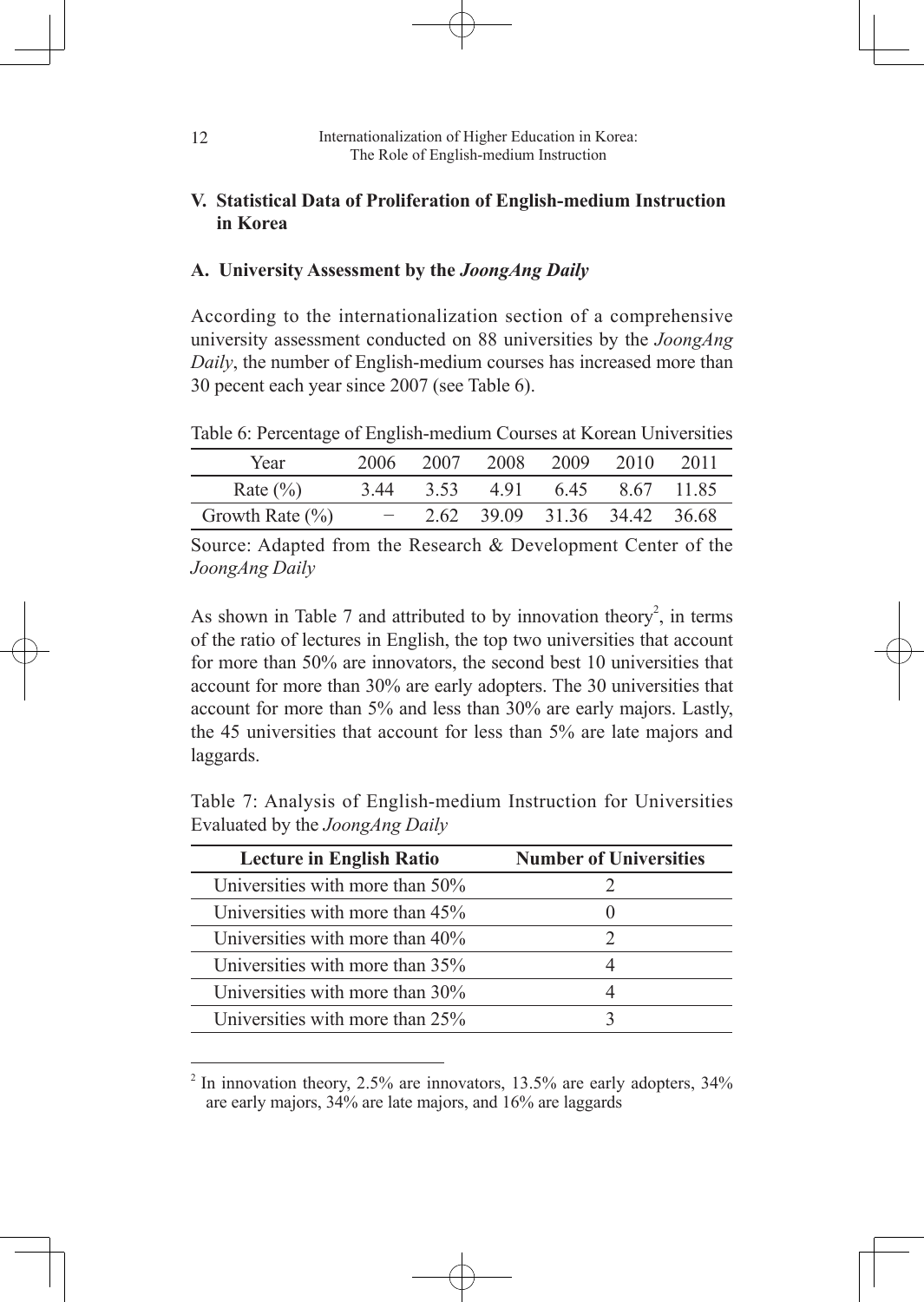| Universities with more than $20\%$ |  |
|------------------------------------|--|
| Universities with more than 15%    |  |
| Universities with more than $10\%$ |  |
| Universities with more than 5%     |  |
| Universities with less than 5%     |  |

Source: Adapted from the Research & Development Center of the *JoongAng Daily*

### **VI. Characteristics of English-medium Instruction in Korea**

The main factor affecting internationalization policies meant to strengthen Korean universities' international competitiveness is English-medium instruction. Therefore, the following section will examine previous studies about the same phenomenon at Korean Universities with a view to discovering the characteristics of this type of instruction.

#### **A. Previous Research**

In much of the research focusing on the necessity of English-medium instruction, students' gave negative responses. Overall, female students showed a more negative attitude toward English-medium instruction compared to male students. In addition, females indicated higher expectations for the effects of English-medium instruction and for the instructors (Yu and Jeong, 2009).

In research focusing on the realities and efficiency of English-medium instruction, many students indicated that they only selected lectures in English because it was required. In addition, students indicated that often both Korean and English were used in the classroom. English would be used for lectures and questions, but Korean would be used for group activities and discussion. Finally, in terms of the efficacy of English-medium instruction to improve students' English proficiency, most responded negatively (Kang and Park, 2005).

Looking at satisfaction levels toward English-medium instruction at colleges of education throughout Korea, most respondents indicated that their language skills are insufficient to take lectures in English, and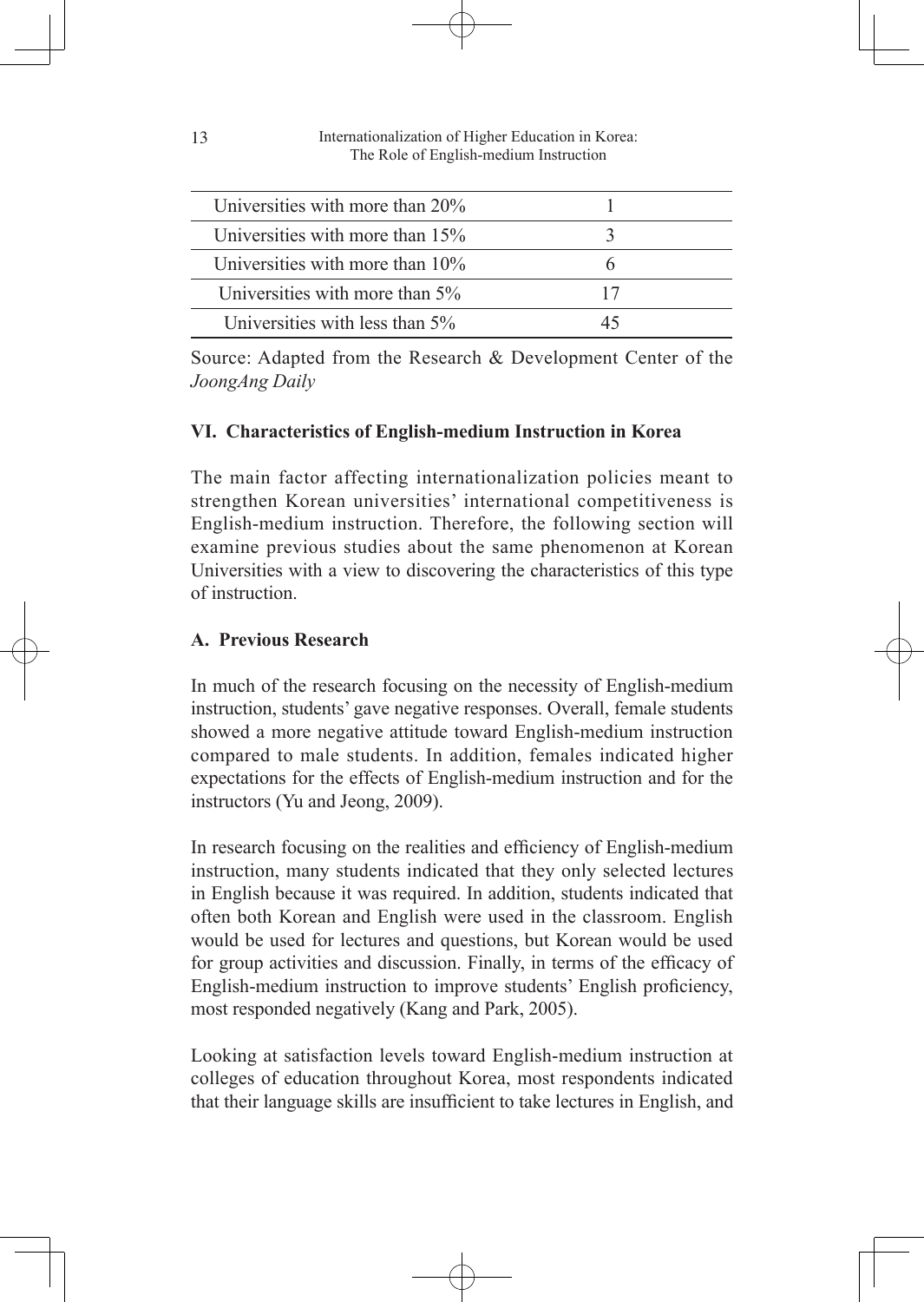that they have reservations toward English-medium instruction (Gang et al., 2007).

In the social sciences, many students indicated having chosen Englishmedium instruction because they had no alternatives if they desired to improve their English proficiency. In addition, Sim (2010) discovered that learning efficiency suffers and the pressure felt by individual learners increases among students who lack prior experience in taking lectures in English and who are suddenly required to do so.

Perhaps unsurprisingly, Park (2009) discovered that the level of understanding in English-medium courses was lower than that of Korean-medium courses. Park also noted that lower-year students with less background in their particular majors showed an even greater lack of understanding of the content of courses offered in English.

According to a study (Oh and Lee, 2010), professors understand the necessity of English-medium instruction and anticipate that both their own English proficiency and students' English proficiency can be improved through such instruction. Further, to improve the quality of English-medium instruction, instructors should have sufficient English language skills to encourage active student participation in presentations, discussions, feedback, individual consultation, interaction, and the like.

As previous research suggests, a majority of those involved, both teachers and learners, recognize the necessity of English-medium instruction; however, both sides harbor concerns over its efficacy. Students in particular indicate feeling a great sense of unease at having to take English-medium courses.

### **B. Korea University's English-medium Instruction Assessment**

The Office of Academic Affairs at Korea University, in evaluating the effectiveness of English-medium instruction at Korea University, found that, unsurprisingly, students' overall satisfaction and level of understanding of English-medium courses were positively correlated with their level of English proficiency. In addition, these students indicated that their English proficiency increased via English-medium instruction. The main factor behind these findings was students' active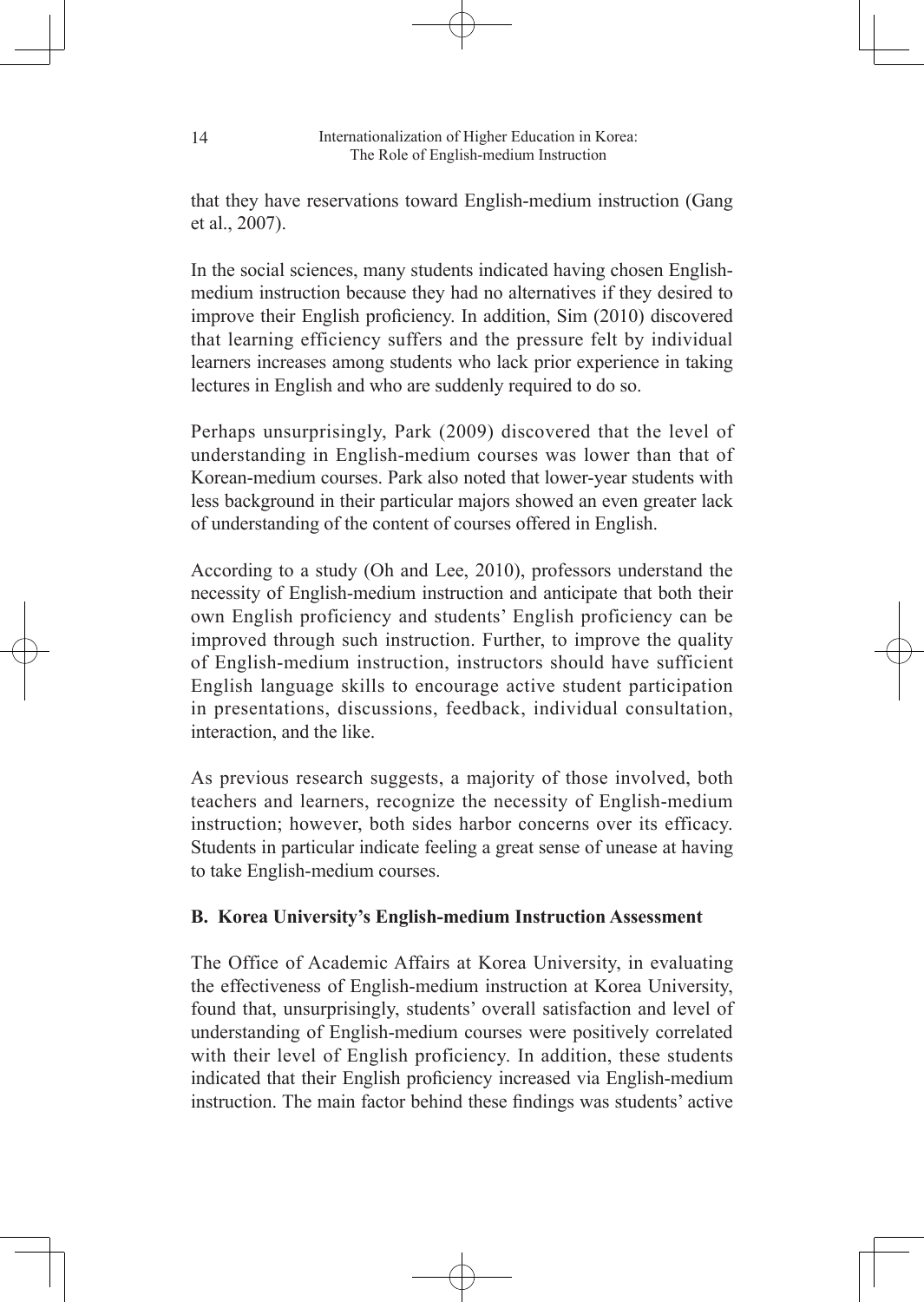in-class participation and increased preview and review of materials as a response to the challenge of learning in English.

The results of the English-medium instruction evaluation vary depending on students' grade. Third-year students' overall satisfaction and understanding of English-medium courses was highest, while those of first-year students were the lowest. In terms of language proficiency improvement via English-medium instruction, fourth-year students showed the largest increase, while first-year students showed the lowest.

Another key factor in students' overall satisfaction with Englishmedium instruction, their degree of understanding, and level of language improvement is the professors' level of preparation. More preparation by instructors led to increases in students' satisfaction, understanding, and improvement. Interestingly, class size was also found to play a role in these areas, with classes of fewer than 30 students showing increases in all three measures.

Based on these findings, the following conclusions can be drawn. Students require prior learning processes to improve their foreign language proficiency and foreign language understanding to participate actively and to increase their satisfaction and understanding in Englishmedium courses. In addition, students must participate actively in class by asking questions and taking part in presentations. They must also thoroughly preview and review all class materials. In addition, professors are required to prepare their lessons thoroughly, so that students can improve their satisfaction and understanding of Englishmedium instruction and their own foreign language proficiency. Lastly, class size should be under 30 students.

### **VII. Challenges and Obstacles in Proliferating English-medium Instruction in Korea**

Instructors opposed to English-medium instruction report that students understand only 30 to 40 percent of lecture content. Despite having obtained their degrees from overseas institutions that taught in English, many younger instructors do not have prior experience teaching in English. In addition, these non-native-English instructors sometimes receive complaints from students who are native speakers of English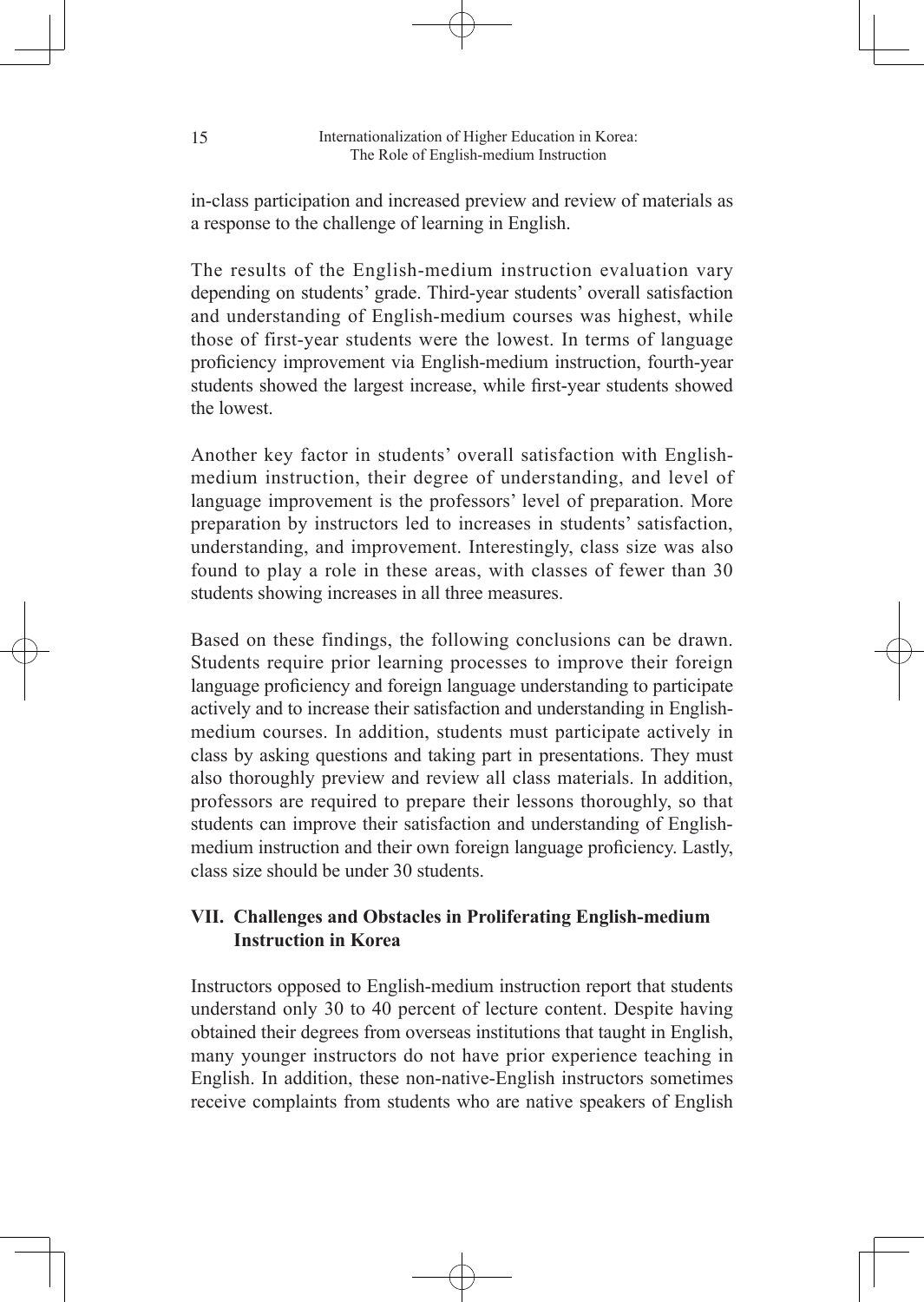or who hold near native-like proficiency. As such, these non-native instructors who are unskilled at lecturing in English express great difficulties and hardship. This is primarily due to the onerous task of having to teach in English, especially when international students and exchange students attend their classes.

Students, especially those not from foreign language high schools, also have significant reservations toward English-medium lectures as they encounter this type of instruction for the first time when they enter university. On the other hand, students that are familiar with expressing their thoughts and ideas in English may benefit from English-medium instruction because they were either international students in English speaking countries, graduates of foreign language high schools in Korea, or admitted students through special screening for overseas nationals. This raises issues of fairness since these students with high English proficiency often receive higher grades more easily compared to students who are unfamiliar with English-medium instruction.

Teaching in English in quantitative fields such as Science and Engineering, Business Administration, or Economics may be desirable. However, objections have been raised in the humanities or social sciences as students must engage in critical and analytical thinking as well as intense discussion and it is assumed that students cannot do this in a language other than their first.

The media and other such organizations also oppose this practice. Although they recognize its importance, they oppose its introduction by raising issues regarding methodology and practicality as well as the danger of students' significant lower level of understanding, and lastly, the significantly reduced transmission of knowledge.

### **VIII. Concluding Remarks**

It is no exaggeration to say that English-medium instruction at Korean universities occupies a primary place of importance in their internationalization projects. English-medium instruction is the one element that connects all of the elements in their internationalization plans. As a result, universities in Korea try to achieve it through hiring foreign faculty and requiring Korean non-native faculty to teach in English. In addition, in order to improve students' English proficiency,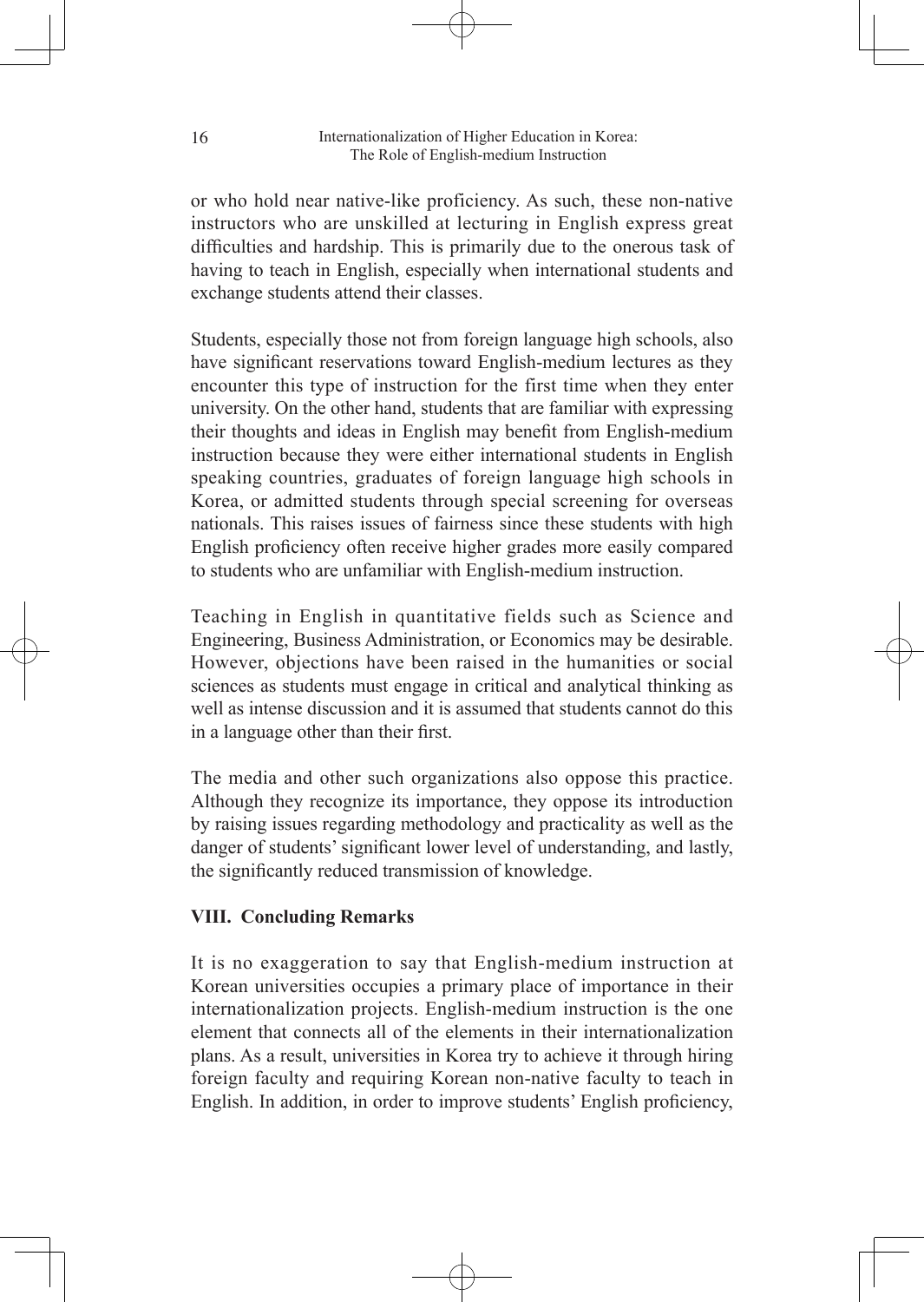universities have modified general English curricula to focus more on conversation skills and have recruited native speakers of English to teach these courses. Other measures that universities have taken to internationalize include requiring students to take courses in their majors in English; requiring officially-certified English scores for graduation; and having students participate in various international exchange programs such as student exchange programs, visiting student programs, and international internships.

However, though the expansion of English-medium instruction may be inevitable, more attention must be paid to the efficacy of these lectures. English-medium instruction should be introduced and promoted only when accompanied by proper support systems, including such measures as the thorough preparation of instructors and a careful preview and review of materials by students. Finally, it is important to remember that English-medium instruction may suit certain fields, namely physical sciences and business, better than others such as social sciences.

Traditional English education in Korea focused mainly on grammar and sentence structures by reading, analyzing, and translating English sentences. It did not teach English as a means of communication. As such, upon entering universities that teach in English, students are faced with an unfamiliar learning process. Although belated, the government has recognized these problems and has switched the focus of the curriculum from grammar and reading comprehension to conversation. However, students are still often stuck with studying English privately to prepare for English at university. Adding to this issue is the fact English-medium instruction is absent from primary and secondary schools in Korea. Therefore, for Korean universities to continue on their chosen paths of internationalization, a more holistic approach is required; one that reaches all areas of society, not just tertiary education.

### **References**

American Council on Education (ACE) website (http://www.acenet. edu/news-room/Pages/CIGE-Model-for-Comprehensive-Internationalization.aspx), accessed December 28, 2012.

De Wit, H. (2012). Partners and Competitors: Who wins and who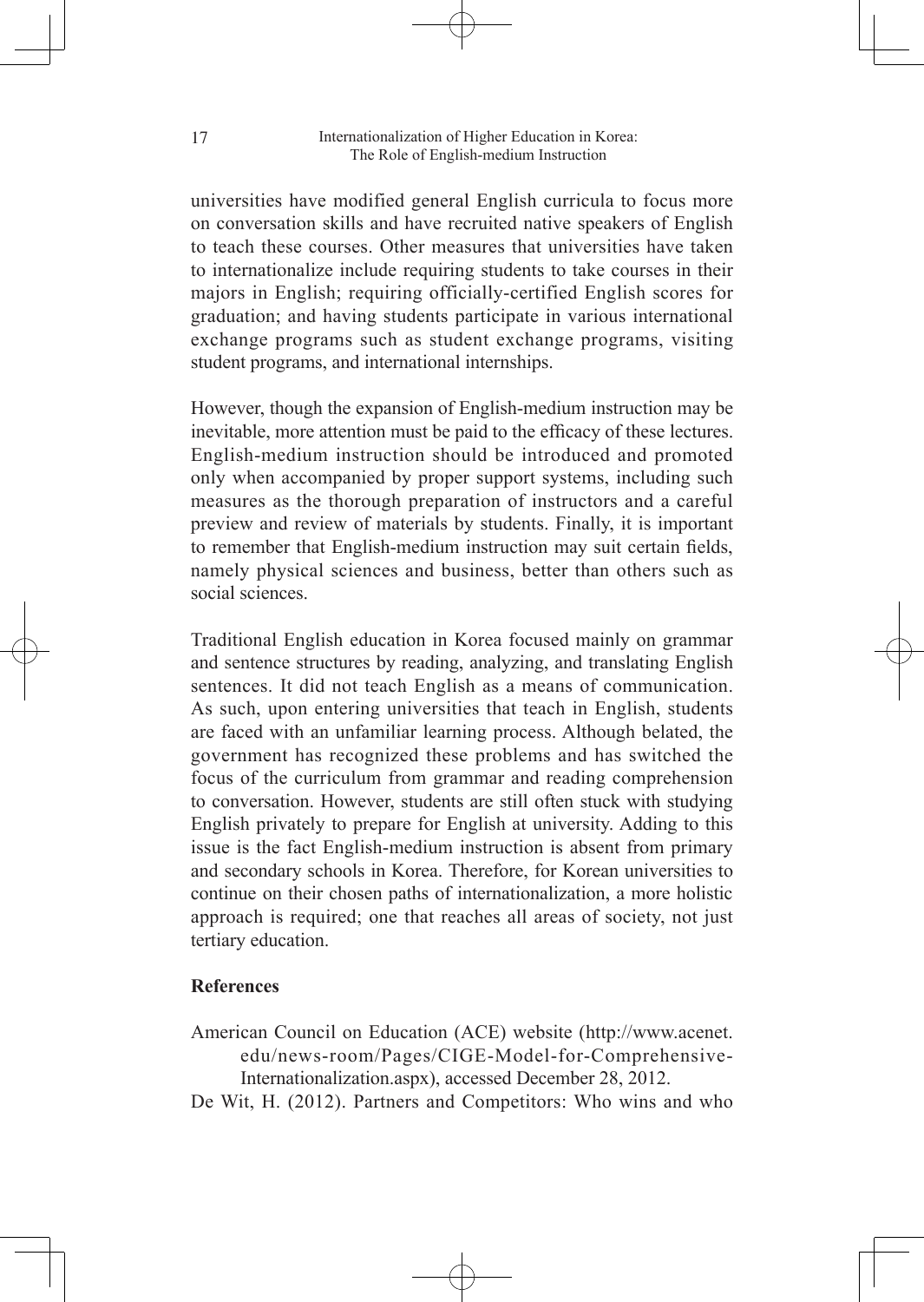loses in the new internationalization area? *AIEA Conference*, Washington DC, February 21, 2012.

- Gang, S. & Park, H. (2004). Study on Lectures in English for Major Units in the Engineering Field. *Engineering Education*, *11(1)*, 54-58.
- Gang, S., & Park, H. (2005). English as a Medium of Instruction of Engineering Education. *Korean Journal of Applied Linguistics*, *21*, 155-174.
- Gang, S. et al. (2007). Survey on Students' Understanding and Satisfaction toward Lectures in College of Education. *Pedagogical Research*, *11-2*, 637-656.
- IAU (2006). Internationalization of Higher Education: New Directions New Challenges. Paper presented at the Observatory on Borderless Higher Education.
- Kachru, B. (1992). The Other Tongue: English across cultures. University of Illinois Press
- Knight, J and De Wit, H. (1997). Internationalisation of Higher Education in Asia Pacific Countries. EAIE, Amsterdam, 1997
- Oh, H., & Lee, H. (2010). Exploration for Characteristics and Supporting Measures of Effective Lectures in English. *Modern English Education*, *11-1*, 191-211.
- Park, H. (2009). Long-term Qualitative Research on Domestic University Students' Learning Strategies and Competence Achievement in the Major Lectures in English. *Korean Society of Educational Psychology*, *23-1*, 197-217.
- Sim, Y. (2010). Research on University Students' Awareness toward Lectures using English as a Medium, *English Language and Linguistics*, *22-4*, 211-229.
- Yu, G., & Jeong, H. (2009). Research on University Students' Awareness and Preference toward English Major Instruction (EMI). *English Language and Linguistics*, *28*, 67-89.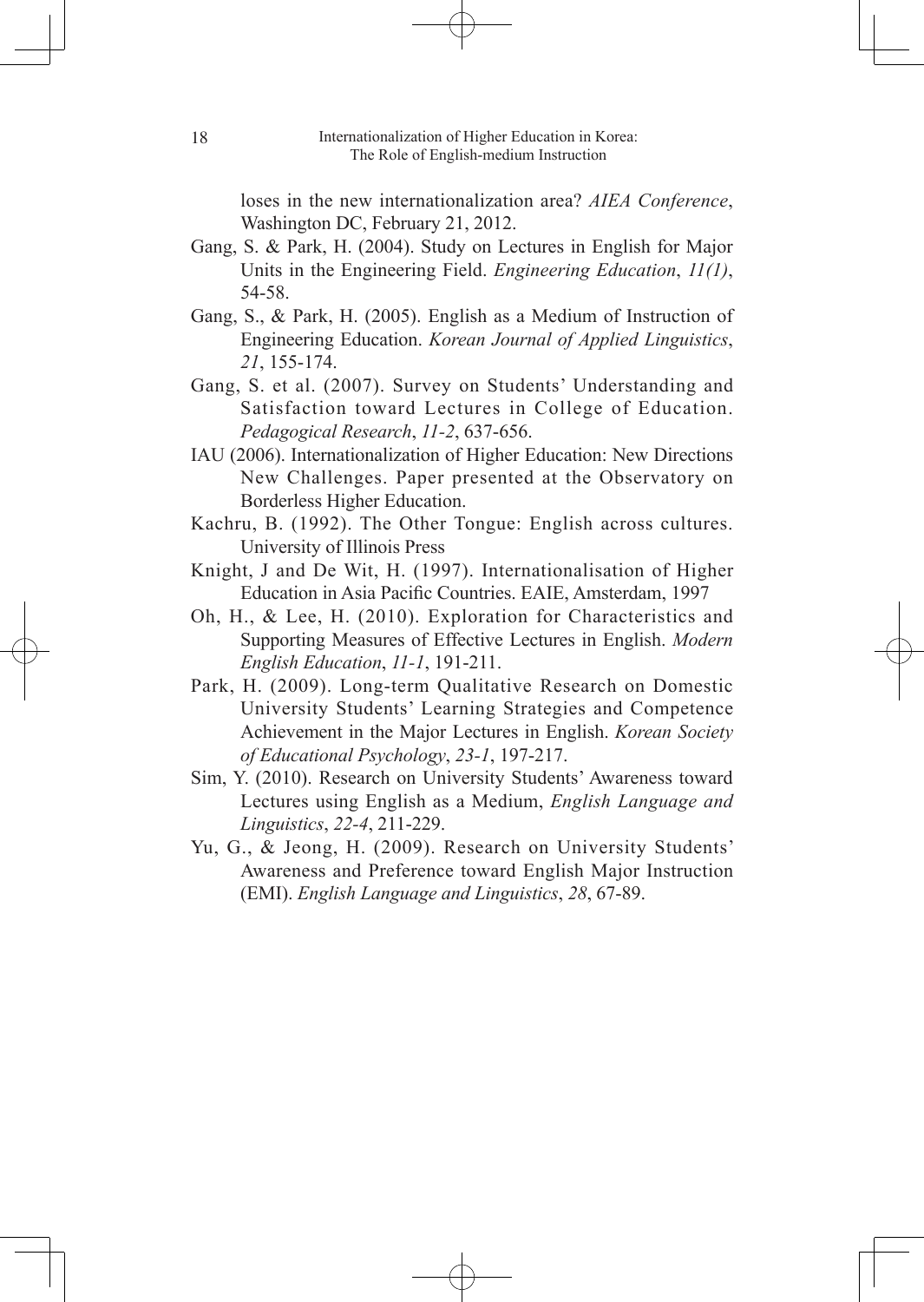Chosun-QS Materials Innovation Theory JoongAang Education Development Institute *JoongAng Daily* Korea University Catalog Korea University's Global KU Project Korea University's Regulations and Enforcement Bylaws Korea University's Teaching and Learning Development Center Materials QS WUR Materials THE WUR Materials University's College Education Empowerment Project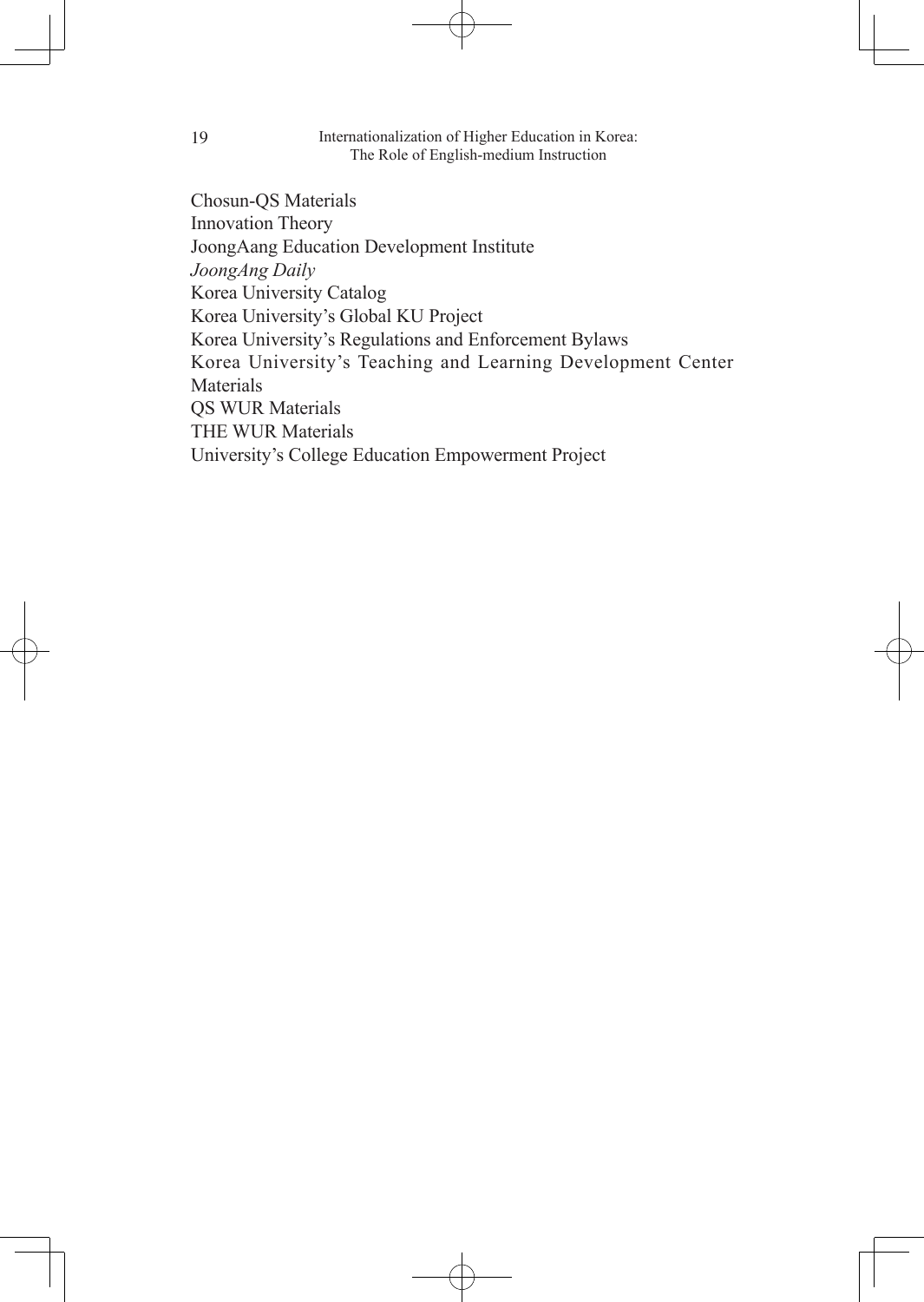# English Language Teaching in Elementary Schools in Japan

− The Case for an Integrated Curriculum −

# Dr. Kola Olagboyega

#### **Abstract**

The Japanese Ministry of Education, Culture, Sports, Science, and Technology (MEXT) revised its new course of study in 2008 with the introduction of English classes at elementary schools from 2011. The new curriculum introduced focuses on speaking and listening skills and recommends the avoidance of reading and writing. This is justified by a suggestion that reading and writing will cause motivational problems among the students and that the inclusion of reading and writing will undermine the junior high curriculum. In Japan, English has been taught through the grammar translation method for many years. The general dissatisfaction with the communicative ability of the Japanese students has also been blamed on the emphasis on grammar and translation. Communicative lessons have been introduced slowly and to varying extent throughout the school system and these lessons tend to be fun, and game based and are not formally tested. This has led to an association between listening/speaking based lessons and high motivation. The motivational problems, therefore, appear to be related to teaching method and the level of language difficulty rather than to the language skills in question. This paper argues that neglecting reading and writing skills could cause greater motivational problems in the long run and create problems for the students with their language development, creating yet a bigger gap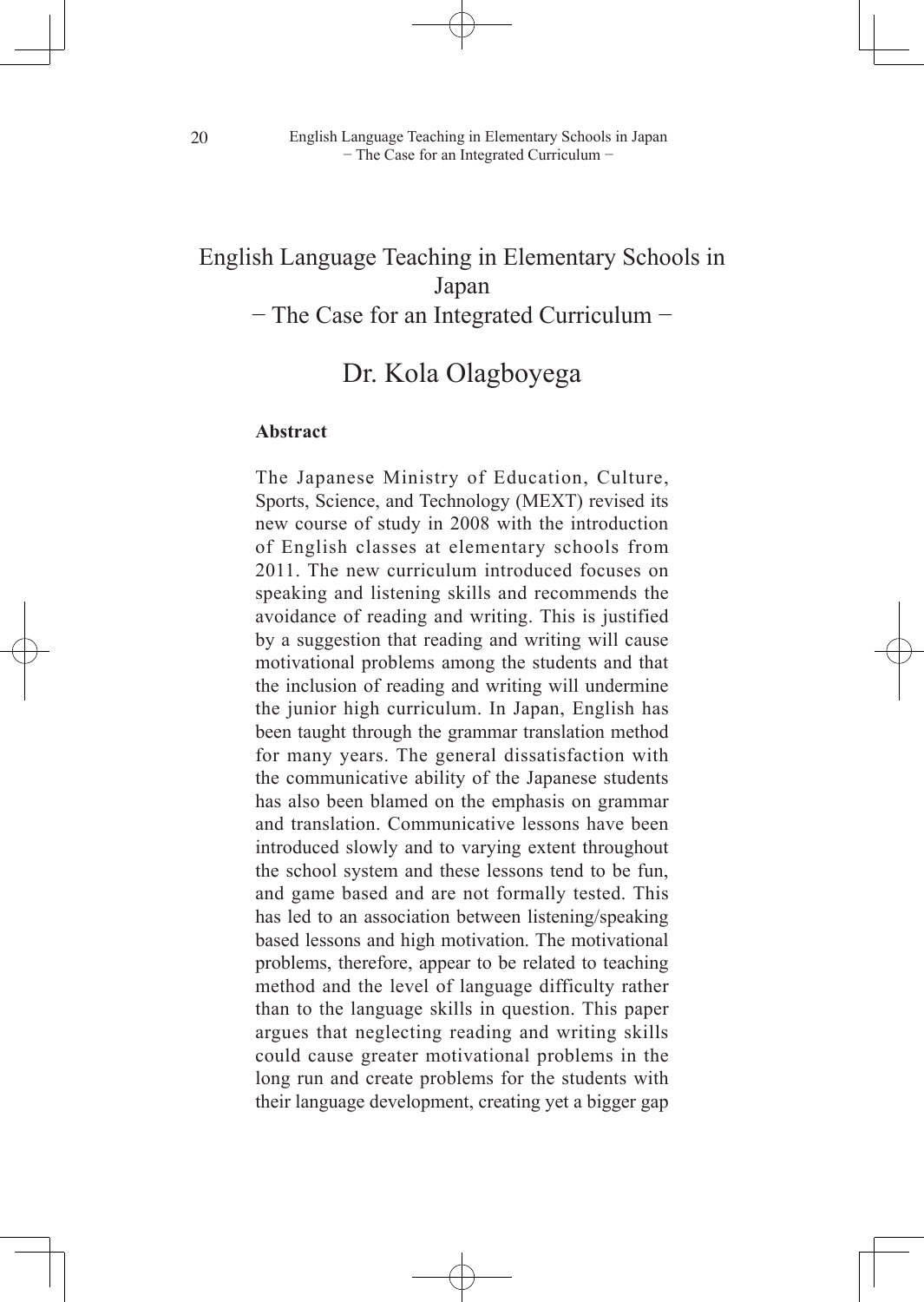between the elementary and junior high curriculums.

#### **Introduction**

In 2008, the Japanese Ministry of Education, Culture, Sports, Science, and Technology (MEXT) revised its new *course of study* with the introduction of English classes at elementary schools from 2011. It should be noted that before the new English language policy was enacted, several elementary schools had introduced English activities in various forms in Japan (Hall, Yamazaki, Takahashi and Ishigame 2012). The new curriculum focuses on speaking and listening skills and does not recommend the teaching of reading and writing. This is justified by a suggestion that teaching the latter two will cause motivational problems among the students and that they will undermine the junior high curriculum (Kikuchi 2009, Beebe 2001, Berwick and Ross 1989, Kimura, Nakata and Okumura 2001, Teweles 1996, Yamashiro and McLaughlin 2001, and Carreira 2012).

These suggested motivational problems are however probably associated with the general dissatisfaction felt by those who have passed through the rigorous Japanese exam system (Teweles 1996, Berwick and Ross 1989). In Japan, English has been taught through the grammar translation method for many years (Riley 2008, Olagboyega 2011). As a result many associate reading and writing with difficult translation exercises and the manipulation of grammar in artificial exam and classroom situations (cf. Kikuchi 2009, Beebe 2001, Berwick and Ross 1989, Kimura, Nakata and Okumura 2001). The general dissatisfaction with the communicative ability of Japanese students has also been blamed on the emphasis on grammar and translation (ibid.). Communicative lessons have been introduced slowly and to varying degrees throughout the school system and these lessons tend to be fun, game-based and are not formally tested. This has lead to an association between listening/speaking based lessons and high motivation (cf. Torikai 2009). In the words of Dr. Mineo Nakajima (2004), "the elementary school English teaching activities … are generally designed to provide enjoyable contact with the language through games and similar means".

Dr. Nakajima was also the chairman of the 22-member advisory panel to the then Education Minister Hirofumi Nakasone. The panel, which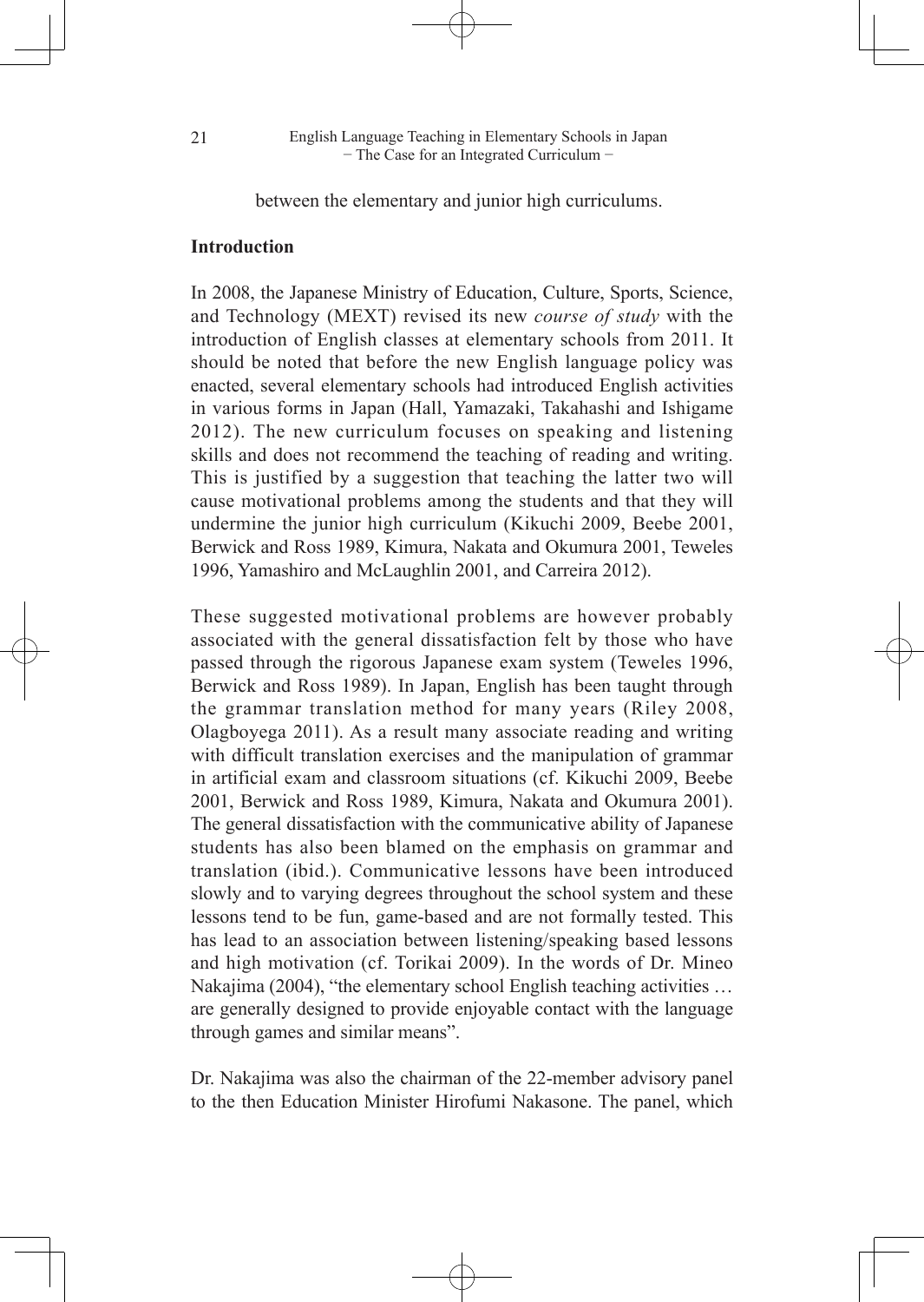was established in January 2000, was charged with examining ways of improving English education in Japanese schools. The panel's most important recommendation was that English should start being taught at elementary level. However, they did not support the introduction of reading and writing at this level. Nakajima, a proponent of the *Suzuki method*, has always insisted on cultivating aesthetic sentiments as well as language education "when children still have a flexible brain". Therefore, he believes that "English should be taught to first- and second- graders as part of special activities" (2006).

A key issue for both the advisory panel and for those who opposed their recommendation, was the issue of student motivation with respect to the introduction of English curriculum at elementary schools (cf. Yukio Otsu 2006). The relevance of Gardner's (1985) motivation theory in second language acquisition to this issue cannot be overemphasized. Motivation has been identified as the learner's orientation with regard to the goal of learning a second language (Gardner 1985, Crookes and Schmidt 1991). It is thought that students who are most successful when learning a target language are those who like the people that speak the language, admire the culture and have a desire to become familiar with or even integrate into the society in which the language is used (Falk 1978). This form of motivation is known as integrative motivation. According to Norris-Holt (2001), when someone becomes a resident in a new community that uses the target language in its social interactions, integrative motivation is a key component in assisting the learner in developing some level of proficiency in the language. It is also theorized that "integrative motivation typically underlies successful acquisition of a wide range of registers and a nativelike pronunciation" (Finegan 1999:568). However, this kind of motivation for learning English obviously does not apply in elementary schools, where, even the Ministry of Education (MEXT) had hinted that communicative ability is not the main purpose of instruction; rather it is for self-confidence or self-expression.

In contrast to integrative motivation is the form of motivation referred to as instrumental motivation. This is generally characterized by the desire to obtain something practical or concrete from the study of a second language (Hudson 2000). With instrumental motivation the purpose of language acquisition is more utilitarian, such as meeting the requirements for school or university graduation, applying for a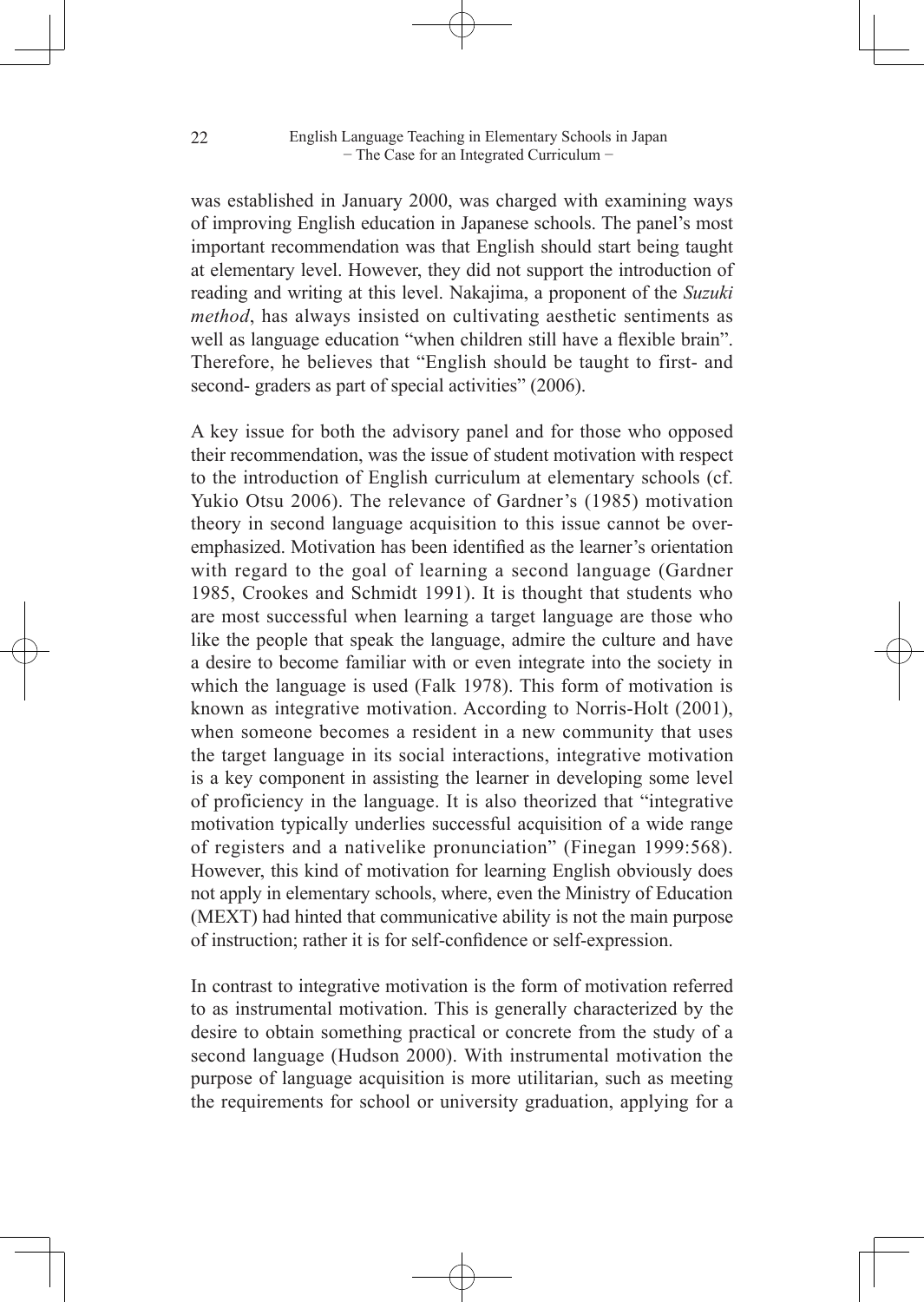job, requesting higher social status (Norris-Holt 2001). Instrumental motivation has been identified as being higher among students studying English language in Japan. This is because they study English mainly to pass various examinations in junior, senior high schools and university entrance examinations (Kikuchi 2009, Beebe 2001, Berwick and Ross 1989, Kimura, Nakata and Okumura 2001, Teweles 1996, Yamashiro and McLaughlin 2001). However, this kind of motivation in learning English obviously does not apply in elementary schools either, as students do not have to take examinations to pass the course.

Some studies have shown that affective factors contribute to motivation for L2 learning (Honda & Sakyu, 2004; Wu, 2003). For instance, Carreira (2012:197) reports on Wu's (2003) studies in China which demonstrates that "a predictable learning environment, moderately challenging tasks, necessary instructional support, and evaluation emphasizing self-improvement were effective in promoting children's self-perceptions of L2 competence". However, none of the conditions observed by Wu in China are present in the English language policy in elementary school in Japan. In Japan there is no curriculum. It is emphasized that the "curriculum" should be developed by the students and their needs. It is assumed that the language that will be required to complete the activities or tasks that the teacher assigns shall be the language that should be taught (MEXT 2001, 2005). However, the teachers have little experience eliciting language from students and moreover lack the language ability to do so in such a manner. The lack of a standard English curriculum, uniform teaching methods and a minimum level of competence in the language has led to differences in materials, methodology and content in elementary school classrooms across the country.

I will argue that in fact neglecting reading and writing skills could cause greater motivational problems in the long run and create problems with students' language development, creating yet a bigger discrepancy between the elementary and junior high curriculums. For me, the motivational problems that Japanese students experience in learning English in school are related to teaching method and the level of language difficulty rather than to the language skills in question.

An additional problem is the transition between elementary and junior high school. Without consequent change in the junior high curriculum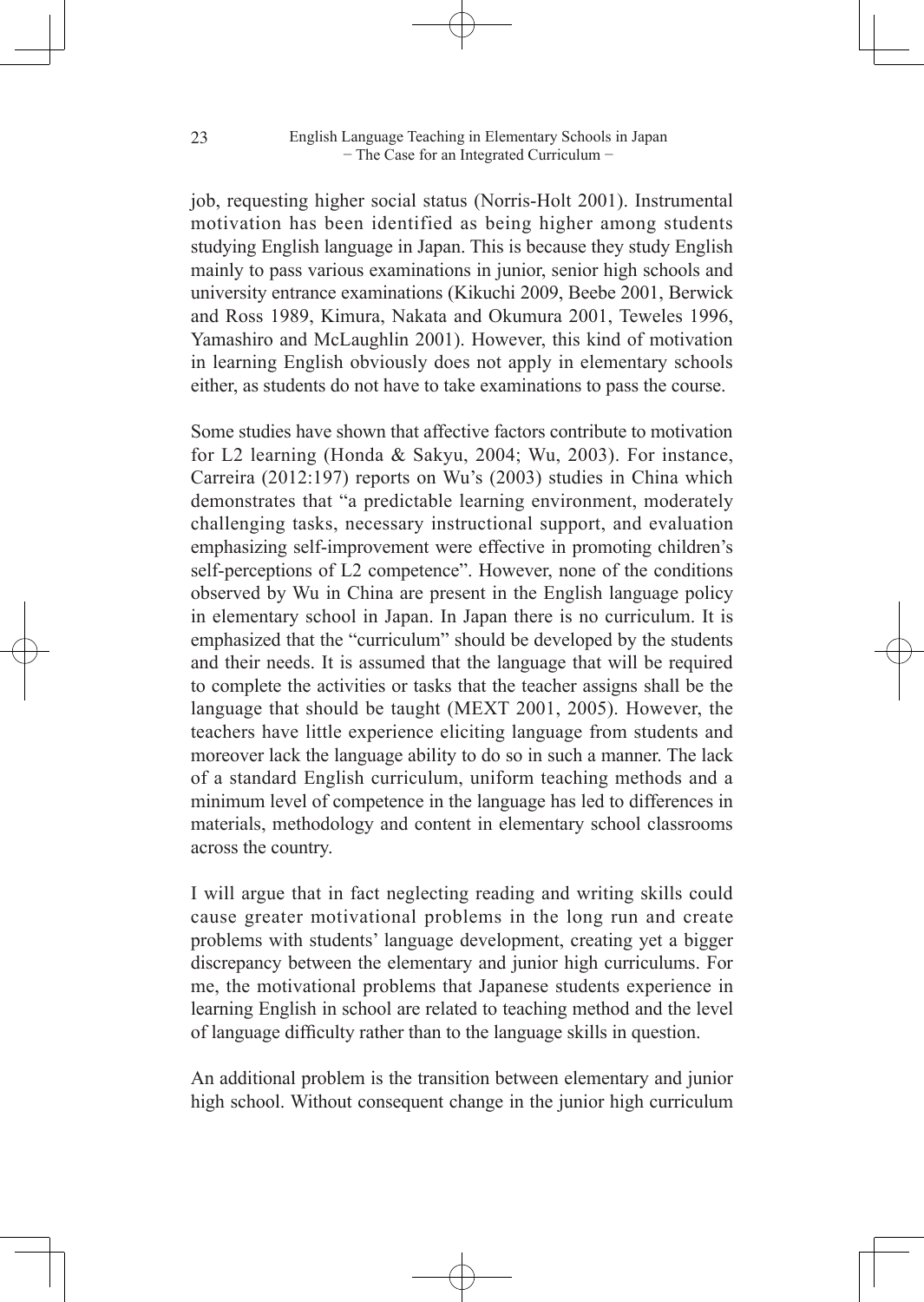whatever we teach in elementary school could be said to undermine the junior high system. Prof. Kumiko Yorikai of Rikkyo University investigated the issue of textbooks (or lack of it) in elementary schools in Japan. She observes (2009) that even though MEXT has produced and issued *Eigo Noto* (English Notebook) to be used during English lessons, some local boards of education have opted not to have schools use the workbooks, whilst schools in other areas use them selectively. She concludes emphatically that "such discrepancies … (will become) a serious issue for middle schools".

I do not share Yorikai's pessimistic view of the elementary students' English abilities once they transition to junior high. I would like to argue that a positive approach to the elementary school curriculum followed by graded changes in the junior high curriculum could help our students greatly with their language development. Ellis (2005) described ten principles for instructed language learning. Using these ten principles to support their study on integrated language curriculum, Duibhir and Cummins (2012) conclude that "the implications of these ten principles are that learners acquire the target language as a result of active engagement with the language by means of *oral and written activities* (both inside and outside the context of the school) that generate personal investment on the part of the learner" (italics added). I would now like to take a closer look at a more appropriate alternative from which the students could benefit.

## **The Integrated Approach**

The integrated approach in language teaching is "the teaching of the language skills of reading, writing, listening and speaking, in conjunction with each other, as when a lesson involves activities that relate listening and speaking to reading and writing" (Richards, *et al.*  1992:184).

The four main skills of reading, writing, listening and speaking are often considered separately. Sometimes they may be grouped into the closely connected speaking/listening, and reading/writing categories or into the productive (speaking and writing) and receptive (listening and reading) categories (Celce-Murcia, 2001:45). However, in everyday life there are situations when we will be required to use a combination of two, three, or even all four skills at the same time. Although reading,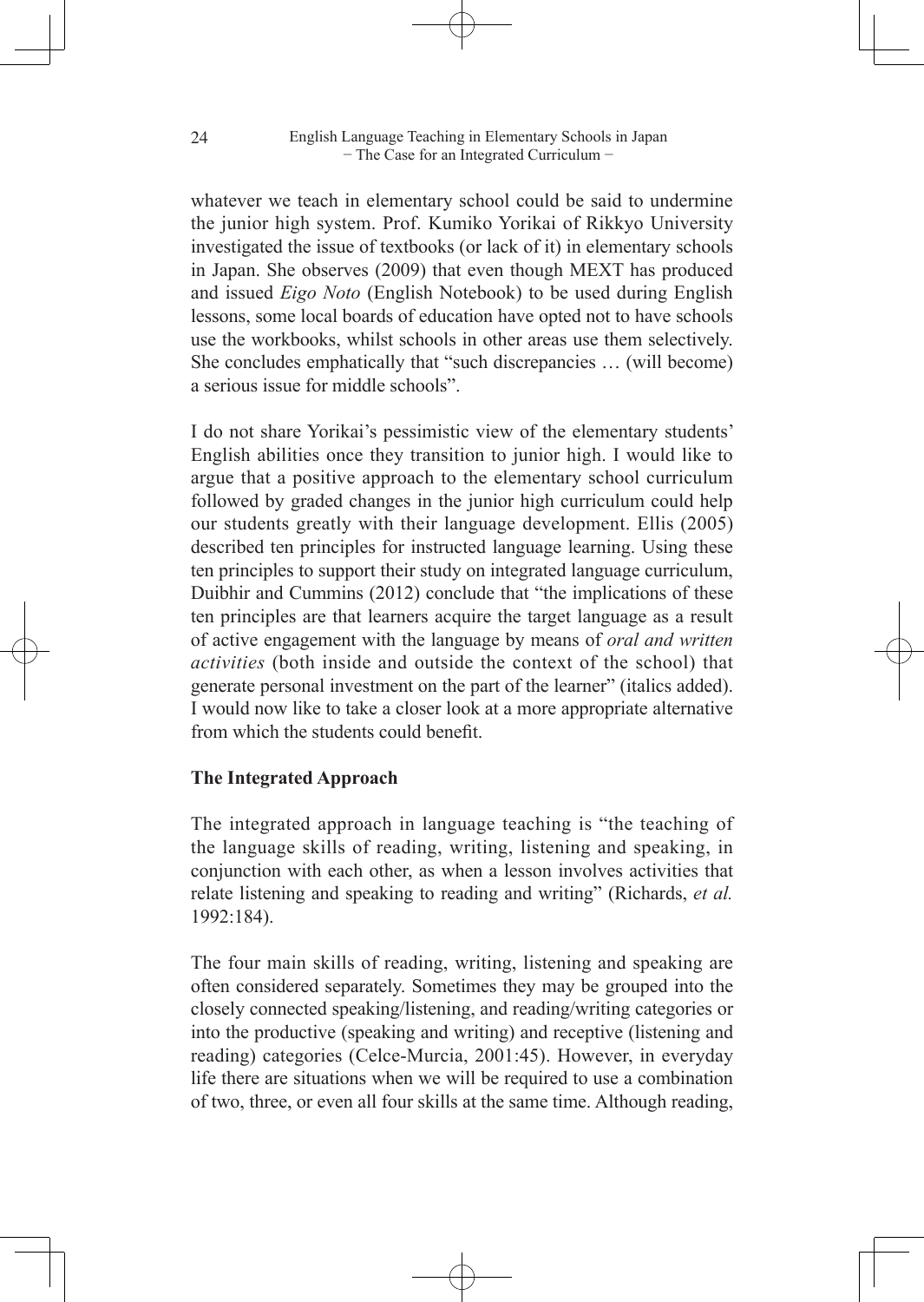and particularly writing are far less important in the daily lives of young children, "if we look around us in our daily lives we can see that we rarely use language skills in isolation but in conjunction, … even though the classroom is clearly not the same as 'real' life, it could be argued that part of its function is to replicate it" (McDonough  $&$  Shaw 1993: 202).

It is advisable to consider students' wants and needs when we decide on the balance of skills in the course of designing a course for them. However, at present, the only real need regarding English for students in Japan is the one related to the exams for which primarily only reading and writing skills are required. MEXT, and the students themselves, may actually desire communicative competence, but at present it is the need to pass the reading and writing-heavy exam-based system, which is of prime concern to the students and consequently to their classroom teachers.

For the elementary school system, whether we are guided by the present students' exam-related needs or the desire to replicate 'real life' in the classroom, some work with the written code would seem to be both essential and desirable. As with the British model, student performance and success at elementary level is judged and evaluated by those in the junior high system, which is at present extremely reliant on the written code.

As Harmer (2001:52) explains, it is almost impossible to use one skill in isolation. In fact, there are many communicative situations, which require the use of all four skills. Even in the simple case of a classroom situation we are likely to want to take some record of what we have 'learned', even if that lesson's aims are listening and speaking. The diligent student would read over his/her own notes prior to the next lesson to recall what they have been doing. This would, of course, not be so true for young children but through holistic work on all four skills at an early stage, we could help increase the learning efficiency of our students for the future by enabling them to keep some record of the work they have covered.

Speaking and listening skills by themselves will not achieve the goals of increased communicative competence. Even if we had to meet the disparate goals of replicating 'real' life as well as passing written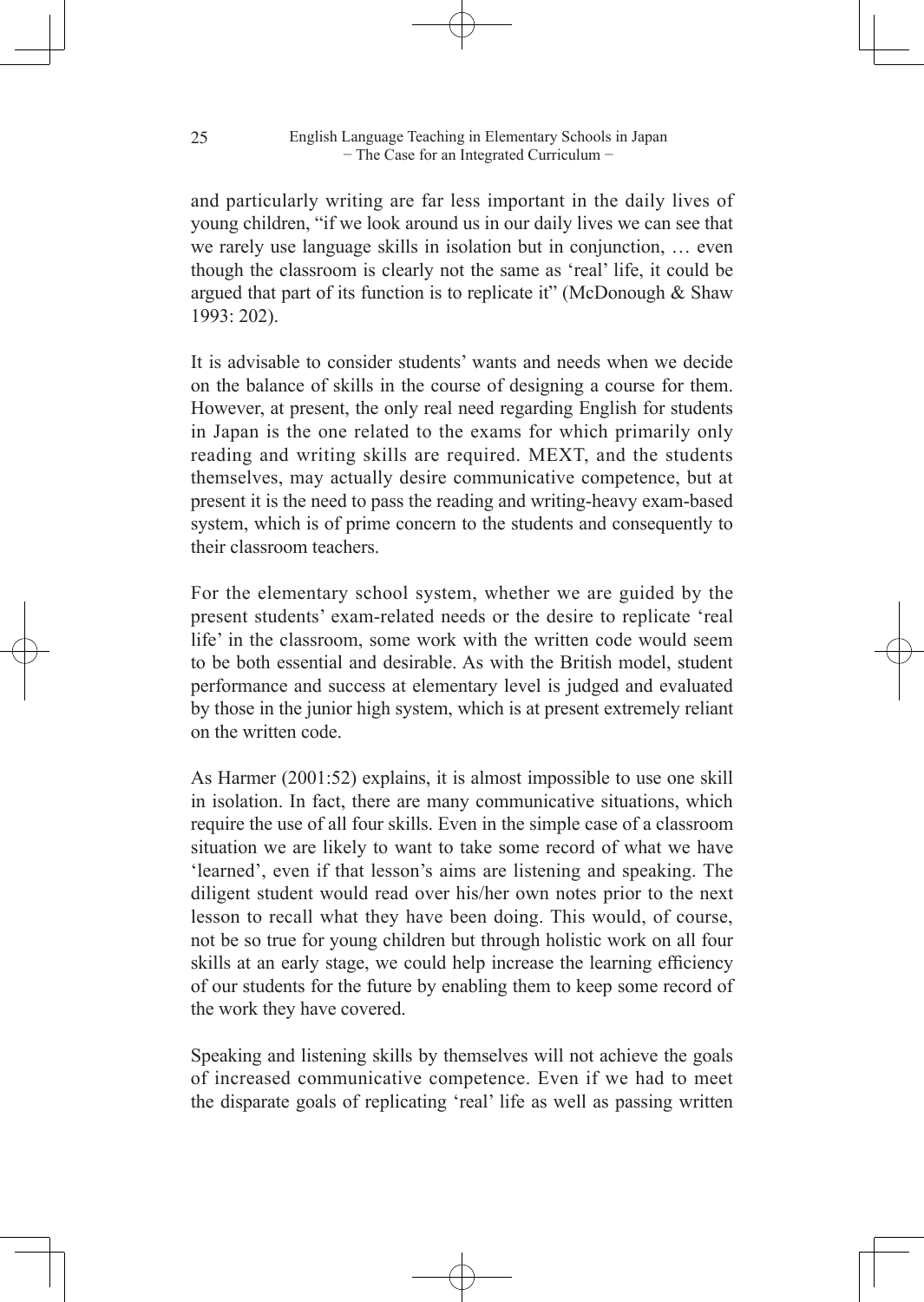exams with the aim of progressing to the next educational level, I will argue that we can give our students a more solid language base by teaching a well balanced integrated course:

One of the most significant features of communication is that … it cannot easily be analysed into component features without its nature being destroyed in the process. … the ability to handle these abilities in isolation is no indication of ability to communicate (Morrow 1981:61).

It is often mentioned in the literature that we learn in the order Listening  $\rightarrow$  Speaking  $\rightarrow$  Reading  $\rightarrow$  Writing (Milton, 2009, Saville-Troike, 2006, McDonough and Shaw, 1993) and that we would expect to see greater progress in the receptive skills of listening and reading at the early stages. However, this should be taken as a kind of insight into the nature of language acquisition and should not be considered as a necessary teaching sequence.

After interviewing elementary school students who had been learning English at many schools for varying lengths of time, over a period of seven or eight years Paul (1992:39) noted, that "The vast majority of the children could produce very little English". He goes on to state that:

The children who had learned to read and write as well as speak performed consistently better in the oral interviews. They could clearly remember much more of what they had learned. I can only speculate as to what the reasons are. Perhaps it is because reading and writing help to consolidate and solidify what is spoken. Perhaps it is because if the children can read and write, they can practice English more effectively at home between lessons. Maybe there are other reasons.

Though there could be numerous other reasons for the results that Paul claims to have noticed and far more detailed research would be required to justify his claims, it appears that work with the written language could provide important support for what has been learned in the classroom and this can give rise to learning opportunities elsewhere.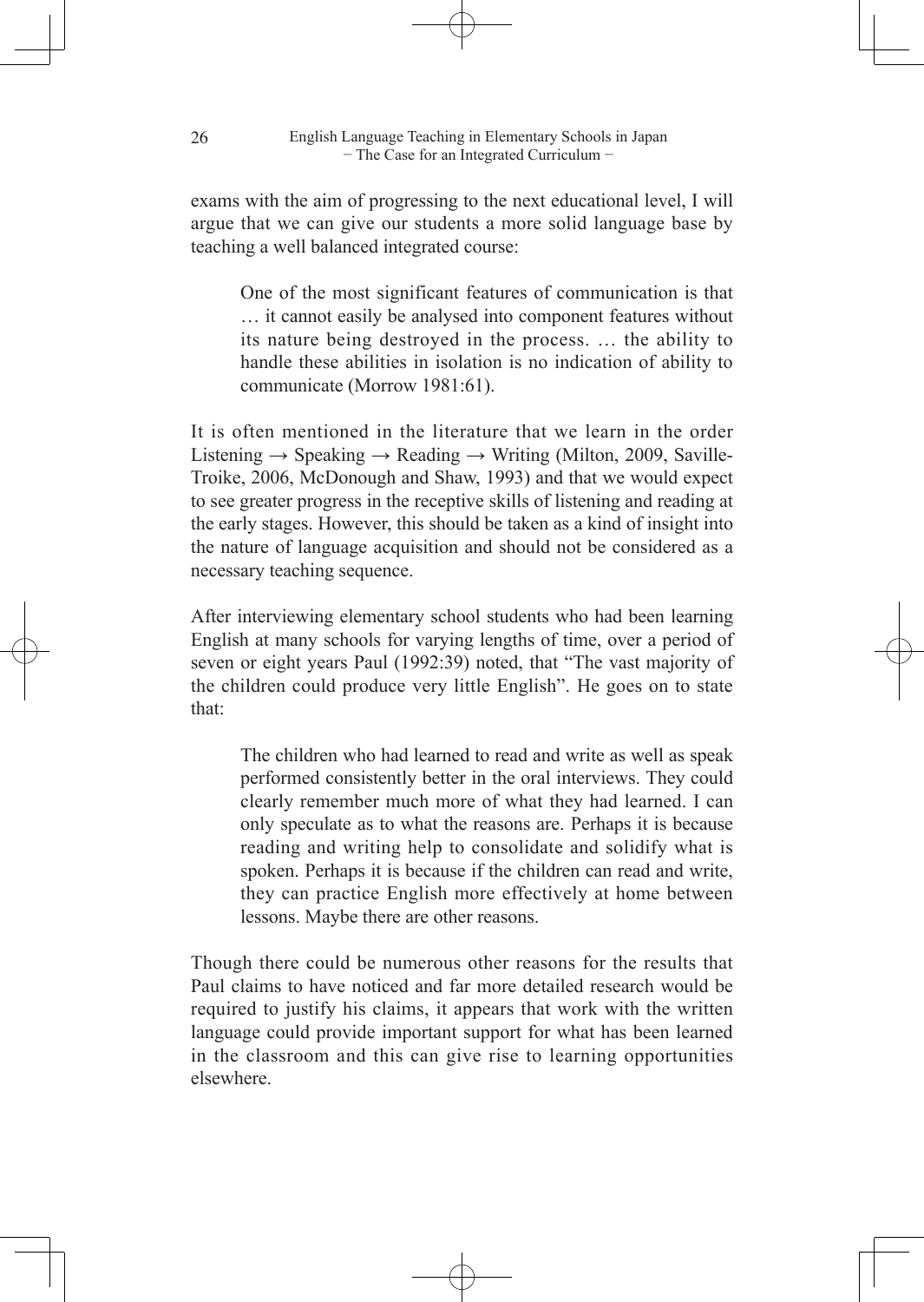Paul goes on to note the inappropriacy of many elementary texts written in Europe or America, as they are designed primarily for children who use the Roman alphabet in L1. Basing materials on such texts is likely to lead to confusion and motivational problems. Particularly in Japan's situation, where the students probably have only one English lesson a week and no other exposure to English outside the classroom, by neglecting reading and writing skills we are reducing students' retention potential as well as limiting their learning opportunities. For large numbers of students it is very difficult to give out of school speaking and listening assignments at this level. On the other hand, reading and writing assignments are easy to produce and grade, and provide important exposure to L2 outside the classroom. This fact adds support to my position that successful English language learning at elementary level should include all the four skills.

In Japan, although there is little opportunity or need to listen to or speak English outside the classroom, written English is used extensively in pop-culture, fashion and advertising. These could be valuable learning opportunities for learners. Productive writing is not a realistic or practical goal for young children but writing can play an important support role to reading as listening does to speaking. Commenting on what research reveals about learning to read and write, Fillmore (1991) states that "oral and written language experiences should be regarded as an additive process, ensuring that children are able to maintain their home language while also learning to speak and read English". Echoing Fillmore's words years later, Chun (2006) concludes that "writing is one way of providing variety in classroom procedures". Furthermore, "it provides a learner with physical evidence of his achievements and he can measure his improvement. It helps to consolidate their grasp of vocabulary and structure, and complements the other language skills" (Ibid.). The mechanics of writing the Roman alphabet are very different to that of Japanese characters (*Kanji*). Junior high students often struggle with the writing system to begin with. This fact suggests that work on the mechanics of the writing system in elementary school could help relieve some of the burden in junior high.

Pronunciation has long been a problem for the Japanese. Many young students resort to using *Katakana* as a way of recording and memorizing what they have learned during class time. *Katakana* does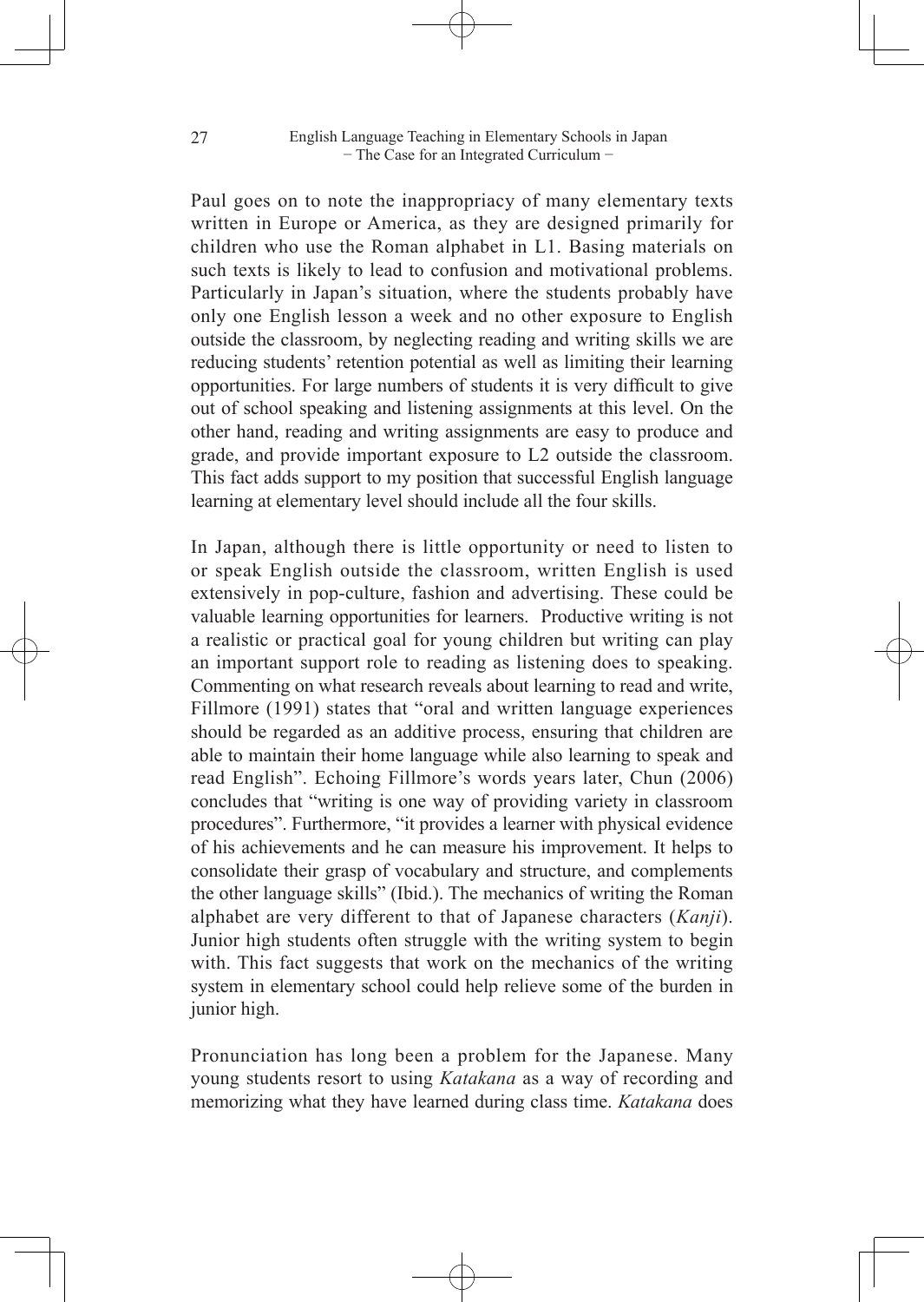not resemble English pronunciation and gives the students a false sense of accomplishment which can later lead to disillusionment. In their extensive survey of the Japanese learner's problems of demotivation when studying English, Kikuchi and Sakai (2009:196) found out that teachers' poor pronunciation is a demotivating factor, as some of the respondents claim that they "became demotivated when the teacher's pronunciation was very much like reading katakana". Exposure to the written word from an early age could help the students become more aware of the differences between the shape and sound of English and that of Japanese.

A fundamental insight developed in children's early years' instruction is the alphabetic principle, the understanding that there is a systematic relationship between letters and sounds (Adams, 1990). The research of Gibson and Levin (1975) indicates that the shapes of letters are learned by distinguishing one character from another by its type of special features. Teachers will often involve children in comparing letter shapes, helping them to differentiate a number of letters visually. I have used alphabet books and alphabet puzzles effectively and I have observed tremendous results in my classes with elementary school students at a community center in Akita, Japan. This method in which children can see and compare letters may be a key to efficient and easy learning and it may be a further reason for introducing reading and writing at elementary level.

## **The Elementary/Junior High Border**

MEXT claim that reading and writing in elementary school will undermine the junior high school curriculum (MEXT 2001, 2005). Nevertheless, curricular conflicts with junior high will occur with any elementary school course introduced without graded change in the English curriculum throughout the system. A move to introduce English nationally in elementary schools followed by subsequent graded changes in the junior high school *course of study* could lead to a great improvement in the students' English ability. However, without a change throughout the system, in four or five years' time, first year junior high school students will simply be learning to write and learn the grammar to explain what they can already use orally. In the system as it operates at present it is not sufficient to be able to produce language, students are also required to manipulate language in artificial ways. In order to be able to do this the students need to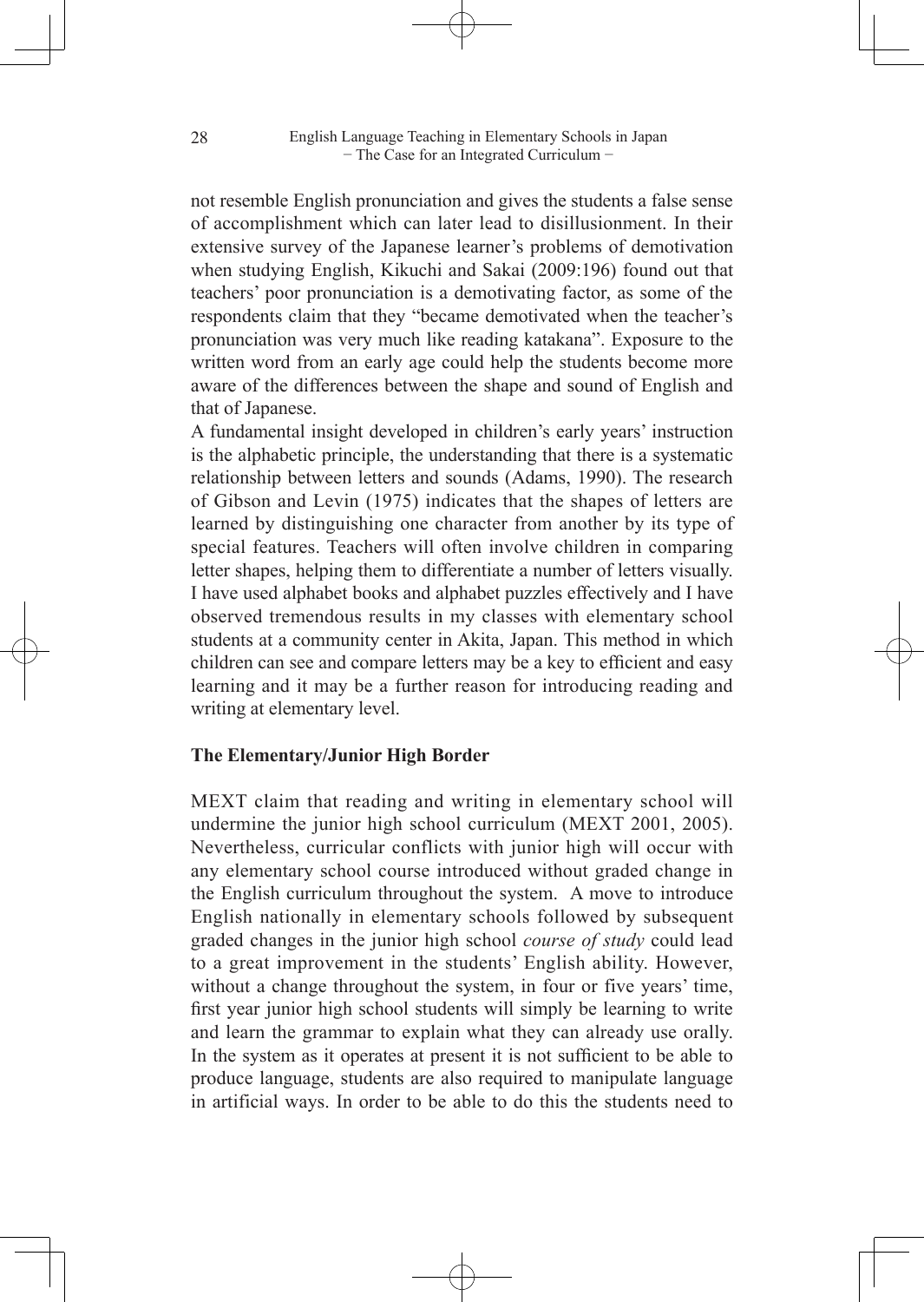acquire the grammatical terminologies in their L1. This is likely to cause huge motivational problems. This is one of the points made by Yukio Otsu, a professor of psycholinguistics at Keio University (2006). The gap needs to be bridged and a well integrated four skills approach from the beginning would be a sound base on which to build. Of course, in an ideal world, language instruction should be geared towards communicative competence in L2. This could usher in a topdown change in the current exam system. This development could lead to positive backwash and help teachers reach the goal of replicating 'real life'.

## **The Phonics Approach**

The teaching of reading and writing is generally taught to young children using either the whole word approach or by breaking the words into their phonic components i.e. phonics. A survey I conducted in spring 2012, showed that phonics is by far the most popular method in Japan (with forty-eight of the fifty teachers who replied claiming to use phonics either by itself or in conjunction with whole word techniques). Why should this be so? Phonemic awareness refers to a child's understanding and conscious awareness that speech is composed of identifiable units, such as spoken words, syllables, and sounds. Training studies have demonstrated that phonemic awareness can be taught to children as young as age five (Bradley and Bryant 1983; Lundberg, Frost, & Peterson 1988; Cunningham 1990; Bryne & Fielding-Barnsley 1991).

A debate between the proponents of the phonics approach and those of the whole word teaching method has been ongoing for many years around the world. This disagreement encompasses the teaching of English as an L1 as well as an L2. Elementary school students in Japan in general start with no experience with the English language and no knowledge of the Roman alphabet. The students lack English vocabulary and "they also cannot serve as their own model for the sounds of English" (Goya 1992:4). Though there are many studies that support whole word teaching methods, Goya (1992: 3) claims that:

Nearly all research comparing whole language with sightreading and phonics contain an unstated and unrecognized assumption, which is, that the population being studied already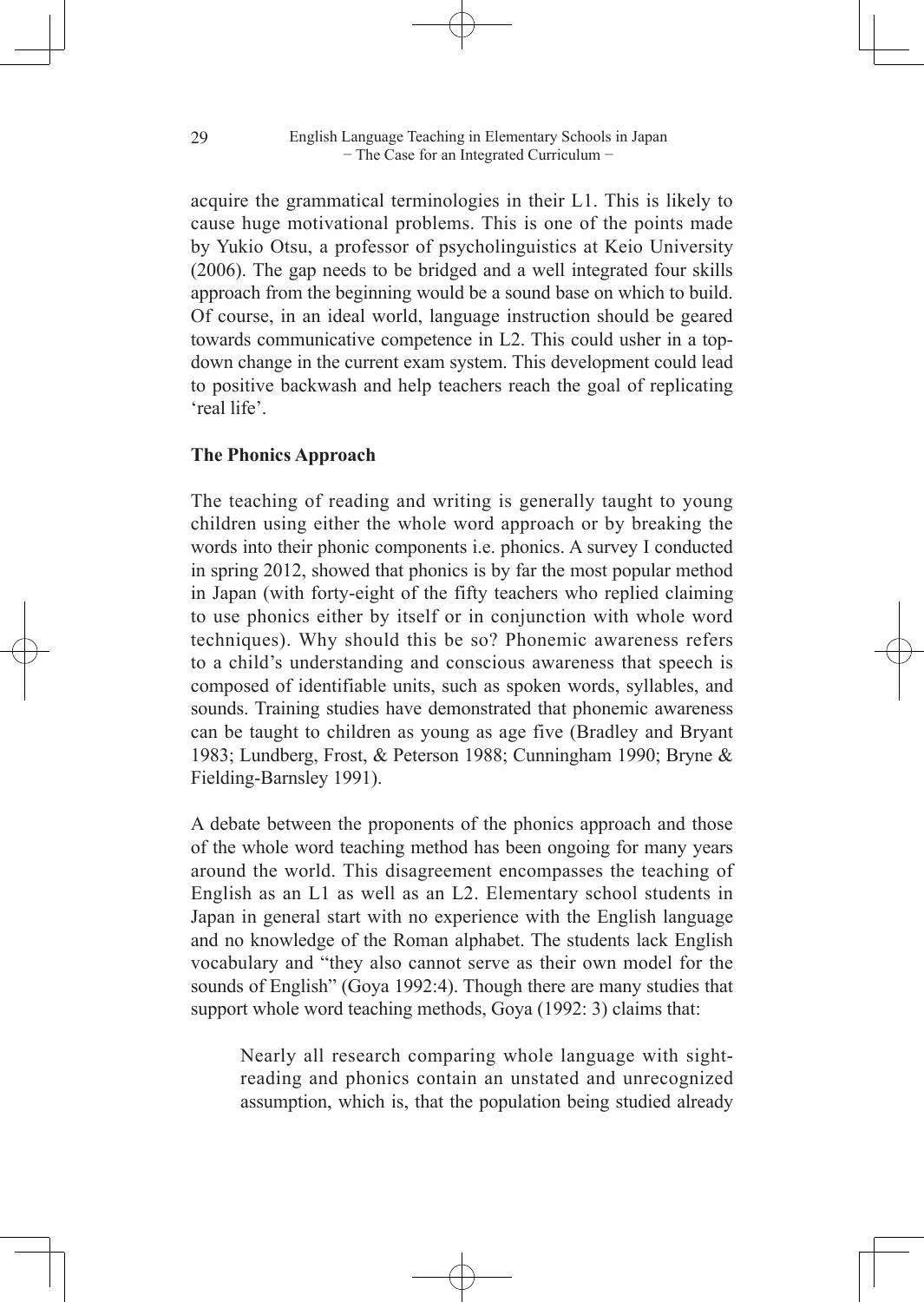possesses the verbal code. When we teachers try to put such research into practice, we find that the research does not apply to a student population which does not have the requisite verbal code.

In Japanese, the name of the letter and its sound are the same but in English they are very different. This fact in itself often comes as a shock to students. However, their biggest problem with phonemic awareness of L2 at the early stages is interference from Japanese. Japanese consists of consonant  $+$  vowel pairs, which when applied to a borrowed language leads to pronunciation problems and confusion. Consonant clusters, for example, do not exist in Japanese. According to Kirkpatrick (2007:18), "this explains why the word 'strike', which has the three-consonant sound cluster 'str', is pronounced something like /seteraika/ by Japanese speakers of English, as Japanese is a CV language". We can help our students overcome many of the pronunciation problems they will face later by teaching the pronunciation of single phonemes at elementary level.

Using phonics in isolation is not a practical solution to students' problems due to the problems with the English phonic system. English is far from uniform and some of the most common and simple words are 'exceptions' to phonic rules. For this reason, I feel that a combination of sight reading and work with phonics is a more realistic solution. Goya (1992:2) suggests that phonics "is essential to skilled reading. What we don't know is whether phonics is intuitive or a learned skill, and whether all children require the same amount and intensity of phonics training". He goes on to argue that:

The few students who have managed to figure out English phonics on their own often cannot explain it to anyone else. They don't know why a word is spelled a certain way; they just have a feel for it. Determined students who can't figure phonics out compensate by memorizing every word, as if they were learning a pictograph system such as Chinese characters most simply give up (Ibid.:5).

I have seen cases of students who have picked up the skills of phonics without any training. These have all been students who have done well at school and who would be considered achievers. However,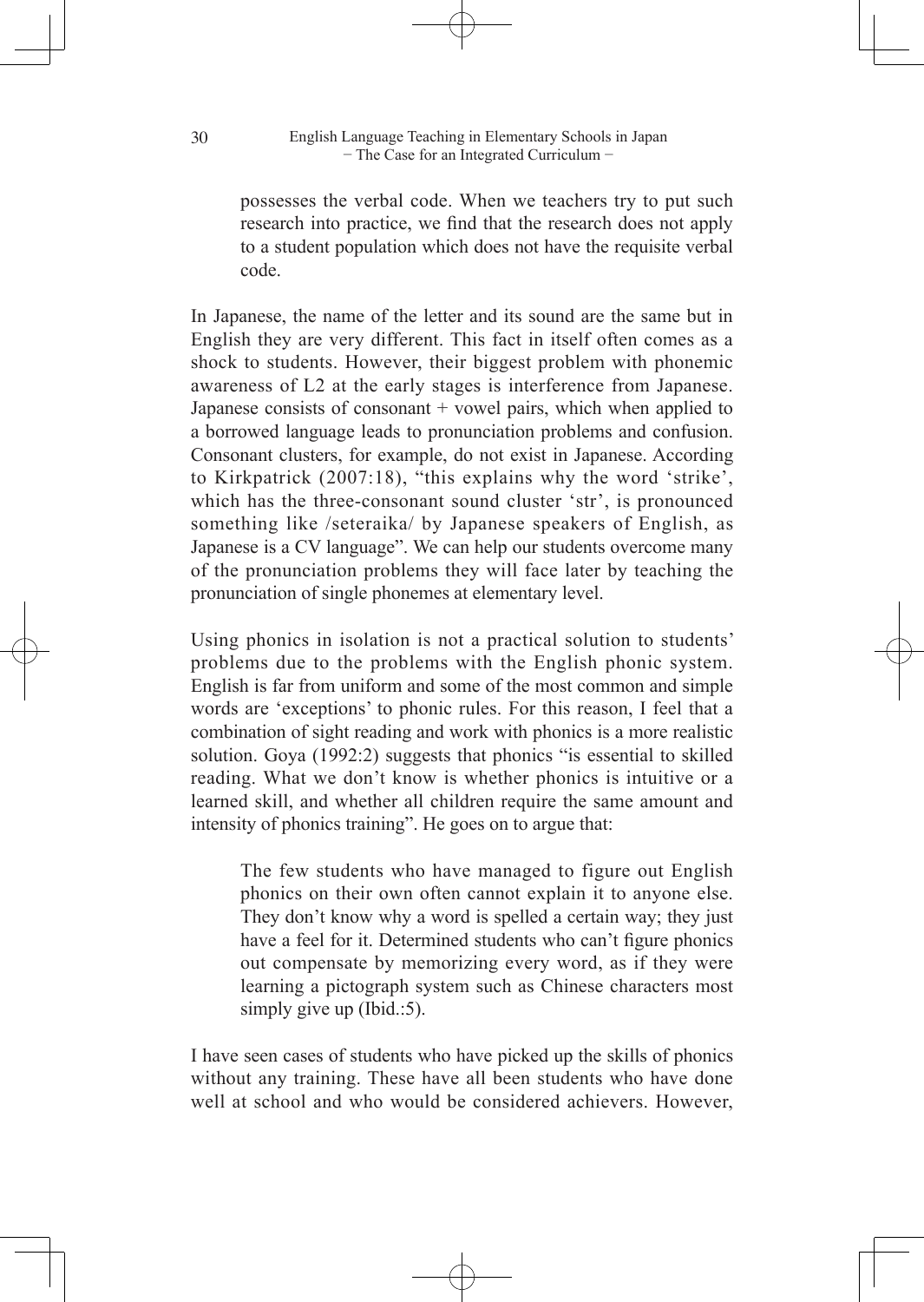other students who do not pick up these skills lack an awareness of the connection between the sounds and the written code of English. These students rely completely on memorization, and cannot even attempt to read words they have not memorized. An awareness of the relationship between the sound and the written code of the language (though somewhat imperfect) can help aid memorization and help the students become more independent readers. For these reasons I believe some formal work with younger learners in elementary school with the skills of reading and writing, with particular emphasis on phonics, is valuable (See also, Bhatia and Ritchie 2006, Chomsky 2002, Pennington 1996).

In a joint study, the International Reading Association (IRA) and the National Association for the Education of Young Children (NAEYC), US., rightly claim that "children acquire a working knowledge of the alphabetic system not only through reading but also through writing" (2012). They cited a classic study by Read (1971) which found that "even without formal spelling instruction, preschoolers use their tacit knowledge of phonological relations to spell words". They conclude that "writing activity sends the important message that writing is not just handwriting practice – children are using their own words to compose a message to *communicate with others*" (italics added). After all, this is the essence of language learning. If this idea applies to children learning English as a foreign language as well then the conclusion must be that Japanese children should also acquire a working knowledge of the English alphabetic system at elementary level.

## **Conclusion**

In order to achieve our aim of communicative competence, it appears that an integrated curriculum giving fairly equal weighting to the four skills from the start is the best solution. Certainly, the introduction of the mechanics of writing at an early age could help students with their language skills development. Productive writing skill is perhaps neither a realistic nor practical goal though work with the written code can help support the students' reading skills and give them a greater holistic language experience in L2.

With regard to reading and writing, using a balance of phonics and sight words seems to be a popular method for combating pronunciation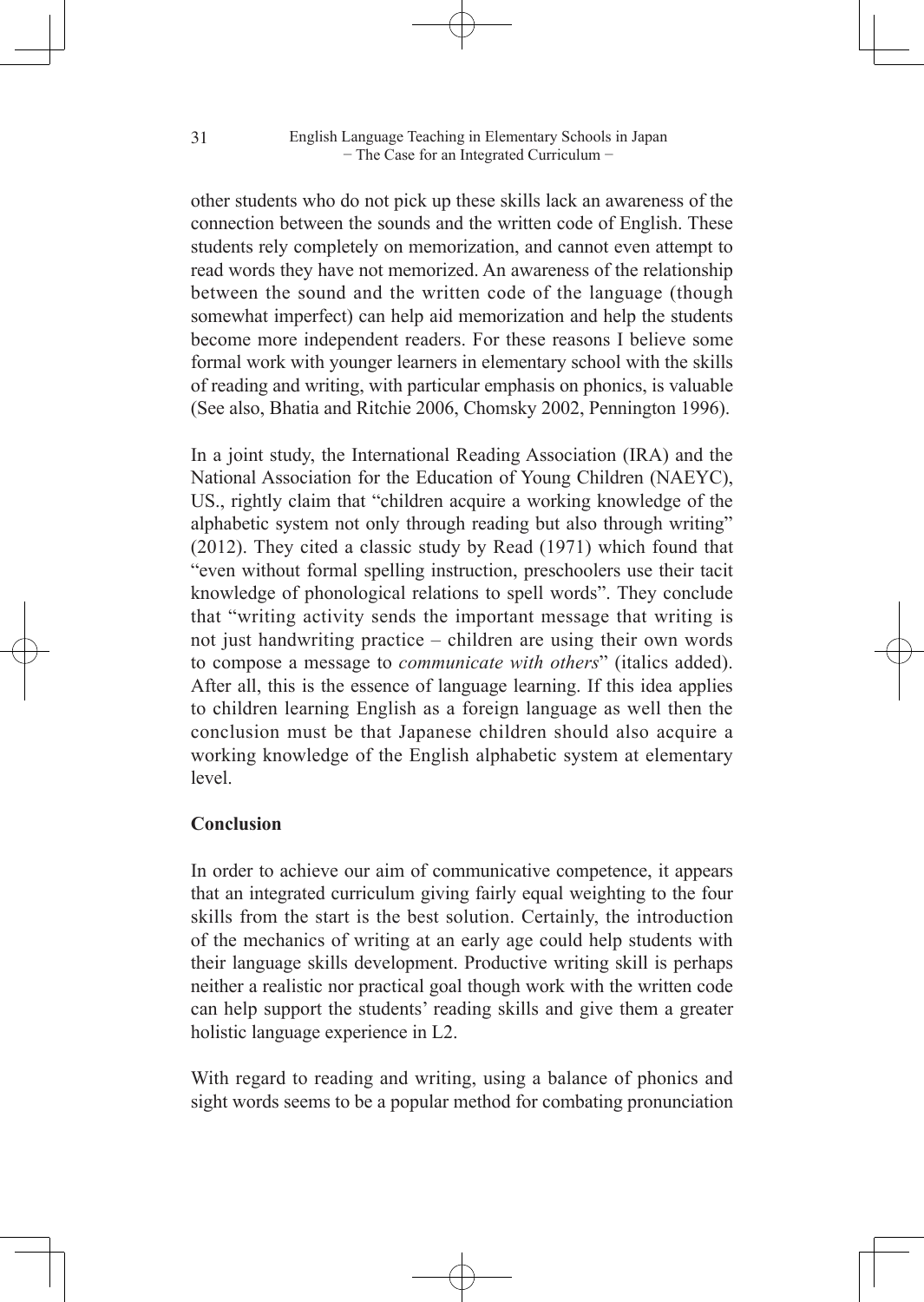problems, helping bridge the gap between the sounds of English and the written word, and finally helping the students become independent learners. Too much dependence on the teacher, particularly teachers with poor language skills, no training or experience, may only add to problems in the already troubled English *course of study* in Japan.

At present the students' only needs are those related to the written examination. This in itself suggests that the absence of reading and writing in the earlier stages is a little strange. Nevertheless, we could hope to replicate 'real life', and give our students a holistic experience of English with a well thought out curriculum, including a graded change aiming for communicative competence throughout both junior high and senior high curriculums. In this case, work on all four skills would seem to be both practical and desirable as it helps to bridge rather than widen the gap between elementary school and junior high. Writing specifically on the importance of writing skills for second language learners, Carson (2001) notes that "learners who believe that learning a language is primarily an oral-aural activity might have little motivation to attend to written tasks with the result being errors in writing that might not occur in speech". And, this is my experience with elementary school English language learners in Japan.

Finally, it is worth noting that over four decades of ineffective English teaching methods at high school level have not yielded any measurable results in terms of the general population's ability in English. Thus, the introduction of an ill-conceived English 'curriculum' in a non-English speaking country like Japan, and the nature of the exam oriented education system practiced there, cannot be justified in light of that failure. In an earlier study, this researcher concludes that the 'beneficial' nature of the spread of English in the Japanese context can be summed up by the English language's role in international relations, politics and commerce (Olagboyega, 2011). Miyagi, Sato and Crump, (2009) assert that English education prepares "students to interact with the international community, which has obvious economic and political benefits" – as the ability to communicate in English is necessary in the modern globalized world. In my opinion, to have studied the language is beneficial for those Japanese who go on to careers that use English, but for most people who never need to use English in a meaningful way, the language is not that 'beneficial'. In Japan, the 'beneficial' nature of the spread of English is dependent on the individual's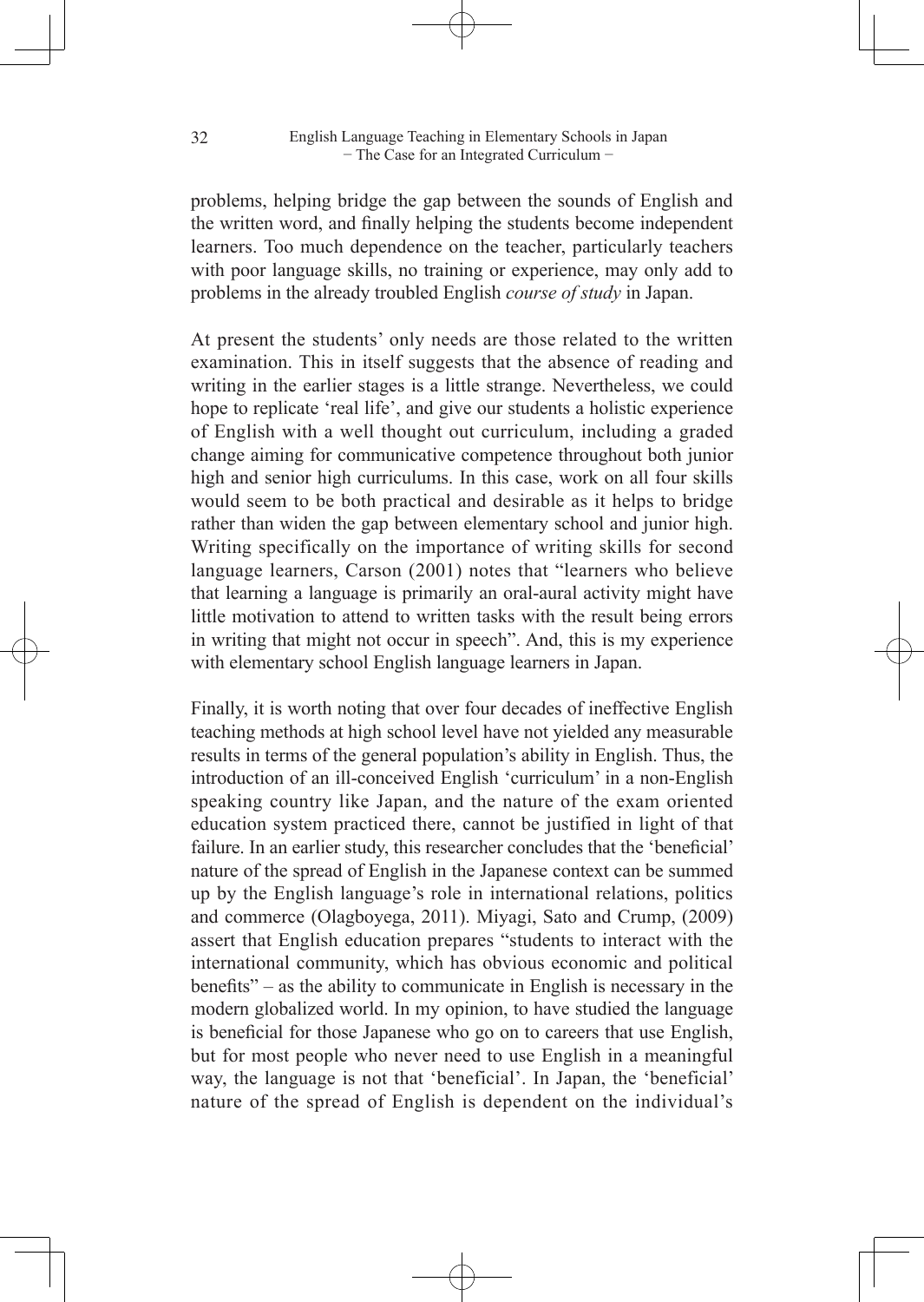proficiency in the language: those with a high proficiency in English can reap the benefits, while those with a low or no English ability at all are left without access to the same career paths and opportunities. The majority of jobs and interactions in Japan require very little or no English. There is, therefore, no evidence to suggest that introducing English language at even younger age will make a difference.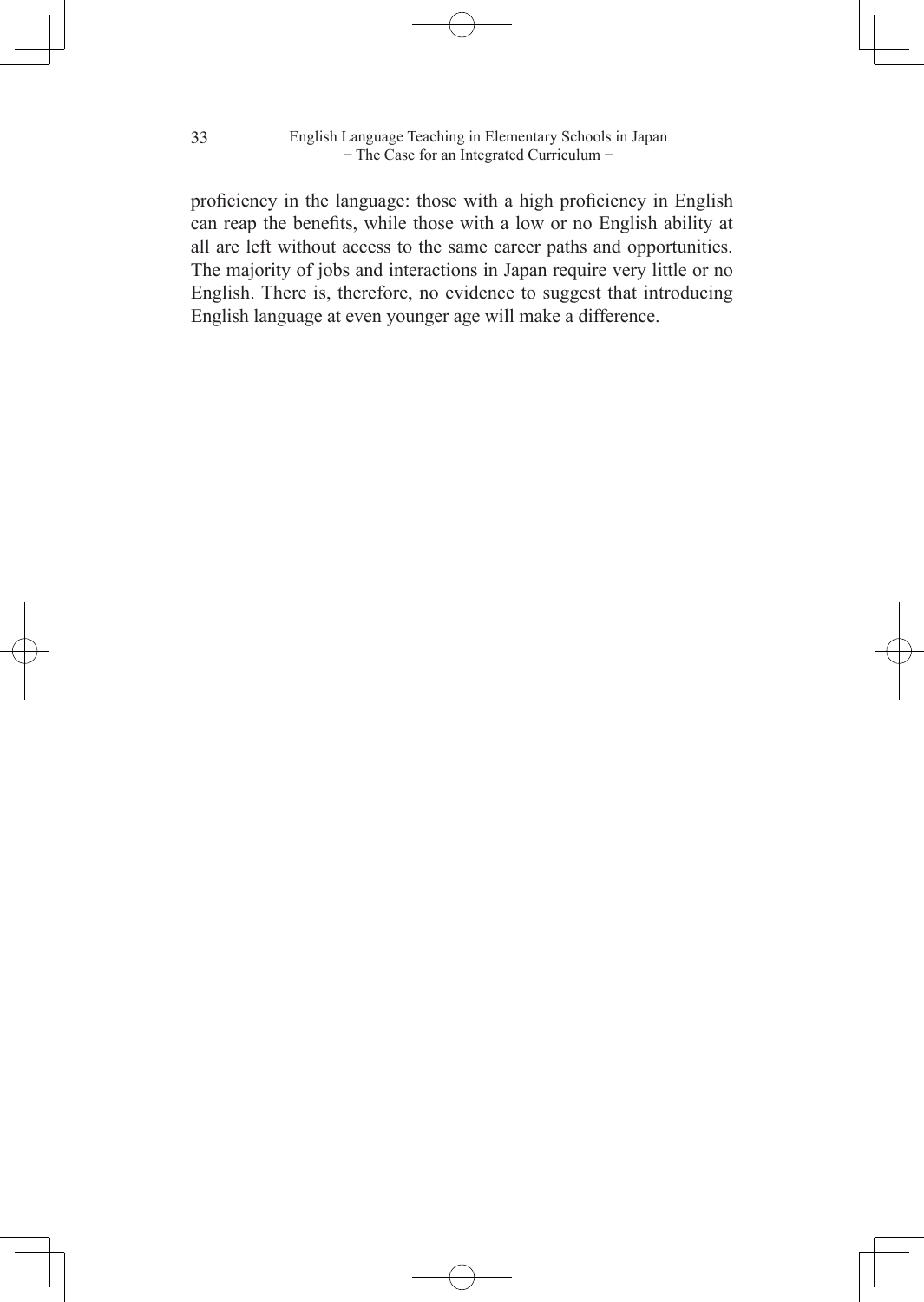## **Bibliography**

- Aizawa, Kazuo. 2006. Rethinking frequency markers for English-Japanese dictionaries. In M. Murata, K. Minamide, Y. Tono and S. Ishikawa (eds.) *English Lexicography in Japan* (pp. 108- 119). Tokyo: Taishukan-shoten.
- Beebe, J.D. 2001. Japanese secondary students attaining oral proficiency: Interviews with more and less proficient individuals. In P. Robinson, M. Sawyer, & S. Ross, (Eds.). *Second Language Research in Japan*. (pp. 163-180). Tokyo: Japan Association for Language Teaching.
- Berwick, R., and Ross, S. 1989. Motivation after matriculation: Are Japanese learners of English still alive after exam hell? *JALT Journal*, 11(2), 193-210.
- Bhati, Tej., and Ritchie, William. 2006. *The Handbook of Bilingualism*. UK: Blackwell Publishing Ltd.
- Brown, H.D. 2000. *Principles of language learning and teaching* (4<sup>th</sup>) ed.). Englewood Cliffs NJ: Prentice-Hall.
- Carreira, Junko Matsuzaki 2006. Motivation for Learning English as a Foreign Language in Japanese Elementary Schools. In *JALT Journal*, Vol. 28, No. 2, November 2006 (pp. 135-155).

\_\_\_\_\_\_\_\_\_\_\_\_\_\_\_\_\_\_\_\_\_ 2012. Affective Factors Contributing to Intrinsic Motivation for Learning English among Elementary School Students in Japan. In Theron Muller, Steven Herder, John Adamson and Philip Shigeo Brown (eds.). *Innovating EFL Teaching in Asia*. Britain: Palgrave Macmillan.

- Carson, Joan G. 2001. Second Language Writing and Second Language Acquisition. In Tony Silva and Paul Kei Matsuda (eds.) *On Second Language Writing*. London LEA. p.191-199.
- Carter, Ronald and David Nunan. (eds.) 2001. *The Cambridge Guide to Teaching English to Speakers of Other Languages*. Cambridge: Cambridge University Press.
- Celce-Murcia, Marianne and Olshtain, Elite. 2000. *Discourse and Context in Language Teaching*. Cambridge: Cambridge University Press.
- Celce-Murcia, Marianne. (ed.) 2001. *Teaching English as a Second or Foreign Language* (Third Edition), USA: Thomson.
- Chomsky, Noam. 1957. *Syntactic Structures*. The Hague: Mouton.
	- \_\_\_\_\_\_\_\_\_\_\_\_\_\_ 1965. *Aspects of the Theory of Syntax*. Cambridge MA: MIT Press.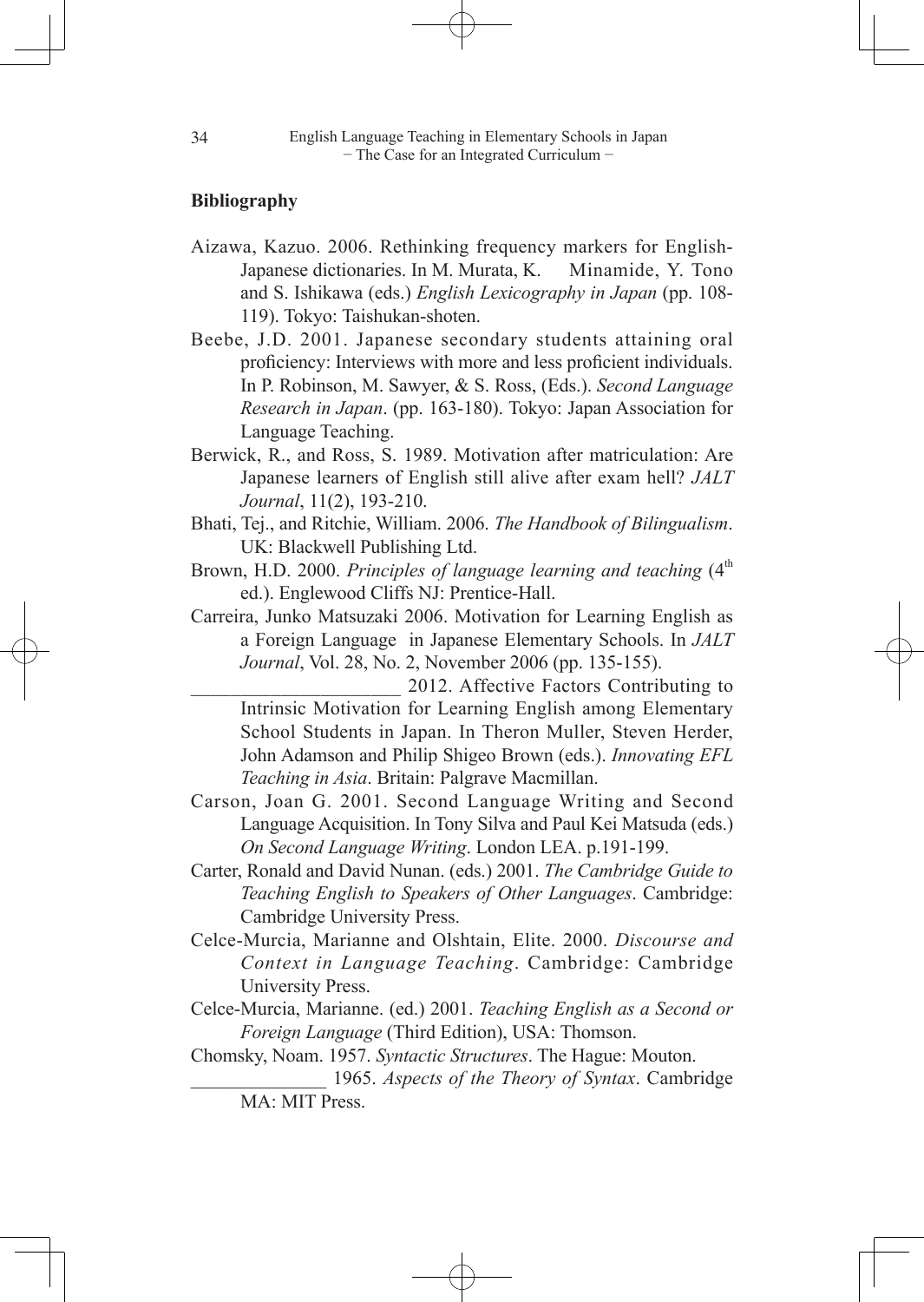\_\_\_\_\_\_\_\_\_\_\_\_\_\_\_ 2002. *On Nature and Language*, ed. A Belleti & L. Rizzi. Cambridge: CUP.

- Chun Tae Ho. 2006. "Four Skills of Language Learning: Listening, Speaking, Reading and Writing". In *WriteWork* (February 2006). Accessed January 26, 2013 from http://www.writework.com/ esay/four-skills-language-learning-listening-speaking-readingand-writing/html
- Dornyei, Z. 2001a. *Teaching and researching motivation*. Harlow: Longman.

\_\_\_\_\_\_\_\_\_\_ 2001b. *Motivation strategies in the language classroom*. Cambridge: CUP.

Ellis, Rod. 1994. *The study of second language acquisition*. Oxford: Oxford University Press.

\_\_\_\_\_\_\_\_\_ 2005. Principles of instructed language learning. *System*, *33(2)*, 209-224. j.system.2004.12.006

- Falk, J. 1978. *Linguistics and language: A survey of basic concepts and implications*  $(2^{nd}$  ed.). John Wiley and Sons.
- Finegan, E. 1999. Language: Its structure and use (3rd ed.). Harcourt Brace.
- Garder, Robert C. 2010. *Motivation and Second Language Acquisition: The socio-educational model*. New York: Peter Lang.
- Goya, Sandra. 1992. *Cracking the code: Adapting Phonics to Japanese Students*. Tokyo: Shurai Educational Press.
- Hall, James, M., Yamazaki Tomoko, Takahashi Chohei, and Ishigame Takeru. 2012. Adapting English Picture Books to an ELF Context: A Study of Collaboration between Elementary School Teachers and TEFL Practitioners in Rural Japan. In In Theron Muller, Steven Herder, John Adamson and Philip Shigeo Brown (eds.). *Innovating EFL Teaching in Asia*. Britain: Palgrave Macmillan.
- Harmer, Jeremy. 1991. *The Practice of English language Teaching*. Harlow: Pearson Education Ltd.
- Honda, K., & Sakyu, M. 2004. Multiple models of motivation for Japanese EFL learners: An investigation into concepts in different paradigms. *Annual Review of English Language Education in Japan*, 15: 41-50.
- International Reading Association and the National Association for the Education of Young Children. 2012. Learning to Read and Write: What Research Reveals. In *Readingrockets.org*. Retrieved on January 26, 2013 from http://www.readingrockets.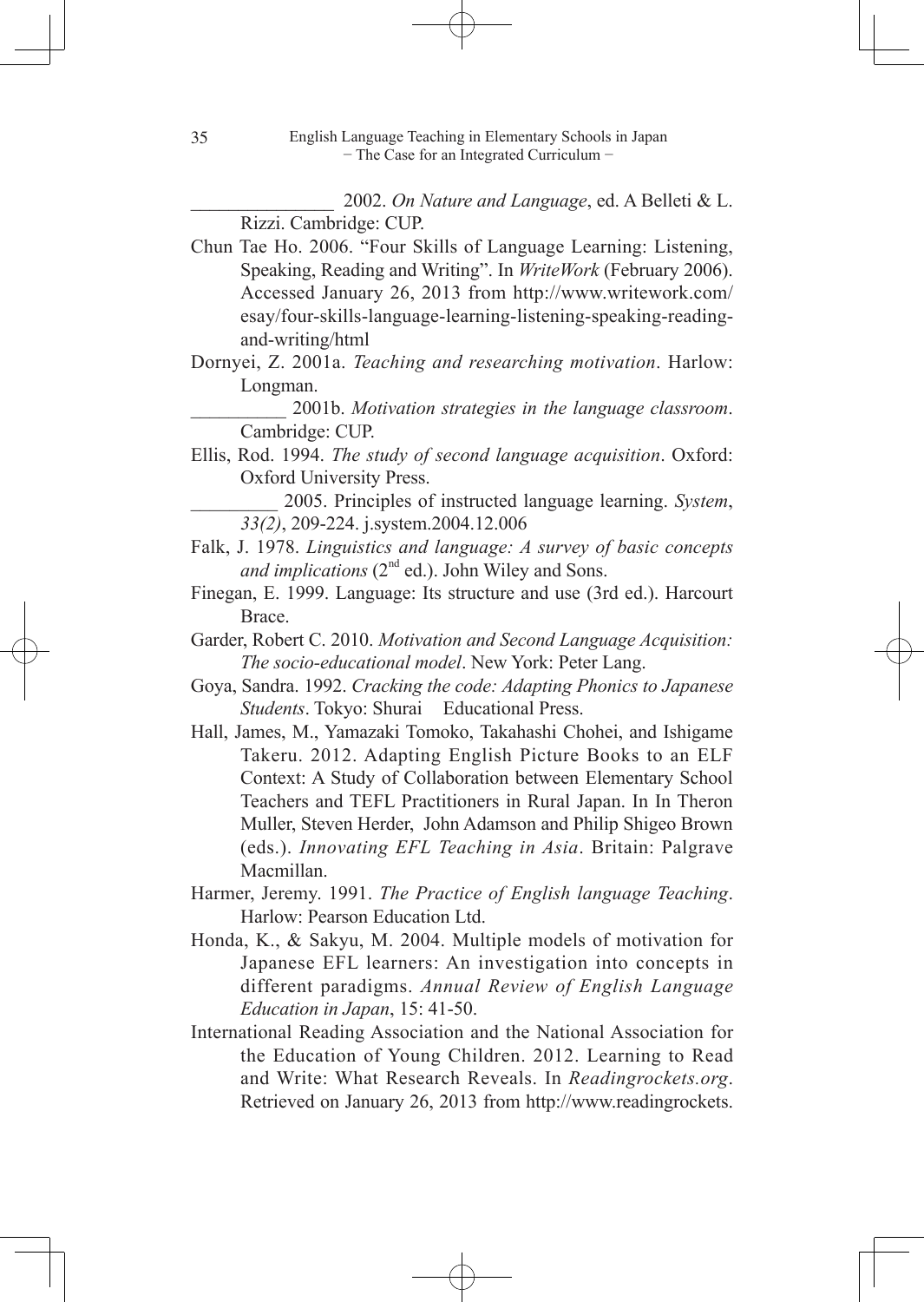org/article/4483/

- Kikuchi, Keita and Sakai Hideki. 2009. Japanese Learners' Demotivation to Study English: A Survey Study. In *JALT Journal*, Vol. 31, No. 2, November 2009. (pp. 183-204).
- Kimura Y., Nakata Y., & Okumura T. 2001. Language learning motivation of EFL learners in Japan – A cross-sectional analysis of various learning milieus. *The JALT Journal*, 23, 47-68.
- Kirkpatrick, Andy. 2007. *World Englishes: Implications for International Communication and English Language Teaching*. Cambridge: Cambridge University Press.
- McDonough, Jo., & Shaw, Christopher. 1993. *Materials and Methods in ELT: A Teacher's Guide*. Oxford: Blackwell.
- Milton, James. 2009. *Measuring Second Language Vocabulary Acquisition*. Bristol: Multilingual Matters.
- Ministry of Education, Culture, Sports, Science, & Technology. 2001. *Shougakkou eigokatsudou jissen no tebiki [Practical handbook for elementary school English activities]*. Tokyo: Kairyudo Publishing.
- Ministry of Education, Culture, Sports, Science, & Technology. 2005. *Shougakkou eigokatsudou jishijoukyou chousakekka gaiyou (Heisei 16 nendo) shuukei. [2004 implementation report on English activities in elementary schools]*. Retrieved January 30, 2013, from http://www.mext.go.jp/b\_menu/shingi/chukyo/ chukyo3/siryo/015/05071201/005/002.html.
- Miyagi, K., Sato, M., & Crump, A. 2009. To challenge the unchallenged: potential of non-'standard' Englishes for Japanese EFL learners. *JALT Journal*, 31, 2, p. 264.
- Morrow, Karen. 1981. *Principles of Communicative Methodology*. In Johnson and Morrow (eds.) 59-66.
- Nakajima, Mineo (November 15, 2004). "Globally speaking, Japan needs English for tots". An opinion editorial (point of view) in The Asahi Shimbun. Accessed November 18, 2012 from http:// www.asahi.com.english/opinion/TKY200411150089.html

(May 18, 2006). "Primary school English: An advocate states his case". In *Yomiuri Shimbun/Daily Yomiuri*. Accessed November 18, 2012.

Norris-Holt, Jacqueline. 2001. "Motivation as a Contributing Factor in Second Language Acquisition". In The Internet TESL Journal, Vol. VII, No. 6, June 2001. Accessed January 26, 2013 from http://iteslj.org/Articles/Norris-Motivation.html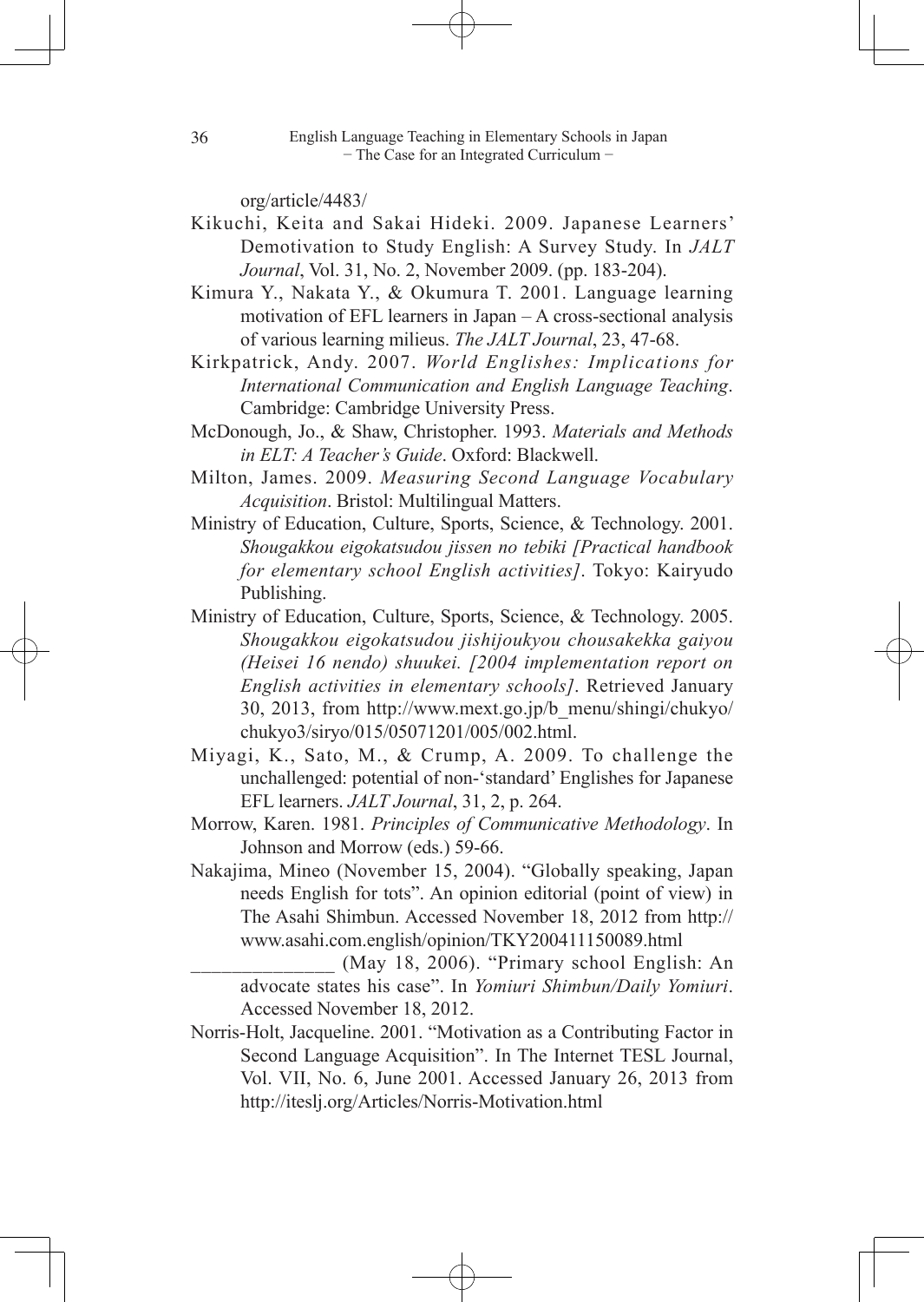- Olagboyega, Kolawole Waziri (2011). EIL: Is EIL Natural, Neutral and Beneficial in Japan? In The *Scientific and Technical Reports of Faculty of Engineering and Resource Science, Akita University*, 32:7-13.
- Otsu, Yukio. (June 30, 2006). "Why primary school English puts off students". In *Yomiuri Shimbun/Daily Yomiuri*. Accessed November 18, 2012.
- Paul, David. 1992. Can Japanese Children Learn English?. Cross Currents XIX:1 (Summer) 37-40.
- Pennington, Martha. 1996. *Phonology in English Language Teaching: An International Approach*. London: Pearson Education.
- Richards, Jack, Platt, John., & Platt, Heidi. 1992. *Longman Dictionary of Language Teaching & Applied Linguistics*. UK: Longman.
- Riley, P.A. (2008): *Reform in English Language Teaching in Japan.* Yokohama: Kanto Gakuin University.
- Saville-Troike, Muriel. 2006. *Introducing Second Language Acquisition*. Cambridge: CUP.
- Tomlinson, Brian. 1998. *Materials Development in Language Teaching*. Cambridge: CUP.
- Torikai, Kumiko. 2009. "Seeds of English learning / Primary classes aim is for children to enjoy language". In *Daily Yomiuri* (May 5, 2009). Accessed January 26, 2013 from http://educationinjapan. wordpress.com/edu-news/english-language-education-in-japan/ html
- Wu, X. 2003. Intrinsic motivation and young language learners: The impact of the classroom environment. *System*, 31: 501-517.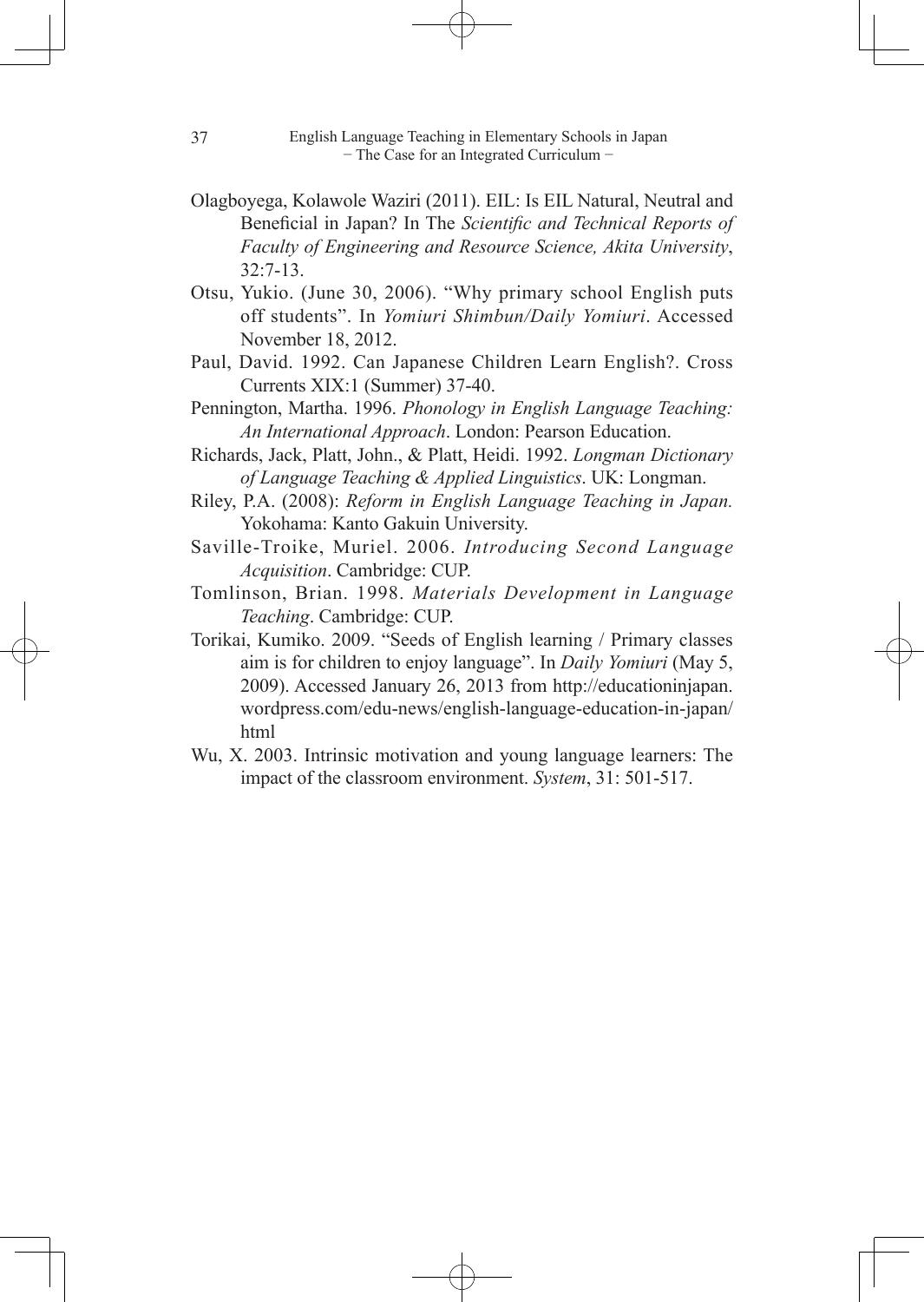Kolawole Waziri Olagboyega (Ph.D.) is Associate Professor at the Graduate School of Global Communication and Language, Akita International University. He is an Associate Editor of *Interfaces*, an online journal of Woosong University, South Korea; and has published widely in the area of Applied Linguistics and Language Teaching. His publications include "Japanese English": Structure of the Verb Phrase (*Intercultural Communication Studies XXI:1*, 2012); The Communicative Approach to Language Teaching: Some Strengths and Weaknesses (*The Scientific and Technical Reports of Akita University*, 2012); The nominal structure of Japanese English (*AIU Global Review*, 2010). He is a Fellow of the Cambridge Commonwealth Society.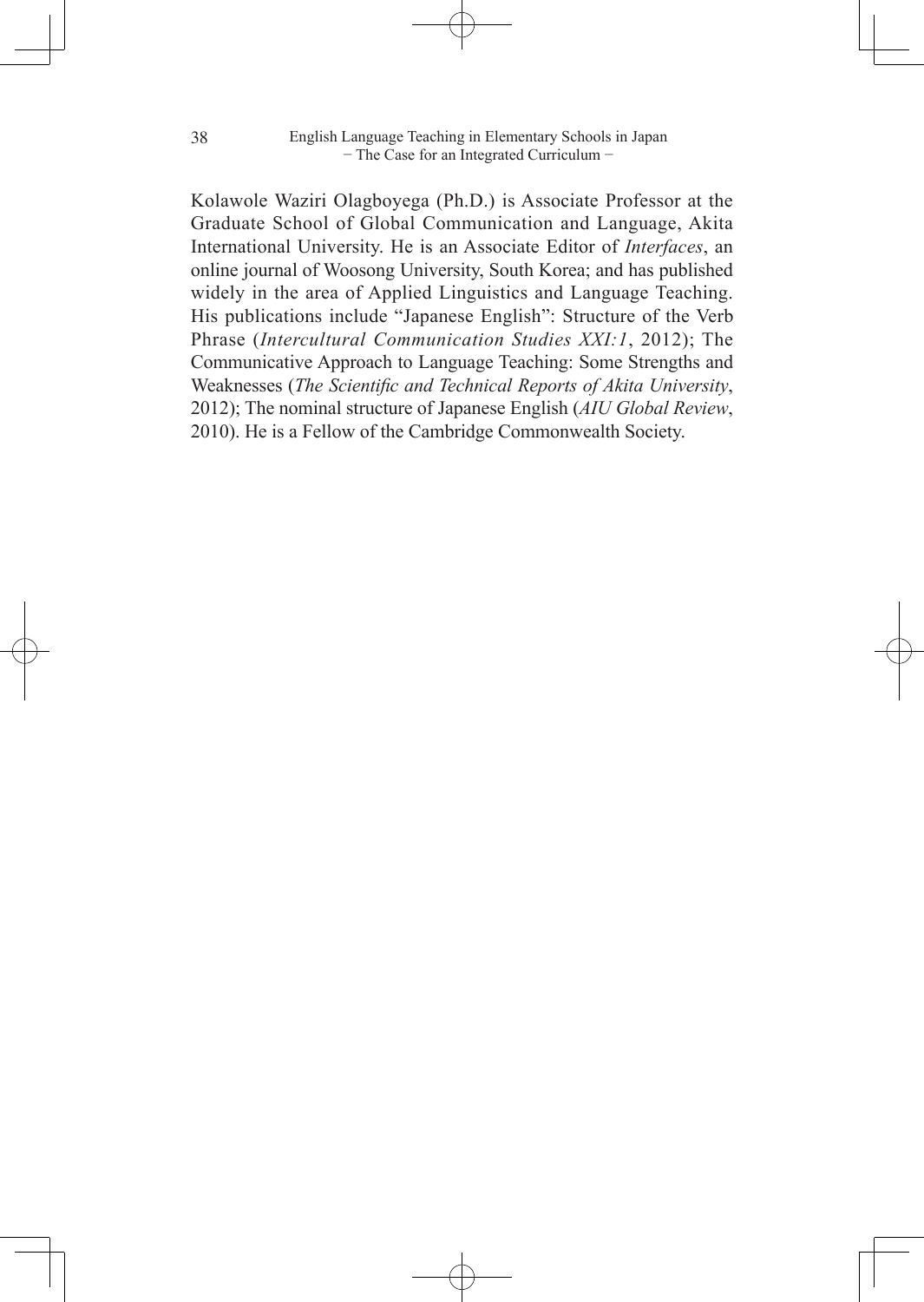## "Is there a New Cold War in Asia?"

# Shuhei Takemoto

#### **Introduction**

This essay will review three books that Dr. Mineo Nakajima, the President of Akita International University, has co-published or edited. They are *The Wisdom of Asia*, <sup>1</sup> *Choutaikoku Chugoku no Honshitsu*<sup>2</sup> *(The Essence of Superpower China)*, and *Beichu Shinsensou*<sup>3</sup>  *(U.S.- China New War)*. The significance of these three works is that they have anticipated the probability of a "U.S.-China New Cold War" as early as the year 2000.

Ever since the end of the Cold War and the demise of the Soviet threat, the prospects for the future of U.S.-China relations have been under considerable academic debate, especially by American scholars.<sup>4</sup> Although scholars present conflicting arguments, the main question seems to be whether China will be a challenger to the existing order in the Asia-Pacific region or a beneficiary. Nakajima's three prescient works emphasize the necessity for Japan and Taiwan to implement a

<sup>&</sup>lt;sup>1</sup> Lee Tung-hui & Nakajima Mineo (Translated by Alexander K. Young), *The Wisdom of Asia* (Akita: Akita International University Press, 2012).

<sup>2</sup> Mineo Makajima ed., *Choutaikoku Chugoku no Honshitsu* [The Essence of Superpower China] (Besto Sinsho, 2012).

<sup>&</sup>lt;sup>3</sup> Mineo Nakajima and Yoshihisa Komori, Beichu Shinsensou [U.S.-China New War] (Bijinesusha, 2006).

<sup>&</sup>lt;sup>4</sup> Although this is not the place for full literature review, the following works neatly outlines the debates regarding the prospect of future U.S.- China relations. Aaron L. Friedberg, "The Future of U.S.-China Relations: Is Conflict Inevitable?" *International Security*, Vol. 30, No. 2 (Fall, 2005), 7-45., David L. Shambaugh, *Tangled Titans: the United States and China* (MD: Rowman & Littlefield Publishing, 2012). For some recent diverse arguments about U.S.-China relations, see Aaron L. Friedberg, *A Contest for Supremacy: China, America, and the Struggle for Mastery in Asia* (New York: W. W. Norton & Company, 2011), Andrew Nathan and Andrew Scobell, *China's Search for Security* (New York: Columbia University Press, 2012), Henry Kissinger, *On China* (New York: Penguin Books, 2012).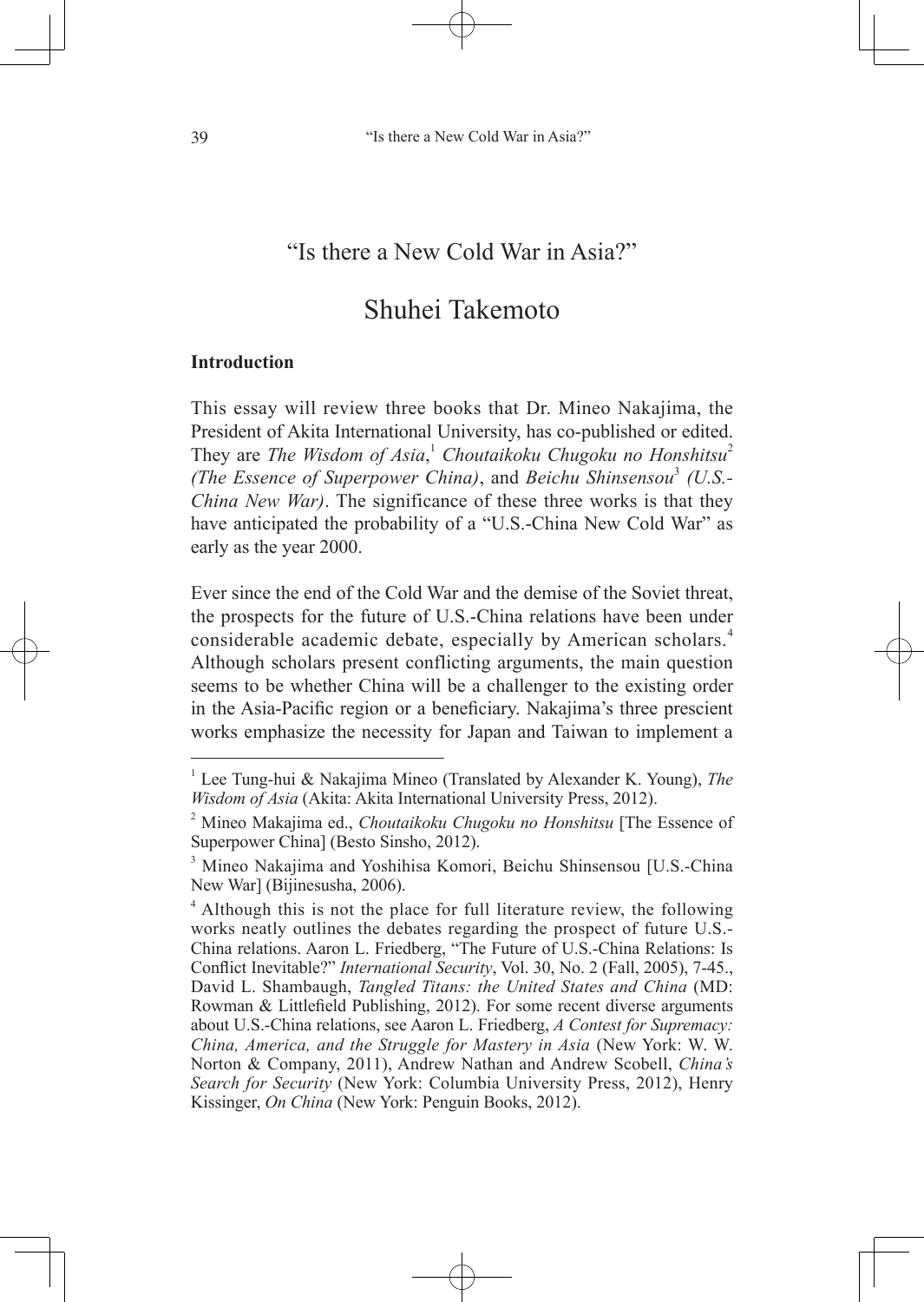united firm containment policy with the United States against Chinese expansion. Nakajima's arguments, thus, falls under the same line as the conservatives in the United States or, in terms of Aaron Friedberg's classification, "realist pessimists."5

The purpose of this paper, however, is to argue that under the current strategic situation, in which the Chinese military is gaining capability to deter, delay, and deny the United States' ability to operate in the Asia-Pacific region, the validity of a containment policy is suspect. Japan and Taiwan must also consider pursuing diplomatic initiative (i.e. a détente policy) towards China for the purpose of easing political tensions, deepening economic interdependence, and encouraging confidence building.

## **1. The Wisdom of Asia**

*The Wisdom of Asia* is a book co-authored by Lee Teng-hui, the former President of Taiwan, and by Dr. Mineo Nakajima. It is an English translation of a Japanese book titled *Ajia no Chiryaku*, published in the year 2000. The difference between the original Japanese version and the new English translation is that two new chapters were added. One is a "'the Narrow Road into the Interior' and the Bushido Spirit." It is based on a special lecture titled, "Japanese Education and Taiwan-the Road I Walked," given by former President Lee at Akita International University on June 6, 2007. The second new chapter that was added is former President Lee's comments on the Great East Japan Earthquake of March 2011 titled, "A personal view on the handling of the Great East Japan Earthquake as well as Japan's reconstruction and recovery."

The issues raised in this book are significantly broad. Lee and Nakajima present intelligent remarks on international politics, international economy, U.S.-China relations, Chinese history, Taiwan politics, and Japanese politics. The book also reflects on the personal life of former President Lee before he became a politician and how that experience has effected his decisions as a leader of a nation. The breadth of these issues directly represents the depth of knowledge of these two brilliant figures.

<sup>&</sup>lt;sup>5</sup> Friedberg, "The Future of U.S.-China Relations."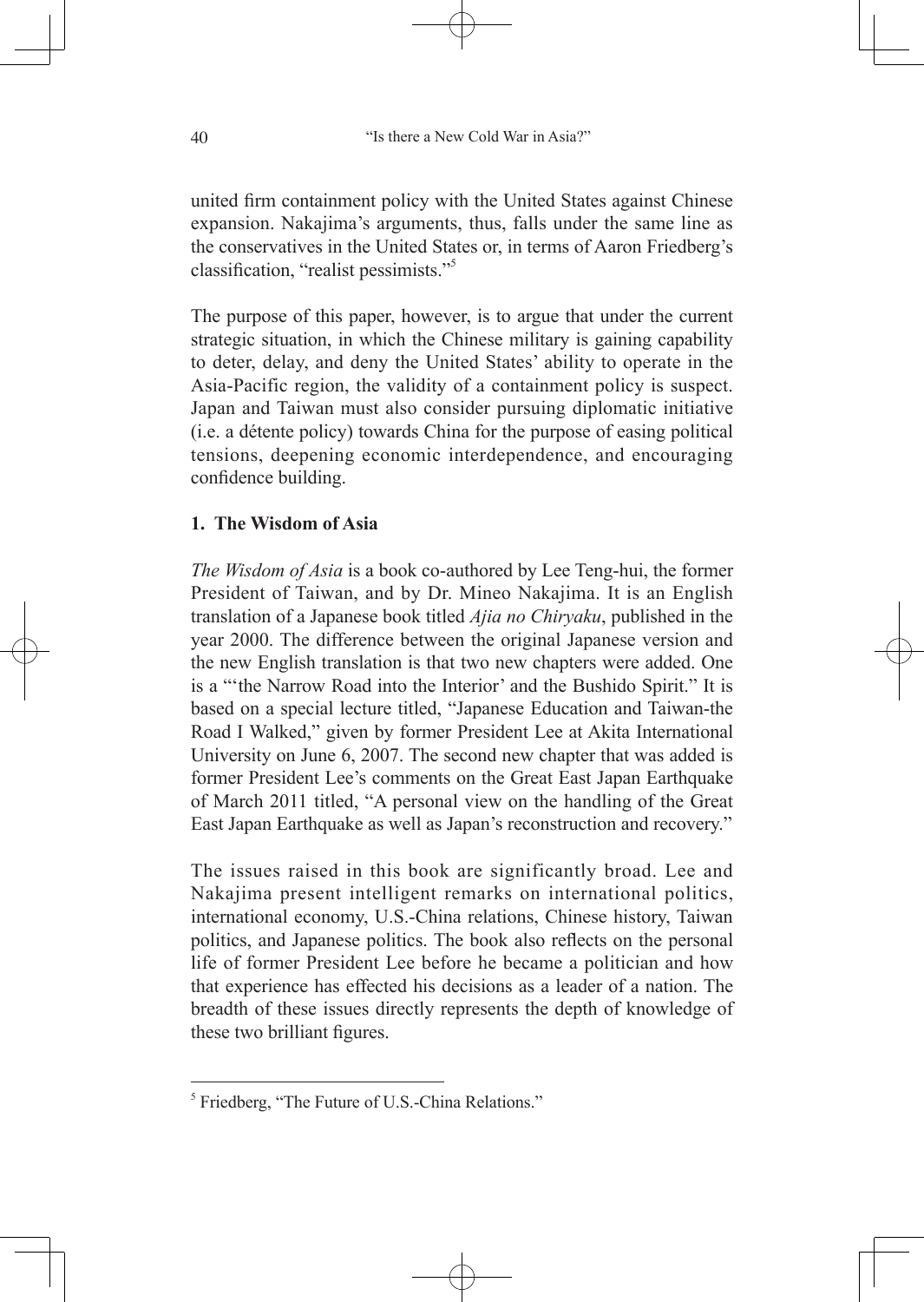Although it is impossible to discuss all of the issues discussed in this book, three things ought to be mentioned for the sake of Japan-Taiwan relations in the  $21<sup>st</sup>$  century. First, is the historical significance of the democratization of Taiwan. In the year 2000, a second presidential election was held and the Taiwanese people chose Chen Shui-bian and Ms. Lee Hsiu-lien of the Democratic Progressive Party as their new President and Vice-President. It was the first transfer of power from the ruling party (the National Party; KMT) to the opposition party by direct democratic election in Chinese history. Throughout Chinese history, the Chinese have maintained an "Imperial-type power structure" and changes of rulers occurred not through the will of the people but through revolution of dynastic change or hereditary succession following a ruler's death. Thus, as Nakajima mentions, "Taiwan has liberated Asia's international relations space from the world to the Chinese."<sup>6</sup> In this way the Taiwan Presidential of 2000 was "truly epoch-making" and this historical event was only possible through Lee's strong determination to revise the constitution to establish a system of direct presidential election.

The second important issue is the deepening of Taiwan's sense of identity. Nakajima states in this book that it was only after the inauguration of former President Lee that Taiwan for the first time experienced the development of a sense of identity. The Republic of China was founded in 1912 as a result of the Hsinhai Revolution. After losing the civil war to the Communists in 1949, the Nationalist government moved to Taiwan and imposed military occupation on the island. In terms of International Law, the Nationalist government has effectively controlled Taiwan since 1949, thus it satisfies the condition of being a sovereign state. However, the National government was, after all, "an external regime." In other words, the people of Taiwan were not able to govern themselves. Therefore, changing the domestic political system by constitutional revision in 1991 and forming a government that sufficiently reflects the will of the people through democratic elections was the only way to connect the people of Taiwan to the external regime. Thus, the process of democratization has nurtured the identity of the Taiwan people.

The third and final issue is how Lee has succeeded in constructing

<sup>6</sup> *The Wisdom of Asia*, 23.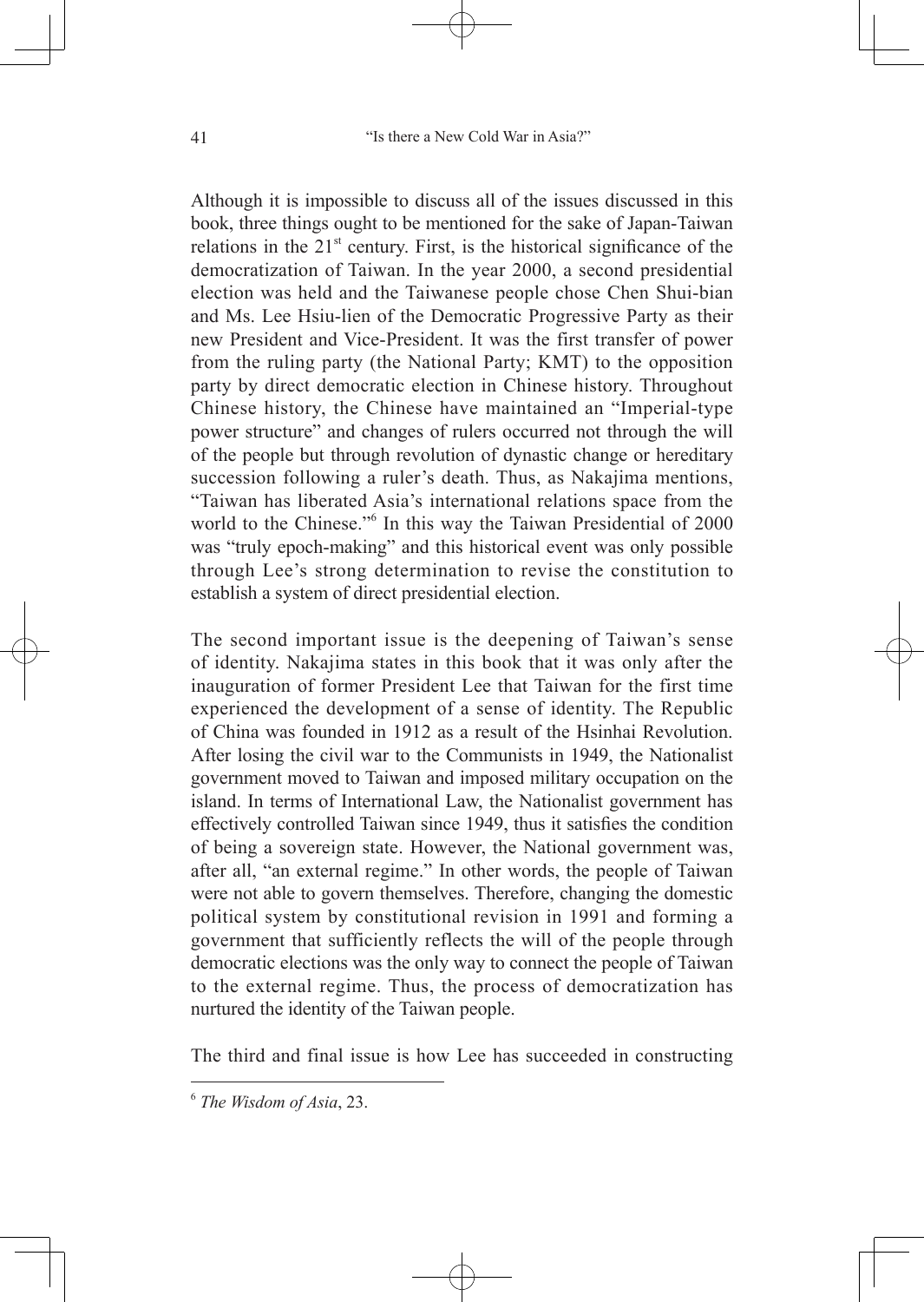a "special state-to-state relationship" with China. In other words, Lee has been able to challenge the Chinese interpretation that "Taiwan is a province of China and the People's Republic of China is the central government" or "Taiwan is just a local government." Nakajima considers the democratization process of Taiwan in terms of horizontal and vertical transformation. Horizontal in the sense that democratization has occurred in the world to the Chinese, and vertical in the sense democratization deepened Taiwan's sense of identity. Through these dual transformations, Taiwan has been able to claim its sovereignty and pursue its relationship with China on the basis of a "special state to state relationship."

Although *The Wisdom Asia* was published in 2012, most of the details have not been updated since 2000 when the originally Japanese version was written. Therefore, it is difficult to abstract what exactly is the "wisdom" necessary for Japan and Taiwan in current Asia that, as most people would agree, has experienced significant change in the past decade or so. Nakajima vaguely mentions that, "future relations of the U.S. and communist China will probably become more complicated. It is therefore necessary for both Japan and Taiwan to have more education in a future, knowledge-moved strategy, what the title of this book calls *The Wisdom of Asia*."7 But what exactly is the complexity of current U.S.-China relations? And what is the knowledge that Japan and Taiwan should share under the current U.S.-China relations?

## **2.** *Choutaikoku Chugoku no Honshitsu* **[The Essence of Superpower China]**

To answer these questions that Nakajima has failed to articulate in *The Wisdom of Asia*, it might be worthwhile to review two other works by Nakajima to acquire more insights about the current international situation in the Asia-Pacific region and the "wisdom" necessary for Japan and Taiwan.

First is the *Choutaikoku Chugoku no Honshitsu* [The Essence of Superpower China]. Nakajima in this book has characterized the current U.S.-China relations as a "U.S.-China New Cold War." His reasons are that China is pursuing a military expansionist policy and

 $<sup>7</sup>$  Ibid., 71.</sup>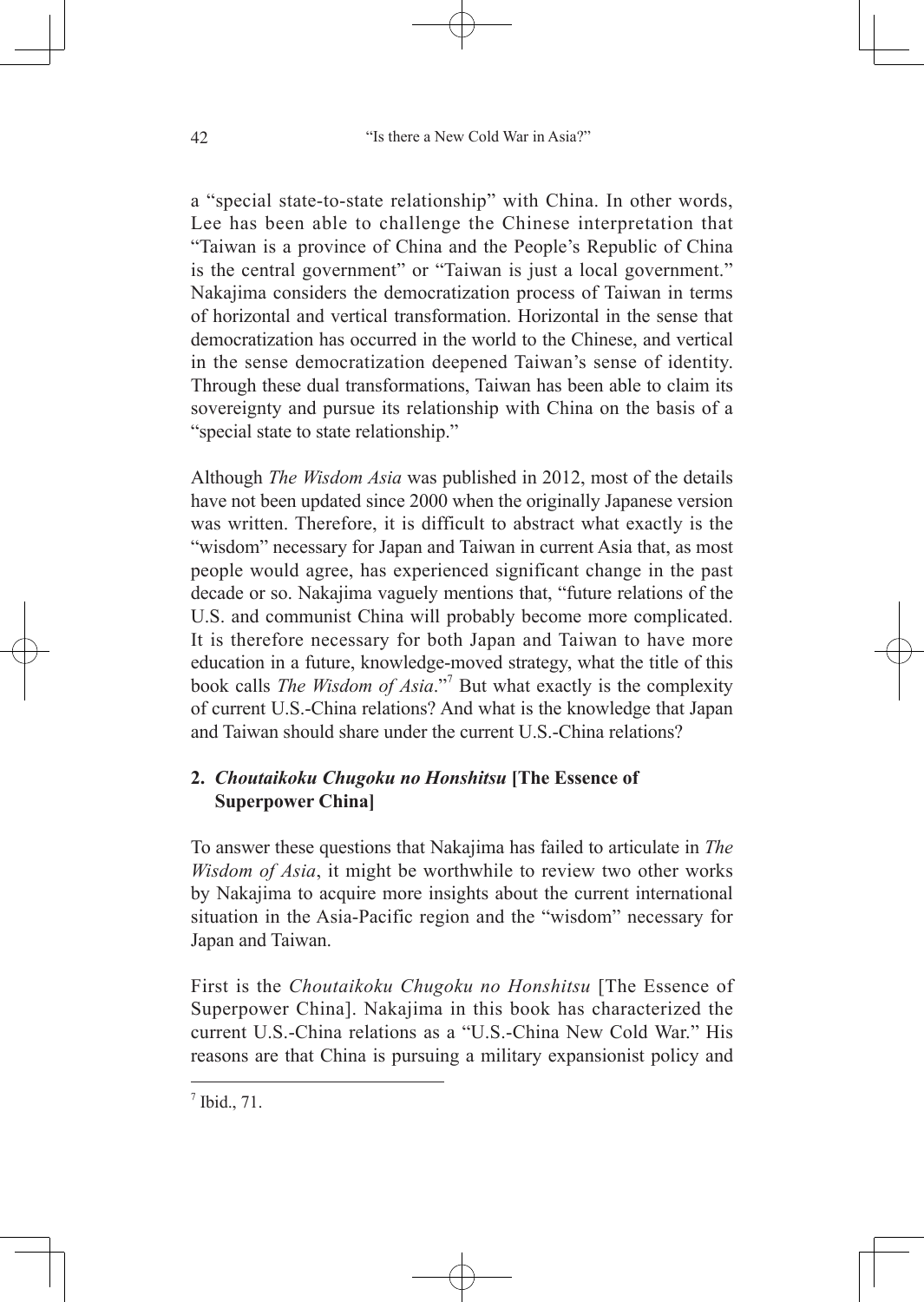the fact that China is still a communist nation.<sup>8</sup> Nakajima states that under the situation of a "U.S.-China New Cold War," Japan, Taiwan, and South Korea should act in unity with the United States based on universal principles, such as human rights and democracy, and stand firm to contain the further expansion of Communist China.

Nakajima's concern, however, is that standing firm against China has always been shaky for Japan. According to Nakajima, this is because of the images or the perceptions that the Japanese people share towards China. Nakajima raises three factors that construct these images or perceptions.

First is the impact of the Chinese civilization and Sinocentrism. Surely, Japan has been strongly influenced by Chinese civilization. After all, China is said to be a country with a long history of over 4,000 years. Not only has Japan introduced kanji from China, Buddhism was also imported through China. During the Sui Dynasty and the Tang Dynasty, Japan has sent special envoys to study in China. Thus, it is hard to negate the fact that the Japanese people have a sense of high respect towards the Chinese civilization.

Nakajima, however, stresses the difference between "civilization" and "culture." Nakajima sees civilization as a historical "stock" and culture as a "flow" with more flexibility. Nakajima points out the fact that China is a continental country that has rejected foreign influence. Being oblivious to foreign influence has enabled China to maintain a process of a domestic struggle for political power in order to preserve an authoritarian regime. On the other hand, Japan is an insular country that was fairly open to foreign influence not only from China, but from others as well. Thus, Japanese culture was always in the process of change and construction. Through this process Japan has cultivated its own unique culture that is very different from China.<sup>9</sup>

The second factor that Nakajima raises is the sympathy that the Japanese people, especially the intellectuals, share towards the Chinese Revolution. In Japan, socialism was well received by the intellectuals. These intellectuals were strongly impressed by the

<sup>8</sup> *Choutaikoku Chugoku no Honshitsu*, 41.

 $<sup>9</sup>$  Ibid., 12-17.</sup>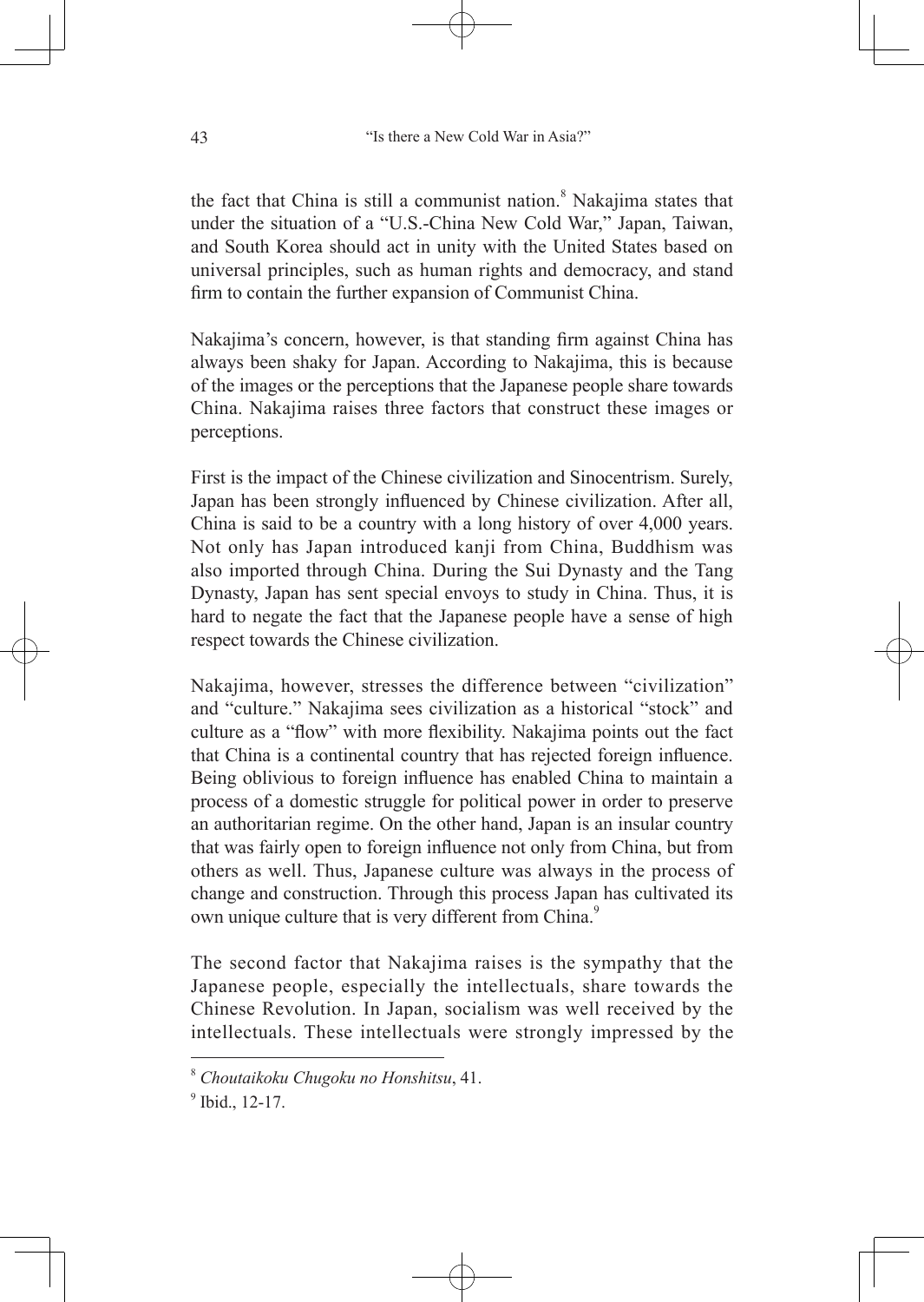works of Karl Marx such as *Capital* and *The Communist Manifesto*. They regarded domestic revolution and regime change as the final destination for postwar Japan. However, after the failure of the anti-U. S.-Japan Security movement in 1960, these intellectuals began to see the Chinese Revolution as the realization of their own ideal. In other words, intellectuals started to construct an idealistic image of China, which merely was a reflection of their self-image. As the tragedy of the Tiananmen Incident demonstrates, that idealistic image of China was from reality. $10$ 

Third is the sense of guilt towards the Chinese people. It is a historical fact that the Japanese army invaded Chinese territory. As Nakajima emphasizes, however, wars happen according to the unique international political situation at that time. Also it is not only the Chinese people who are victims of war. Japanese people have also suffered severely from the war with the United States and not to mention the atomic bomb dropped at Hiroshima and Nagasaki. Furthermore, China has fought many wars with foreign nations after the end of the Second World War. China fought with South Korea, India, the Soviet Union, and the South Vietnamese. As Nakajima states, this evidence is significant when we consider the fact that not a single person, omitting condemned criminals, was killed by the Japanese governmental power during the postwar years. Addition to this, China is violating human rights by suppressing minorities in Tibet and Uygur. Therefore, Nakajima states that there is no need for the Japanese people to have a self-tormenting view of history and not to mention a sense of inferiority towards the Chinese people.<sup>11</sup>

Nakajima argues that the Japanese people should overcome these false images and perceptions towards China and understand the essence of China in the current atmosphere of international relations. Nakajima argues that China is currently expanding its influence to the South China Sea and causing frictions not only with Taiwan but also with Southeast Asian countries such as Vietnam, the Philippines, Malaysia, and Borneo. It is a well-known fact that China is claiming the right of possession of the Senkaku Islands. However, Nakajima's concern does not end here. Nakajima is cautious that some people in China are

 $10$  Ibid., 17-19.

 $11$  Ibid., 20-22.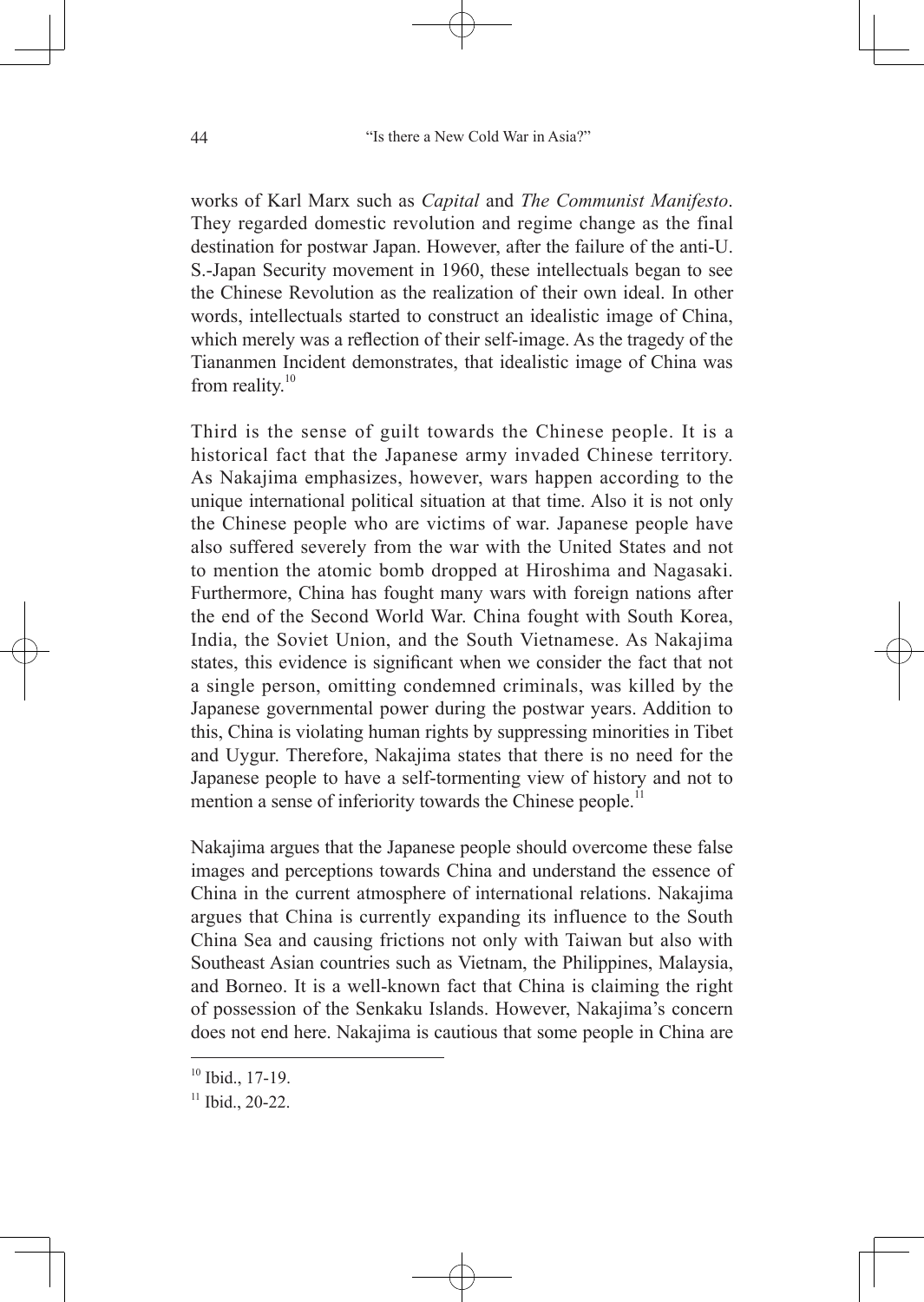now starting to claim that Okinawa belongs to China. Nakajima draws on John King Fairbank's famous concept of "Chinese World Order," which is a very unique Chinese vision of world order. Under this concept Okinawa is included in the sphere of influence of the Chinese emperor.<sup>12</sup> In sum, Nakajima stresses that Japan should be liberated from the images and perceptions mentioned above and show strong leadership to contain the expansion of China by uniting with Taiwan, the Southeast Asian countries, the United States and South Korea.

## **3.** *Beichu Shinsensou* **[U.S.-China New War]**

The second work by Nakajima is *Beichu Shinsensou* [U.S.-China New War] co-authored with Yoshihisa Komori, a conservative journalist. Komori in this book also analyzes the U.S-China relations as a "U.S.- China New Cold War." In contrast to Nakajima, Komori focuses more on the changes in the United States. Komori states there is a growing tendency among the people who are observing China to coin the phrase "New Cold War" to describe current U.S.-China relations. He points out four events that shape this new perception of China.<sup>13</sup>

First is Newt Gingrich's comment that "World War III" has already begun in international politics. Gingrich is a former member of the House of Representative and an influential conservative ideologue. Gingrich articulates that China, along with Islamic extremists, is becoming one of the major challengers to the existing international order constructed by the United States. Gingrich further states that this challenge is equivalent to the threat the United States faced with the former Soviet Union.

The second event that Komori mentions is that a "China League of Congress members" was assembled in June 2005. The members of this league stressed five areas in which China's actions were of serious concern to the United States. These were i) military buildup, ii) economic growth and expansion in trade, iii) violation of intellectual property rights, iv) acquisition of energy resources and v) oppression of freedom. These members stressed that these actions are mainly

<sup>12</sup> John King Fairbank (ed.), *The Chinese World Order: Traditional China's Foreign Relations* (Harvard University Press, 1968), 2.

<sup>13</sup> *Beichu Shinsensou*, 36-40.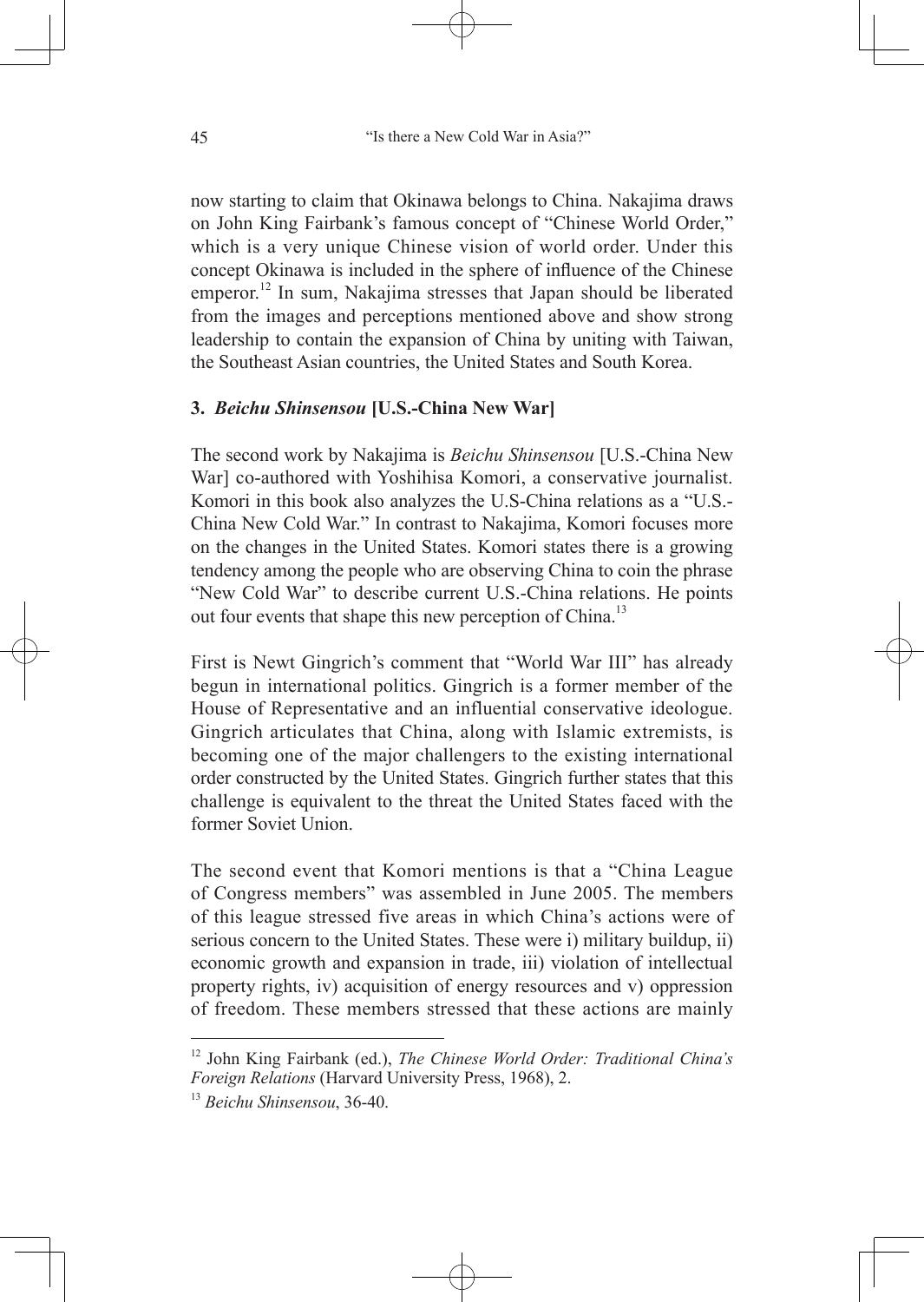consequences of the fact that China remains a communist dictatorship. They have all emphasized the significance of acknowledging the fundamental difference in political systems and fundamental values between the United States and China.

The third event is the publication of an article by Robert D. Kaplan titled, "How We Would Fight China: The Next Cold War" in *The Atlantic Monthly* in June 2005. In this article, Kaplan emphasizes that the United States and China are following a collision course owing to China's growing global influence combined with ideological confrontation. Komori states that this article coined the phrase "New Cold War" which then became widely used inside the United States.

The fourth and final issue that he mentions is a book titled, *Showdown: Why China Wants War With the United States* by Jed L. Babbin and Edward Timperlake, who were both senior Department of Defense officials. The authors of this book lay out several military scenarios in which a hot war between the United States and China might happen. They conclude that the United States should establish a firm deterrence mechanism with its allies. From these four issues, Komori states that the situation of U.S.-China relations is becoming very similar to that of a "Cold War"

To be sure, Komori acknowledges that there are significant differences between the "U.S.-China New Cold War" and the U.S.-Soviet Cold War. He mentions three factors.<sup>14</sup> First is the fact that China does not negate capitalism. Thus, in ideological terms the United States and China are not in complete conflict with each other. Secondly, unlike the Soviet Union, China still does not have the capability to destroy the United States. And thirdly, in contrast to the Soviet Union, China is not using its military forces to drag Third World nations into its sphere of influence to fight against the United States. In other words, The U.S. and China are not engaged in global confrontation.

Despite these differences between the U.S.-Soviet Cold War and the "U.S.-China New Cold War," this author still emphasizes that the current situation should be perceived as a "New Cold War." He then articulates certain trends in recent Chinese foreign policy. He

 $14$  Ibid., 40-42.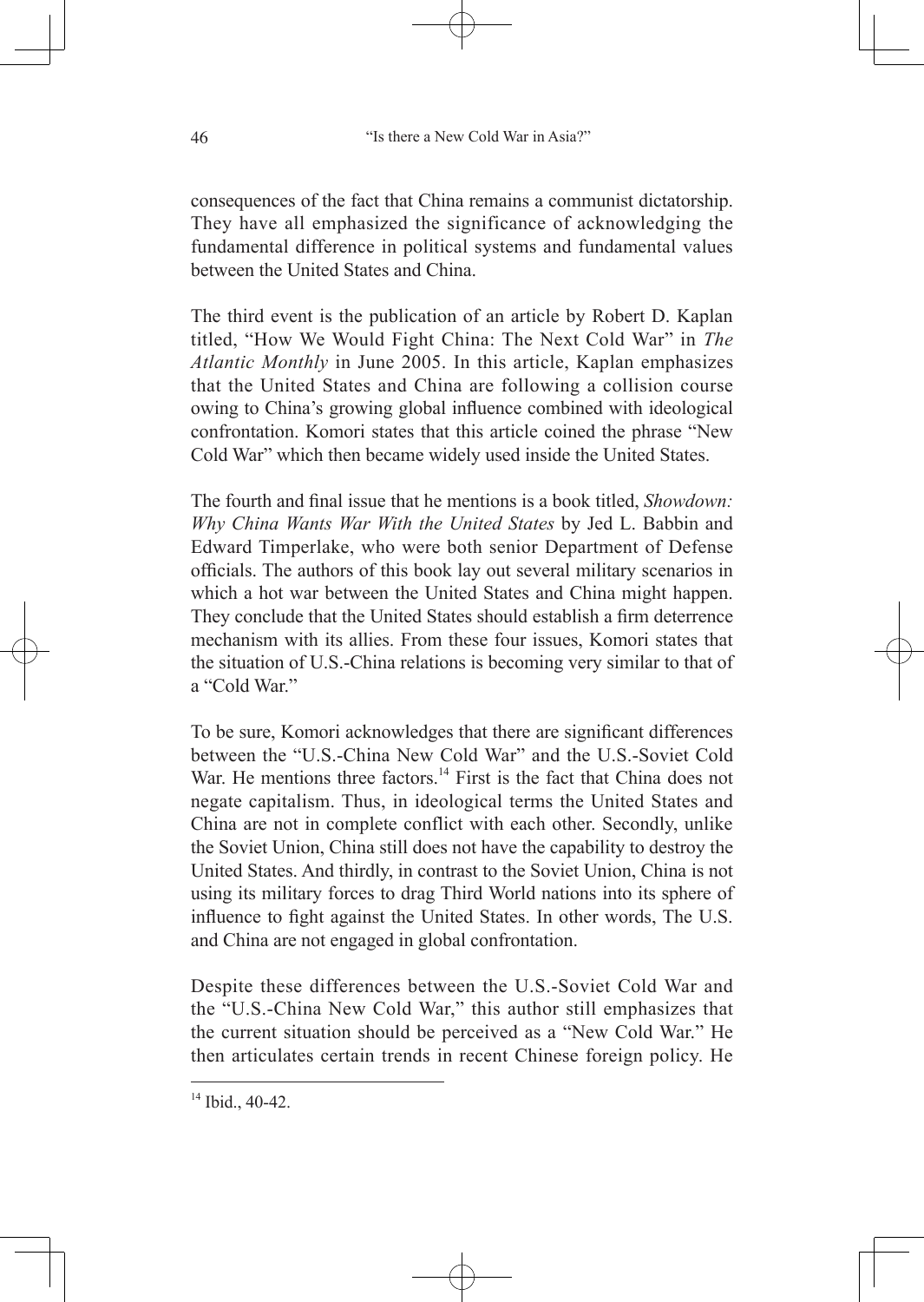mentions that Chinese influence is becoming global in nature. China is planning to develop relationships of a military as well as economic nature with several nations, such as Venezuela, Bolivia, and Cuba in Latin American, Sudan, Angola, and Zimbabwe in Africa, and Iran and Libya in the Middle East. The essential feature of these nations is that they are undemocratic developmental dictatorships, with most of them being anti-U.S. Komori states that this behavior that China is manifesting is very similar to that of the Soviet Union during the Cold War era $15$ 

After Komori's analysis of the emerging "U.S.-China New Cold War," Nakajima also calls for grand strategy to contain the communist giant. Nakajima refers to George Kennan, the original architect of the containment policy against the Soviet Union, and emphasizes that, "it is essential to construct a China containment system with a George Kennanistic view. $16$ 

Both authors, thus, share the vision that there is an emerging "U.S.- China New Cold War" in the Asia-Pacific region. Then, as Nakajima articulates, should a new grand strategy to contain the expansion of China be the "wisdom" for Japan and Taiwan in the years ahead?

The rise of China and its inevitable desire to project power is surely going to be the single most important issue for nations in the Asia-Pacific region. So one may plausibly argue for the implementation of a policy of containment against China and for the application of a "U.S.- China New Cold War" as a new paradigm for international politics in the Asia-Pacific region.

However, one significant weakness in Nakajima's and Komori's argument is that although they are referring to the current situation in the Asia-Pacific region as a "U.S.-China New Cold War," they neglect the structural realities of the U.S.-Soviet Cold War and how it affected the Western European nations. In other words, if the Cold War analogy is to be used to accurately understand the current international situation in the Asia-Pacific region, it is insufficient merely to argue that there is a "U.S.-China New Cold War" due to the rise of Chinese military

 $15$  Ibid., 42-44.

<sup>&</sup>lt;sup>16</sup> Ibid., 50.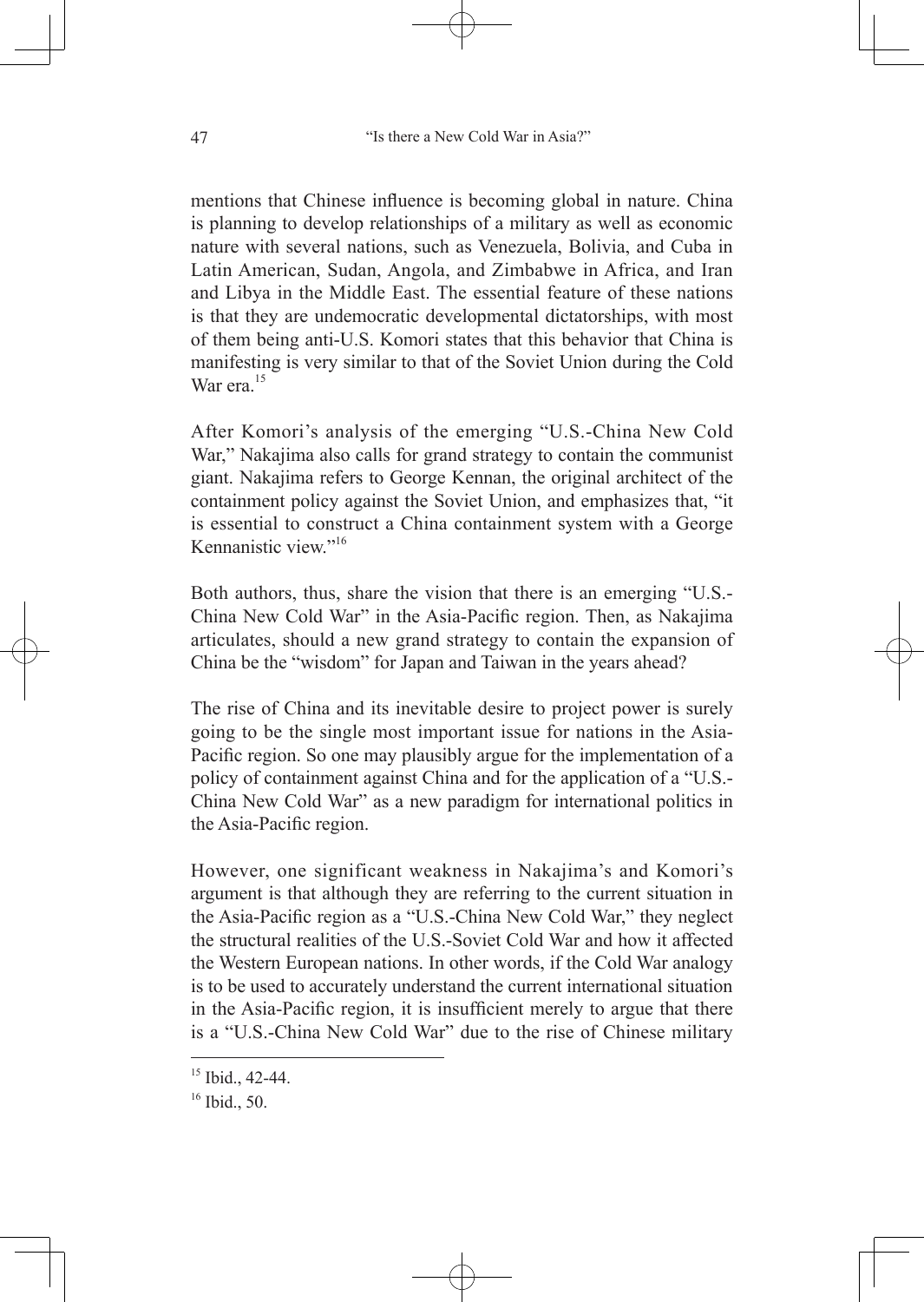power or to the fact that China is still a communist nation. More data should be provided on how the West European nations perceived the U.S-Soviet Cold War because in some cases they did not share the same vision as the United States. What were the dilemmas for the West European nations? Were they always able to feel secure just by allying with the United States? These perceptions of the West European nations during the Cold War era might provide the correct lessons or "wisdom" for Japan and Taiwan.

The next section will analyze the current international situation in the Asia-Pacific region and discuss which aspects of the current U.S.-China relations resemble the U.S.-Soviet equivalent. Then, it will abstract lessons for Japan and Taiwan from the historical experience of the West European nations during the 1970's.

## **4. Emerging Bipolar Structure in Asia-Pacific Region**

The Asia-Pacific region seems to be in the midst of a significant transformation. The reason for this is not so much due to the decline of U.S. power. Surely, the United States has been trimming its total defense budget ever since the start of the Obama Administration. The more important factor is the growing Chinese military power.

The rise of Chinese military power is not limited to the increase of Chinese defense spending which is indeed the largest in East Asia.<sup>17</sup> It is where the Chinese military are headed, what they are capable of doing, and what it is creating in the Asia-pcific region that deserves more attention. First of all, the U.S. Department of Defense (hereafter DOD) reports that the geographical domain in which Chinese military power is capable of operating is expanding beyond the "first island chain," which includes Taiwan and Okinawa, to the "second island chain," which extends from Japan to Guam.<sup>18</sup>

<sup>&</sup>lt;sup>17</sup> Although China's defense budget remains opaque, it is said that its amount for the year 2011 was 601.2 billion yuan. This amount is the largest in East Asia and surpasses that of Japan in U.S. dollar terms. *NIDS China Security Report 2011* (The National Institute for Defense, 2012), 4.

<sup>18</sup> *ANNUAL REPORT TO CONGRESS Military and Security Developments Involving the People's Republic of China 2011* [http://www.defense.gov/pubs/ pdfs/2011\_CMPR\_Final.pdf], 23.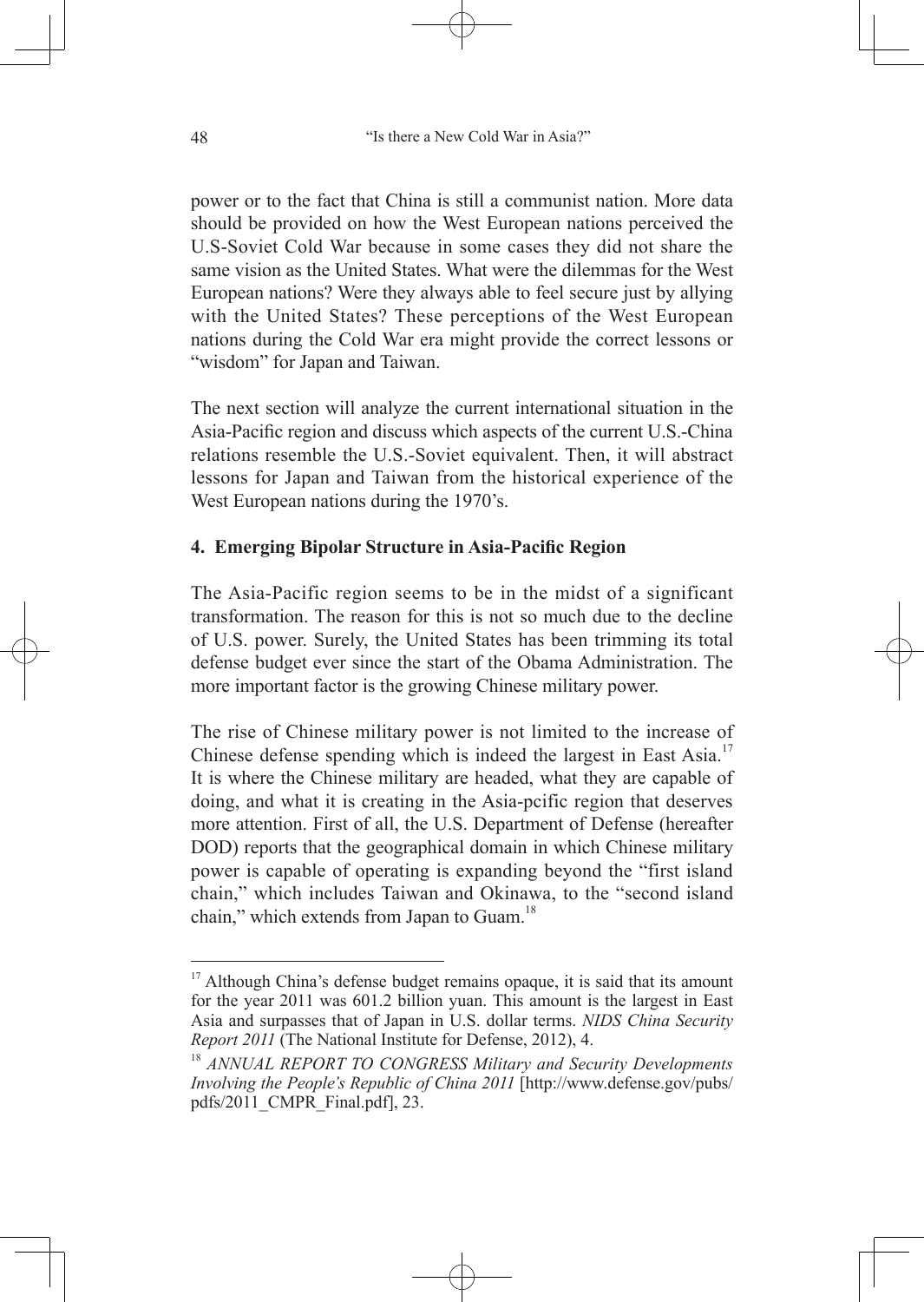The DOD has also been increasingly concerned about the modernization of China's A2/AD (anti-access/area denial) capabilities. <sup>19"</sup>Anti-access" and "area denial" refer to capabilities to deter or counter adversary forces from deploying or operating in a defined geographical space with the combination of medium and short range ballistic missiles, cruising missiles, submarines and other conventional weapons. What is striking about these growing A2/AD capabilities, is that China is developing precision-strike capabilities to attack U.S. bases or U.S. vessels and submarines. If successful, China will be in a position to neutralize the forward deployment of the United States military forces in the Asia-Pacific region. This specifically means that in case of contingencies, for example in the Taiwan Straits or the Senkaku Islands, the Chinese military can prevent the United States from coming to aid of its allies. In other words, the extended deterrent power of the United States, which was the essential element for the national security for Japan and Taiwan ever since the start of the Cold War, is now in jeopardy.

Besides the rising A2/AD capabilities, China is also acquiring strategic capabilities by deploying ICBMs (Intercontinental Ballistic Missiles) that could reach the homeland of the United States. The DOD estimates that China currently posses 50 to 75 mobile ICBMs (Intercontinental Ballistic Missiles).<sup>20</sup> To be sure, this number is still very low compared to that of the United States. $^{21}$  Thus, the probability of China achieving strategic parity with the United States in the near future is unrealistic. Nevertheless, one should note that China does have the capability to cause major destruction to major cities in the United States.

In responses to these developments, President Obama announced on

<sup>&</sup>lt;sup>19</sup> *NIDS China Security Report 2011* (The National Institute for Defense, 2012), 12., For further analysis regarding Chinese military capability and modernization see Ashley J. Tellis and Travis Tanner (eds.) *Strategic Asia 2012: China's Military Challenge* (Seattle and Washington, D.C.: The National Bureau of Asian Research, 2012).

<sup>20</sup> *ANNUAL REPORT TO CONGRESS Military and Security Developments Involving the People's Republic of China 2011* [http://www.defense.gov/pubs/ pdfs/2011\_CMPR\_Final.pdf], 88.

<sup>21</sup> Ashley J. Tellis and Travis Tanner (eds.) *Strategic Asia 2012: China's Military Challenge* (Seattle and Washington, D.C.: The National Bureau of Asian Research, 2012), 388.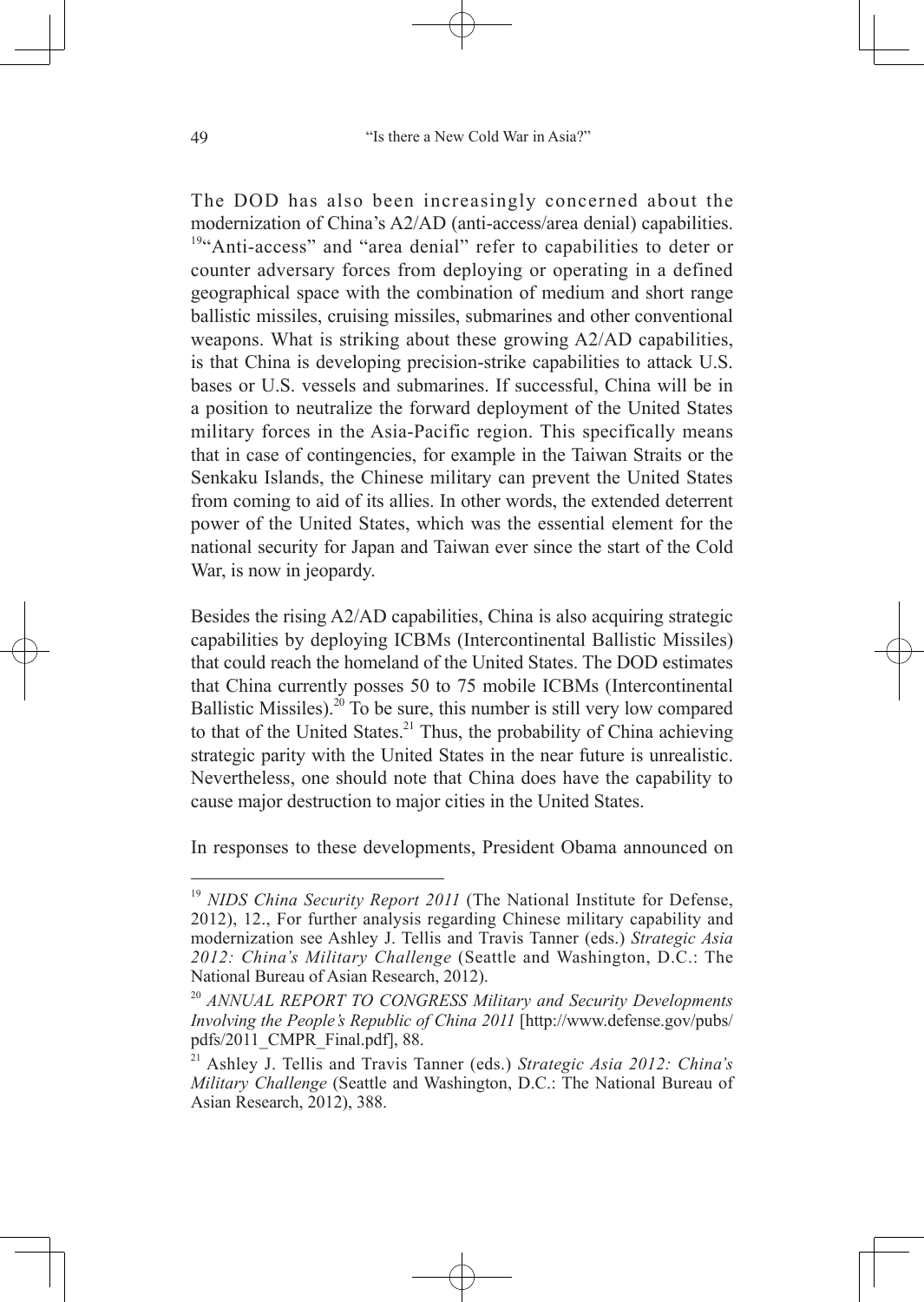January 2012 that the Asia-Pacific region would be the new "strategic pivot" of U.S. foreign policy. The *Quadrennial Defense Review Report 2010* (hereafter *QDR 2010*),<sup>22</sup> which Secretary of Defense Robert Gates calls the wartime *QDR*, places strong emphasis on the forward deployment of U.S. military power in the Asia-Pacific region. The *QDR 2010* addressed a new concept called a "joint air-sea battle concept" to defeat adversaries with sophisticated A2/AD capabilities that is challenging United States' freedom of action in the region. The QDR 2010 does not provide detailed descriptions, but there is a common understanding among experts that this "joint air-sea battle concept" is equivalent to the "joint air-land battle concept," which was the operational concept for NATO in Europe during the 1970's. The purpose of this "joint air-land battle concept" was to prevent the breakthrough of Warsaw Pact forces not just by defensive engagements in the front lines but also attacking in depth the follow on forces of the Warsaw Pact.<sup>23</sup> Although Dan Blumenthal, an expert on East Asian security issues and U.S.-China relations, is pessimistic about whether the United States has the sufficient resources to implement this operation plan, $^{24}$  what is significant is the fact that the DOD is currently applying a 40 year-old battle concept from the Cold War period against China. The United States is also emphasizing strengthening strategic cooperation with allies in the region, first and foremost with Japan. In sum, the United States is currently "rebalancing" its concentration and its resources to confront the Chinese military expansion in the Asia-Pacific region.

Throughout the Cold War era, the United States enjoyed unchallenged hegemonic power in the Asia-Pacific region despite the general understanding that it and the Soviet Union were the two dominant superpowers at the time. The military power deployed by the Soviet Union and China in the Asia-Pacific region was significantly inferior to that of the United States. In other words, the Soviet Union and

<sup>22</sup> *Quadrennial Defense Review Report, February 2010* [http://www.defense. gov/qdr/qdr%20as%20of%2029jan10%201600.PDF]

<sup>23</sup> *East Asian Strategic Review 2012* (Tokyo: The National Institute for Defense Studies, 2012), 229.

<sup>&</sup>lt;sup>24</sup> Dan Blumenthal, "The U.S. Response to China's Military Modernization," in Ashley J. Tellis and Travis Tanner (eds.) *Strategic Asia 2012: China's Military Challenge* (Seattle and Washington, D.C.: The National Bureau of Asian Research, 2012), 308-340.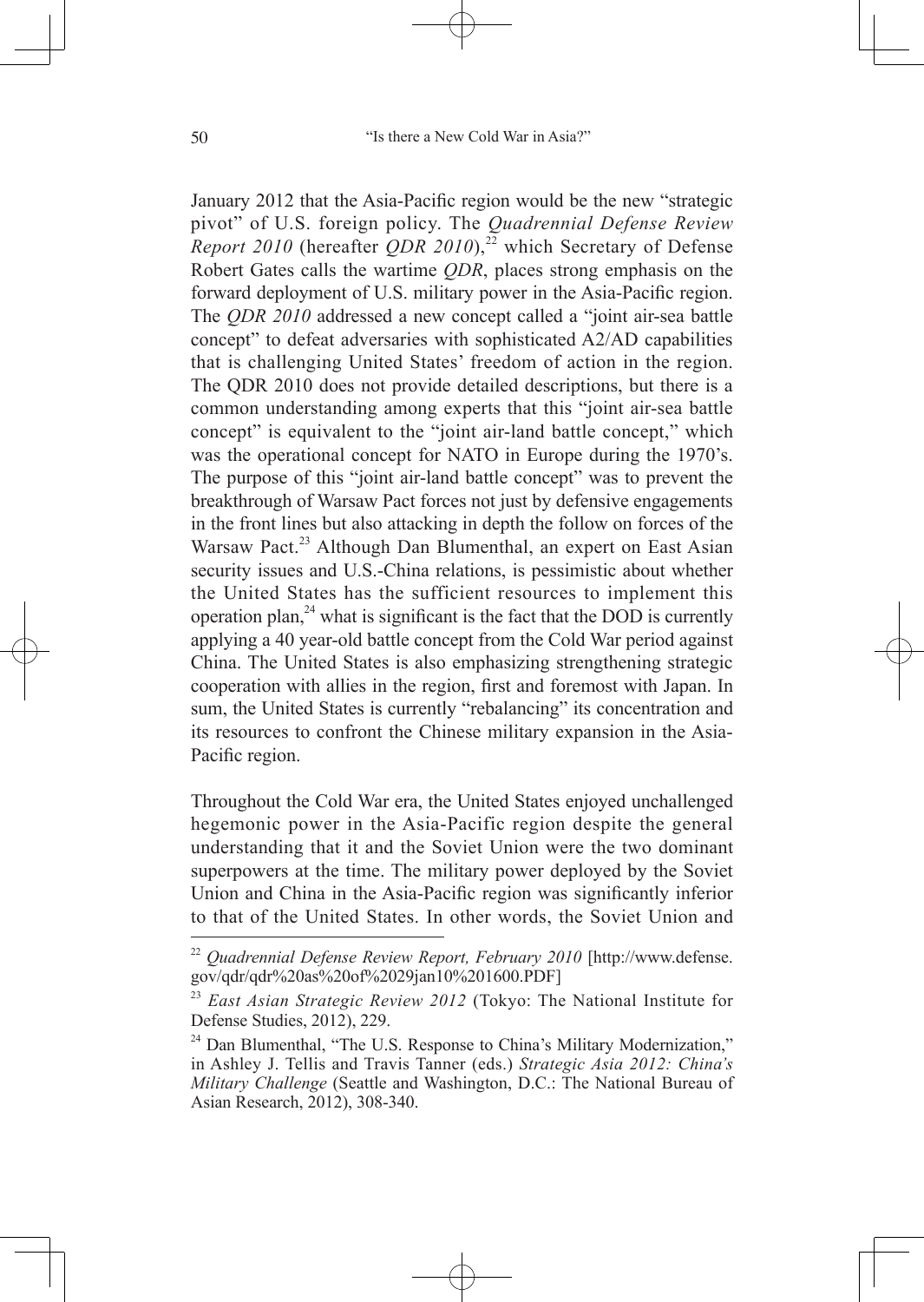China did not have the capability to fully challenge the military power projection of the United States during that time. We could say that the strategic situation in the Asia-Pacific region is going through a significant transformation for the first time in post-war history. In Henry Kissinger's words, a "revolutionary power" is appearing, with the capability of deterring the military operation of the United States (a "conservative power") and with the intention of challenging the status quo. $^{25}$ 

Thus, there is a high probability that the Asia-Pacific region will be the theatre of intense U.S.-China rivalry during the  $21<sup>st</sup>$  century. Then, could it be argued, as Nakajima emphasizes, that this current situation in the Asia-Pacific region resembles the U.S.-Soviet Cold War? At a glance, the current bilateral relationship between the United States and China looks nothing like the U.S.-Soviet Cold War. First of all, tensions between the United States and China are limited to the Asia-Pacific region, while the U.S.-Soviet Cold War was global in nature. Secondly, the two countries are much more interdependent economically, and the state of their bilateral communications is much more advanced than it was for the United States and the Soviet Union.<sup>26</sup>

If, however, there is an aspect where current U.S-China relations resembles the U.S.-Soviet Cold War, it is the bipolar structure of international politics emerging in the Asia-Pacific region. One should note that the bilateral relationship between the United States and the Soviet Union was not merely about confrontation. It was more of a mixture of confrontation and cooperation. The United States and the Soviet Union started to realize that despite their differences a total war was not an option and they gradually increased bilateral communications on various issues such as security, politics, trade and cultural cooperation. In other words, the United States and the Soviet Union were the co-managers of international affairs.<sup>27</sup> As mentioned

<sup>25</sup> Henry Kissinger, *A World Restored: Metternich, Castlereagh and the Problems of Peace, 1812-1822* (Phoenix: Phoenix Press, 2000), 3.

<sup>26</sup> Ashley J. Tellis and Travis Tanner (eds.) *Strategic Asia 2012: China's Military Challenge* (Seattle and Washington, D.C.: The National Bureau of Asian Research, 2012), 382-383.

 $27$  To capture the essential characteristic of the U.S.-Soviet relations, one should reexamine the numerous bilateral agreements signed by President Richard Nixon and General Secretary Brezhnev between the periods of the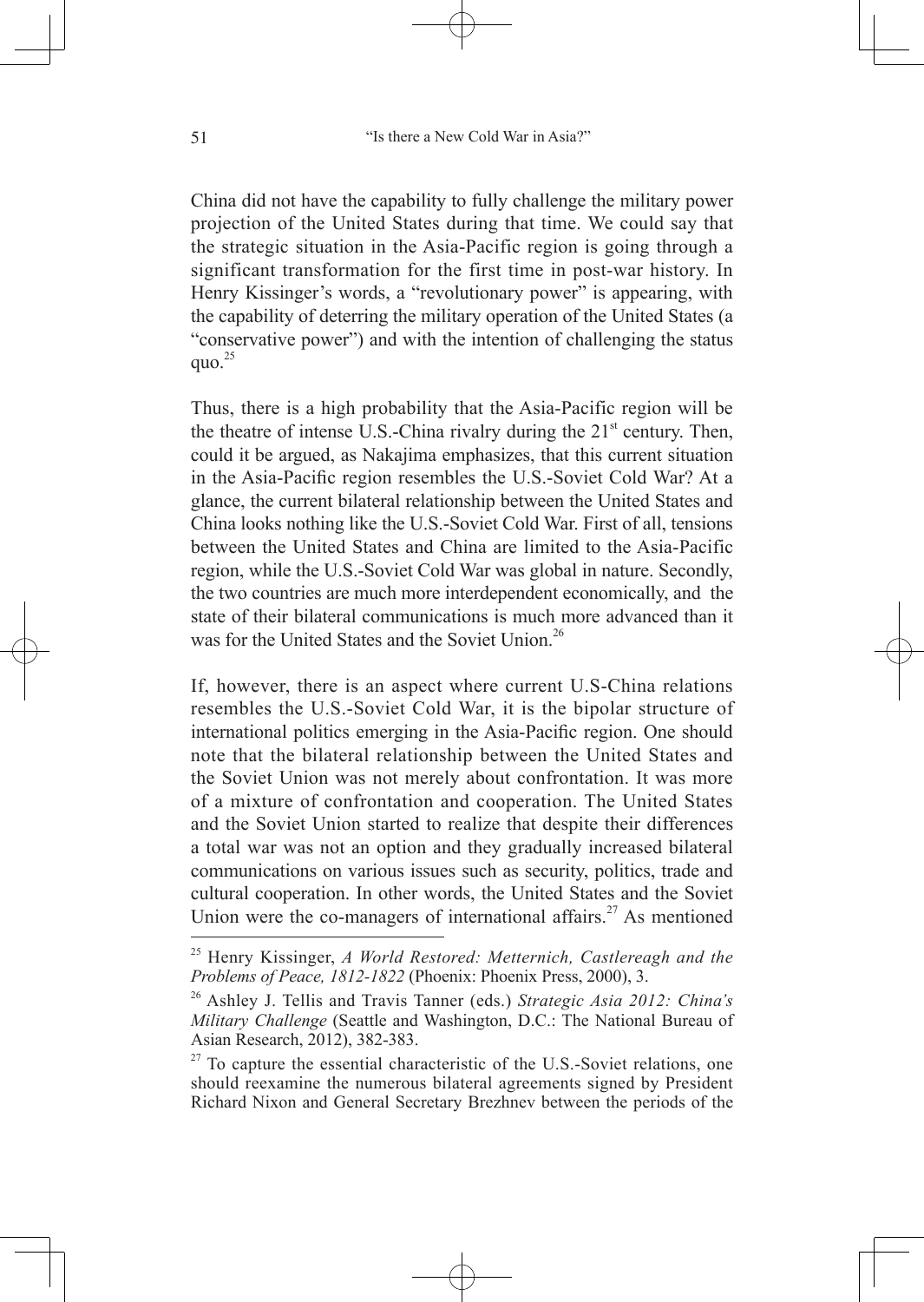above, China possesses the capability to neutralize the United States' ability to project military power in the Asia-Pacific region. On the other hand, the United States and China are also constructing a bilateral mechanism, such as the U.S.-China Strategic and Economic Dialogue (S&ED), to enhance economic interdependence and bilateral communications. Thus, under the current situation, although seeds of confrontation do exist, the likelihood that the United States and China will pursue an all-out confrontation is extremely low. In time, they will gradually learn to bilaterally manage and overcome their differences. The implication that can be drawn from these facts is that security, political, and economic issues in the Asia-Pacific region will be significantly influenced by the confrontational and cooperative relationship between the United States and China. In other words, U.S.-China bilateral relations will be the independent variable of international politics in the Asia-Pacific region in the 21st century.

#### **5. A "Long Peace" in the Asia-Pacific?**

John Lewis Gaddis, in a famous article titled the "Long Peace," emphasized that the Cold War was a unique period in international history when there were no wars fought between the great powers despite their strong antagonism.28 One of the factors that Gaddis articulated that contributed in causing this "long peace" was the bipolar structure of international politics. Would, then, the emerging bipolar structure in the Asia-Pacific region enhance stability and provide a "long

Moscow Summit in May 1972 and the Washington Summit in June 1973, which is said to be the peak of the U.S.-Soviet détente. The most important agreement was the ABM (anti-ballistic missiles) Treaty. It severely limited the number and the location of ballistic missile defense systems each nation could deploy. By signing this treaty, the leaders of the two nations were made sure that if one side ever launched a nuclear attack, it would force the other side to retaliate and eventually lead to a nuclear holocaust. Thus, the ABM Treaty played the role of institutionalizing the situation of mutual nuclear deterrence (or MAD: mutual assured destruction), which was the foundation of strategic stability between the United States and the Soviet Union. Other agreements that sprang from the U.S.-Soviet détente, such as the "Basic Principles Agreement" and the agreement on the "Prevention of Nuclear Wars," outlined the spirit of peaceful coexistence complimenting the strategic stability.

 $^{28}$  John Lewis Gaddis, "The Long Peace: Elements of Stability in the Postwar International System," *International Security*, Vol. 10, No. 4. (Spring, 1986), 99-142.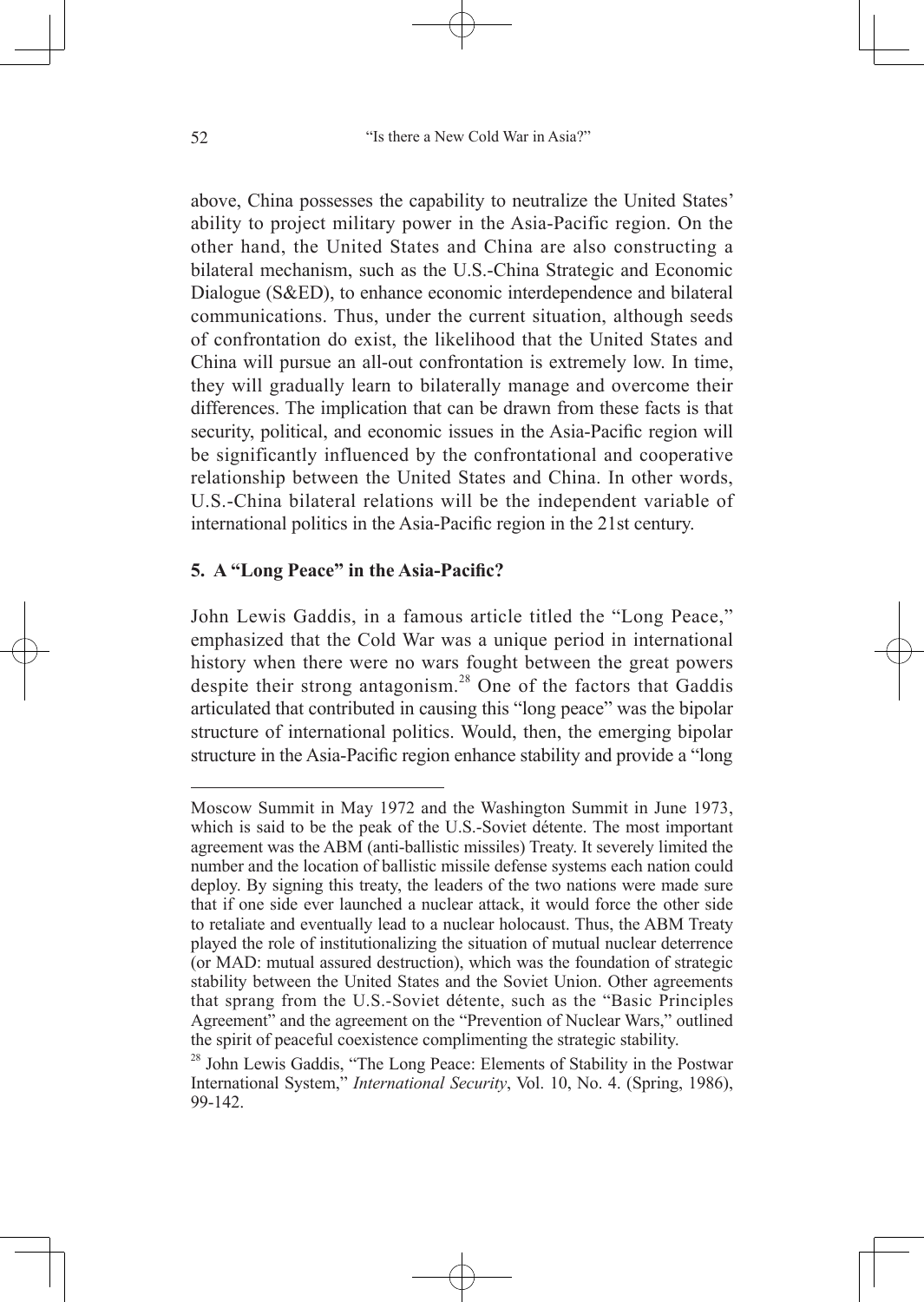peace" as John Lewis Gaddis would say?

As mentioned above, an all-out war between the United States and China is unlikely. Thus, U.S.-China relations are headed towards stability. What is essential, however, especially for Japan and for Taiwan is that stability between the United States and China will not translate into peace in the Asia-Pacific region. According to what Glenn Snyder has explained as the "stability-instability paradox," stability between great powers can be a major factor of regional instability.29 In other words, the very assurance that an all-out war between the superpowers is impossible would induce limited smallscale aggression by the aggressor or the "revolutionary power" in the regional front lines. It is possible to say that this "stability-instability paradox" is gaining plausibility in the Asia-Pacific region. Thus, under the current situation, skirmishes by the Chinese Navy in the East and South China Sea will likely increase. These geographical spaces, by the way, are areas that the Chinese government is claiming as "core interests<sup>"</sup>

One important issue that is not unrelated to the "stability-instability paradox" situation is the problem of deterrence failure. In a classic study that analyzed when and how deterrence fails, Alexander George and Richard Smoke articulate that the most rational way for the aggressor to challenge the status quo is the "fait accompli strategy." George and Smoke clarify two conditions in which the aggressor will most likely pursue this strategy. The first is when the aggressor perceives that there is no commitment by the defender. The second is when the aggressor perceives that risks can be controlled. Under these two conditions, the aggressor will try to establish a new fait accompli by initiating a quick and decisive aggression (a blitzkrieg) depriving time and opportunity for the defender to act. $30$ 

As the *QDR2010* indicates China's growing A2/AD capabilities means that China could neutralize U.S. commitment to defend Japan and

<sup>&</sup>lt;sup>29</sup> Glenn Snyder, "The Balance of Power and the Balance of Terror," in Paul Seabury ed., *The Balance of Power* (San Francisco: Chandler Publishing Company, 1965), 199.

<sup>30</sup> Alexander L. George and Richard Smoke, *Deterrence in American Foreign Policy: Theory and Practice* (Columbia University Press, 1974), 534-548.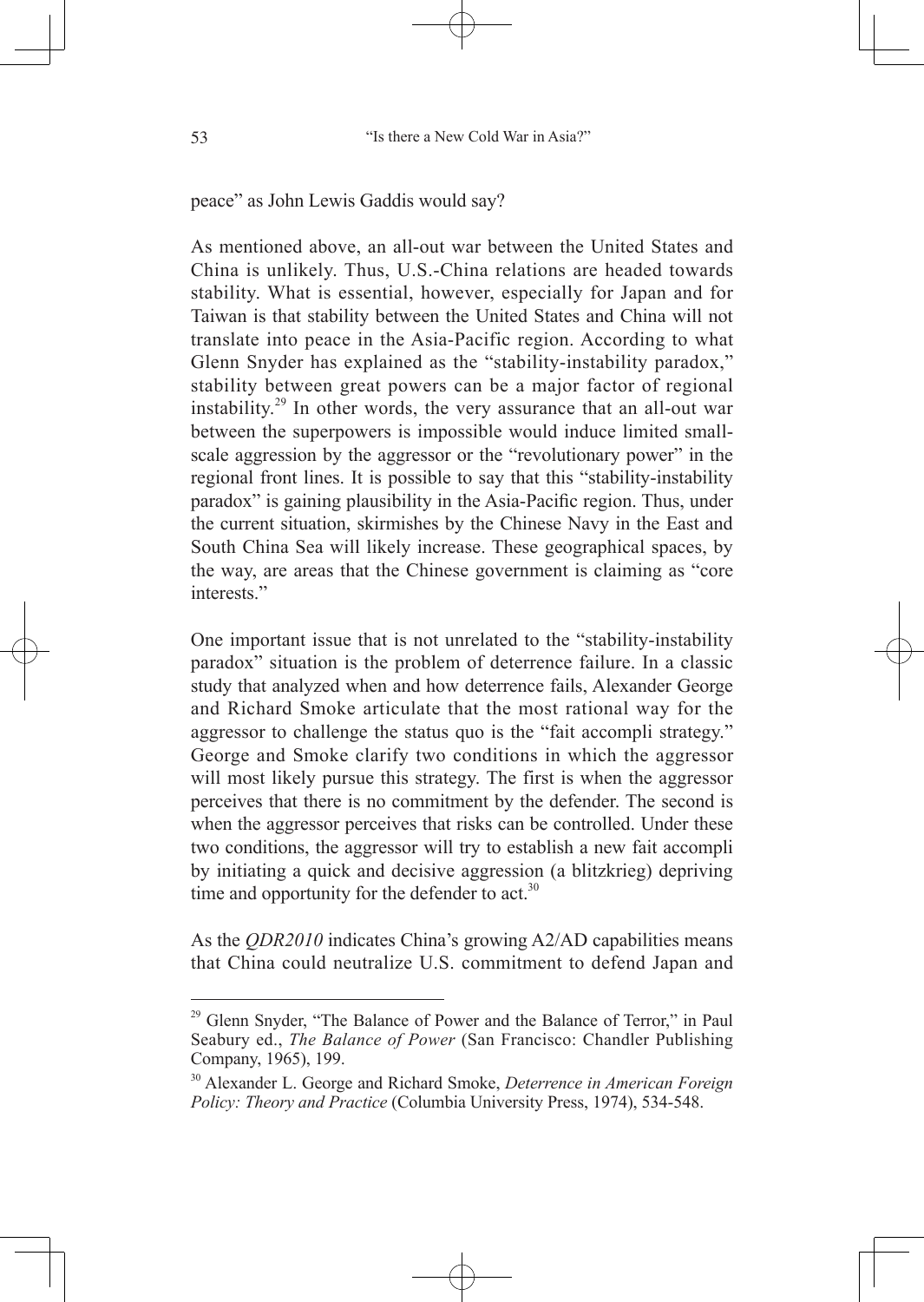Taiwan in case of contingencies at the Taiwan Strait or the Senkaku Islands. Furthermore, as we have seen the chances of an all-out war between these the United States and China are considerably low. In other words, the probability is high that the aggressor perceives that risks can be controlled. Therefore, the two conditions for deterrence failure outlined by George and Smoke seem to apply in the Asia-Pacific region.

In sum, the emerging strategic situation in the Asia-Pacific region might turn into stability and "long peace" for the United States and China, but for Japan and Taiwan, it can translate into a threat to their national security.

## **6. The Wisdom of Asia in the New Cold War: Inquiry into the European Cold War History**

What, then, should be the "knowledge-led strategy" for Japan and Taiwan? What is the "wisdom" necessary under the current situation? To be sure, as Nakajima emphasizes, strong unity with the United States to contain further Chinese expansion is paramount. As seen above, it is most likely that deterrence would fail in the event China perceives that the US' commitment to defend Japan and Taiwan is shaky and when China perceives that the risks of an all out confrontation can be controlled. So it is essential for Japan and Taiwan to send the message that the United States has an unwavering commitment to their security. Furthermore, in order to further strengthen American commitment, it is crucial that these two allies modernize their conventional forces. The chances of China executing a blitzkrieg attack, for instance in Senkaku, are high were China to perceive that a new fait accompli could be established before the United States could come to the aid of its ally. Thus, the Japanese Self-Defense Force will have to do defend the islands initially, in order to buy time for the United States to come to aid.

As Kennan, however, defines containment policy, it is a "longterm, patient but firm and vigilant containment of Russian expansive tendencies."31 Thus, it is fundamentally a long-term defensive policy

<sup>31</sup> X [George Kennan], "The Sources of Soviet Conduct," *Foreign Affairs*, Vol. 25, No. 4 (July, 1947), 566-582.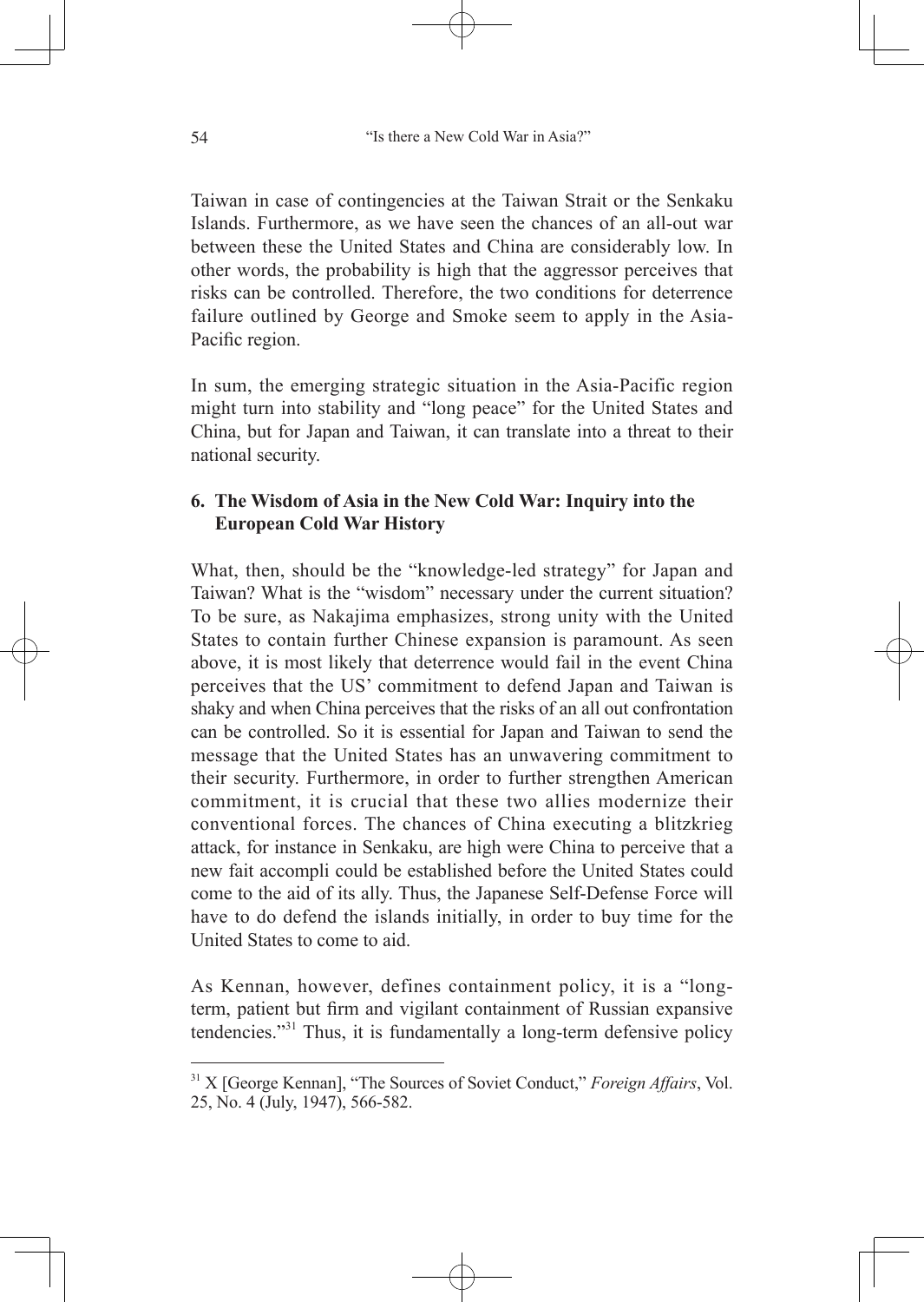to deal with existing threats. However, for Japan and Taiwan, who are geographically located at the frontlines and who have to cope with continuous small-scale provocation by the Chinese military forces, a containment policy is not always reassuring. Something else must be considered.

It is worthwhile to speculate for a moment on how the West European nations perceived the U.S.-Soviet Cold War because if anything it was these nations who lived under constant direct fear of the Soviet Union. Before the acquisition of Soviet ICBMS, the West European nations were able to rely on the strategy of "massive retaliation" by the US' nuclear power to counter all sorts of Soviet military aggression. However, the West Europeans began to doubt whether the United States would use nuclear weapons against the Soviet Union; the U.S knew that its own cities would suffer in retaliation after the introduction of ICBMs put American cities under direct threat of annihilation. In other words, for the West European allies, the credibility of the extended nuclear deterrence of the United States seemed diminished.

Other developments in U.S.-Soviet relations raised additional suspicions on the part of the West European nations. First, the peaceful resolution of the Cuban Missile Crisis and the construction of U.S.- Soviet Hotline in 1962 confirmed that the two superpowers had ruled out nuclear war as an option. This made the West European allies question the nuclear guarantee of the United States once again. Secondly, as the Soviet Union deployed more ICBMs during the 1960's, the momentum of U.S.-Soviet bilateral cooperation accelerated. The ABM (Anti-ballistic missiles) Treaty signed by Nixon and Brezhnev in 1972 severely limited the means to defend against a nuclear attack. With this treaty, the leaders of the two superpowers were able to make sure that if one of them ever launched a nuclear attack, the other side would still be able to retaliate and inflict unacceptable losses to the aggressor, thus making a nuclear exchange unthinkable. The fact that the two superpowers would not fight a total nuclear war was once again confirmed, this time however by official agreement. In short, the ABM Treaty institutionalized U.S.-Soviet stability.32 Thus, the stability between the United States and the Soviet Union was significantly enhanced from the period of 1960' to the early

 $32$  See note 23.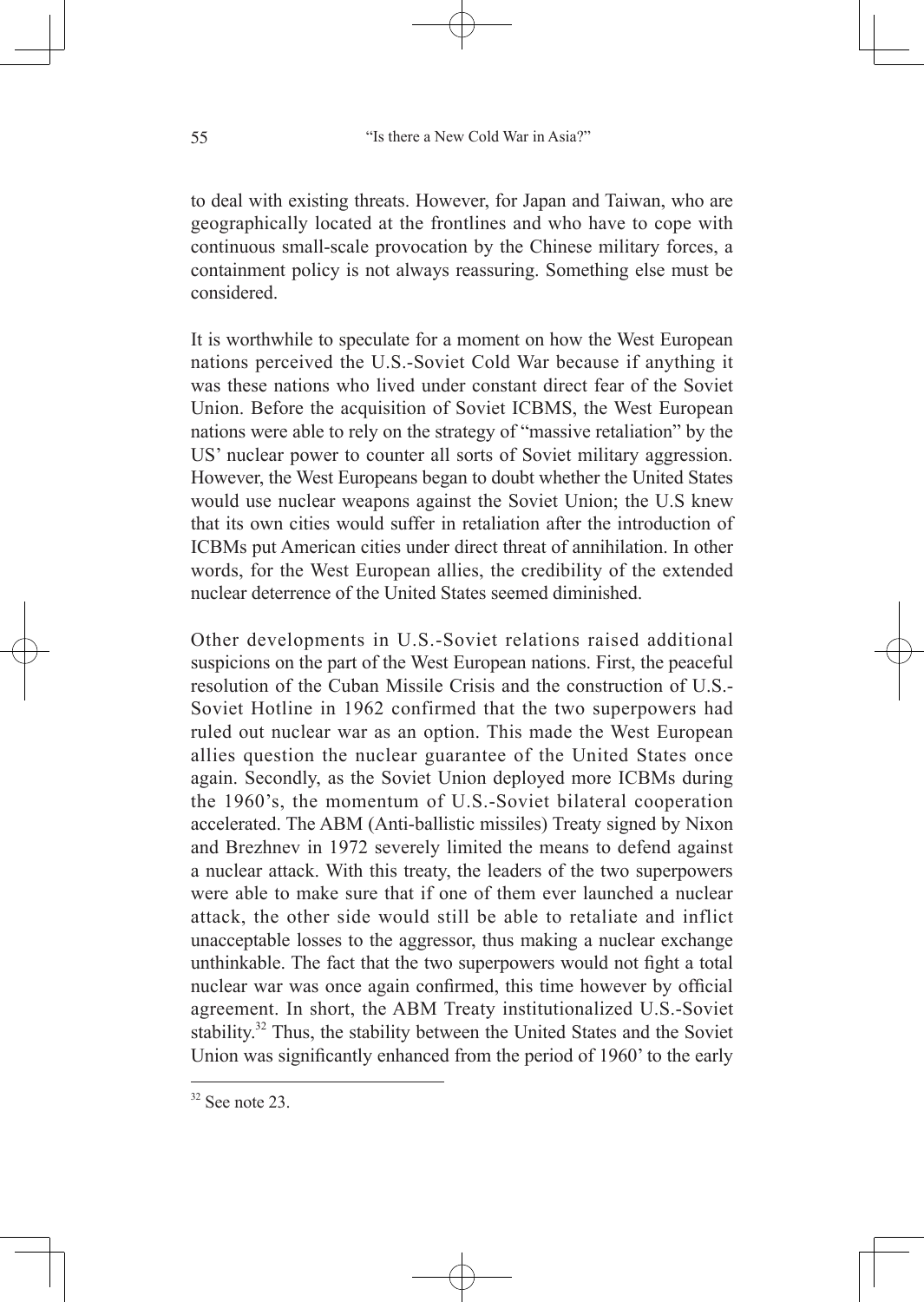#### 1970's.

As the "stability-instability paradox" implies, U.S.-Soviet stability does not automatically translate into greater security for Western Europe. Although avoiding an all-out war was in everyone's interest, the West European nations viewed the cooperative developments between the United States and the Soviet Union as a construction of a "U.S.-Soviet Condominium," which would involve sacrificing their interests. For instance, the Western European nations feared that the a "U.S.-Soviet Condominium" would in fact induce Warsaw Pact's conventional forces making a limited small-scale aggression (a blitzkrieg) to change the status quo and establish a new fait accompli in the front line of the Cold War, i.e. Berlin. Western Europe feared that for the sake of protecting American cities the United States would have to recognize the new status quo in Berlin. They did not have the capability to defend themselves from the conventional forces of the Warsaw Pact because the conventional forces of NATO were much inferior. Therefore, they feared that the United States' willingness to exercise deterrence would waver as U.S.-Soviet cooperation deepened. In other words, the decoupling of NATO became a severe issue for Western Europe after the  $1960's$ <sup>33</sup>

How did the nations of Western Europe react to the danger that arose from the "stability-instability paradox?" In December 1967, the Belgium Foreign Minster Pierre Harmel outlined a new strategy for NATO, titled "the Future Task of the Alliance," known as the "Harmel Report."<sup>34</sup> The report stated that the primary function of NATO has been and will be "to maintain adequate military strength and political solidarity to deter aggression and other forms of pressure and to defend the territory of member countries if aggression should occur." The essence of the "Harmel Report," however, was the second new function. The report stated that "the possibility of a crisis cannot be

 $33$  For a comprehensive account of U.S.-West European relations during the Cold War era, see Jussi M. Hanhimaki, Benedikt Schoenborn and Barbara Zancheta, *Transatlantic Relations since 1945: an Introduction* (New York: Routledge, 2012), Vojtech Mastny, Sven G. Holtsmark and Andreas Wenger, *War Plans and Alliances in the Cold War: Threat Perceptions in the East and West* (New York: Routledge, 2006).

<sup>&</sup>lt;sup>34</sup> The full text of the "Harmel Report" can be found at http://www.nato.int/ cps/en/SID-BA26CFB3-D565C04C/natolive/official\_texts\_26700.htm.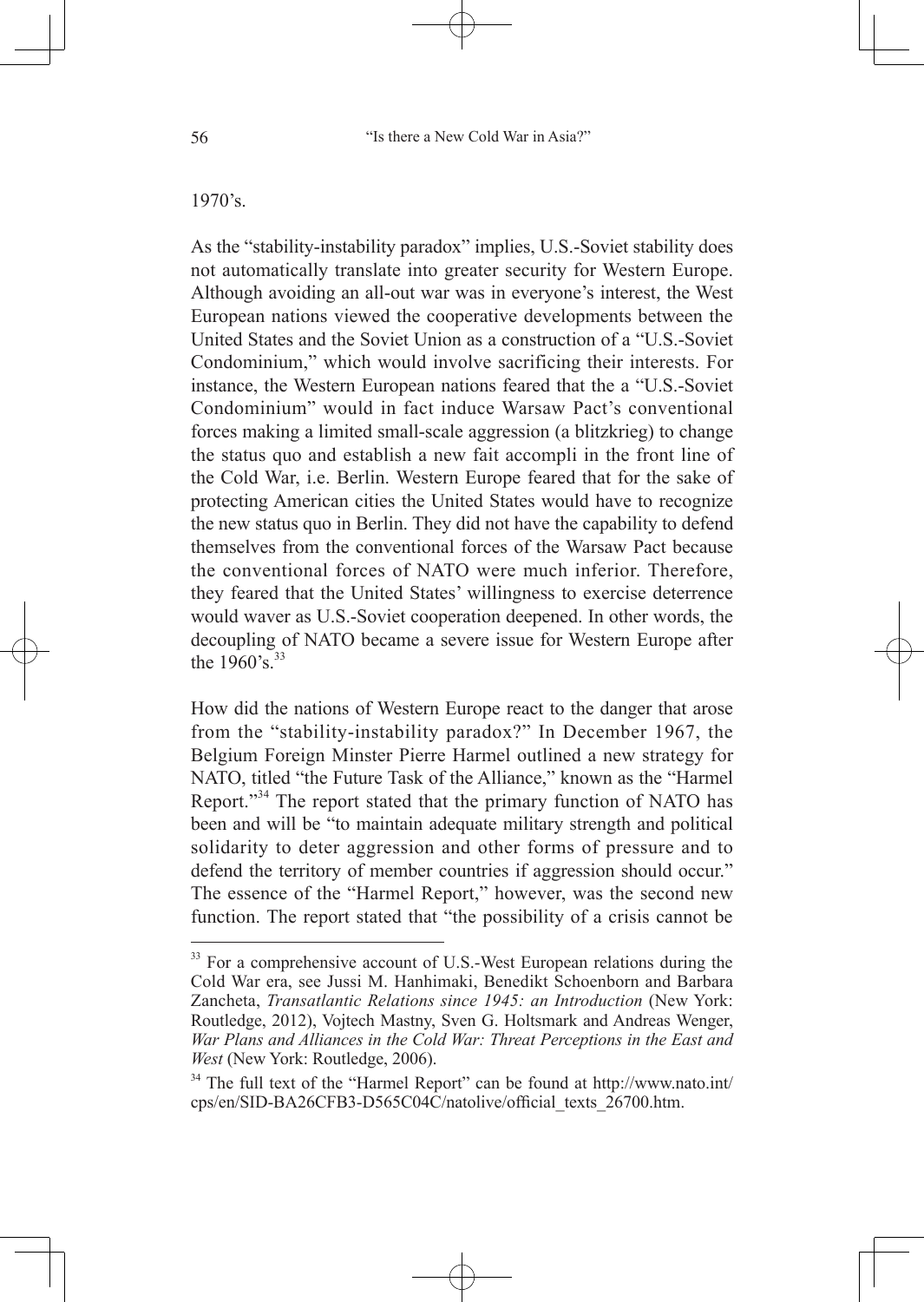excluded as long as the central political issues in Europe, first and foremost the German question, remain unsolved." The report continues by stating that, "military security and a policy of détente are not contradictory but complementary." Furthermore, "the way to peace and stability in Europe rests in particular on the use of the Alliance constructively in the interest of détente." Therefore, the "Harmel Report" articulated that the compatibility of "deterrence," "defense," and "détente" should be the official strategy of NATO.

After the announcement of the "Harmel Report," Willy Brandt, the West German Chancellor, pursued the so-called "Ostpolitik (Eastward diplomacy)" to normalize relations with East Germany, Poland, and the Soviets Union. Diplomatic normalizations between these pivotal nations eventually led to the establishment of the CSCE (Conference of Security and Cooperation in Europe) in 1975, which was the hallmark of the European détente. Simply put, the European détente was a process of normalization of relations, conclusion of non-aggression pacts, recognition of post World War II borders, implementation of arms control negotiations, promotion of economic and cultural interdependence, and construction of confidence building measures in the European region. Through this process, regional stability in Europe was significantly enhanced. It was indeed a logical way of dealing with the regional instability that stemmed from the excessive bipolar structure of the U.S-Soviet Cold War.

The Cold War in Europe during this period of détente was an era for reconfirming alliance unity and eliminating the seeds of confrontation in the European region. Without these dual efforts by nations who were geopolitically located at the front line of the U.S.-Soviet Cold War, the Soviet Union would not have been deterred and the Cold War in Europe would not have been a "Cold" War. Therefore, with the great benefit of hindsight, one can argue that this process of détente in the European region had a significant effect in overcoming the East-West division of Europe. It might, then, be wise for the leaders of Japan and Taiwan to seriously consider why NATO is often referred to as the most successful alliance in modern history.

## **Conclusion**

One interesting aspect about the history of the Cold War is that we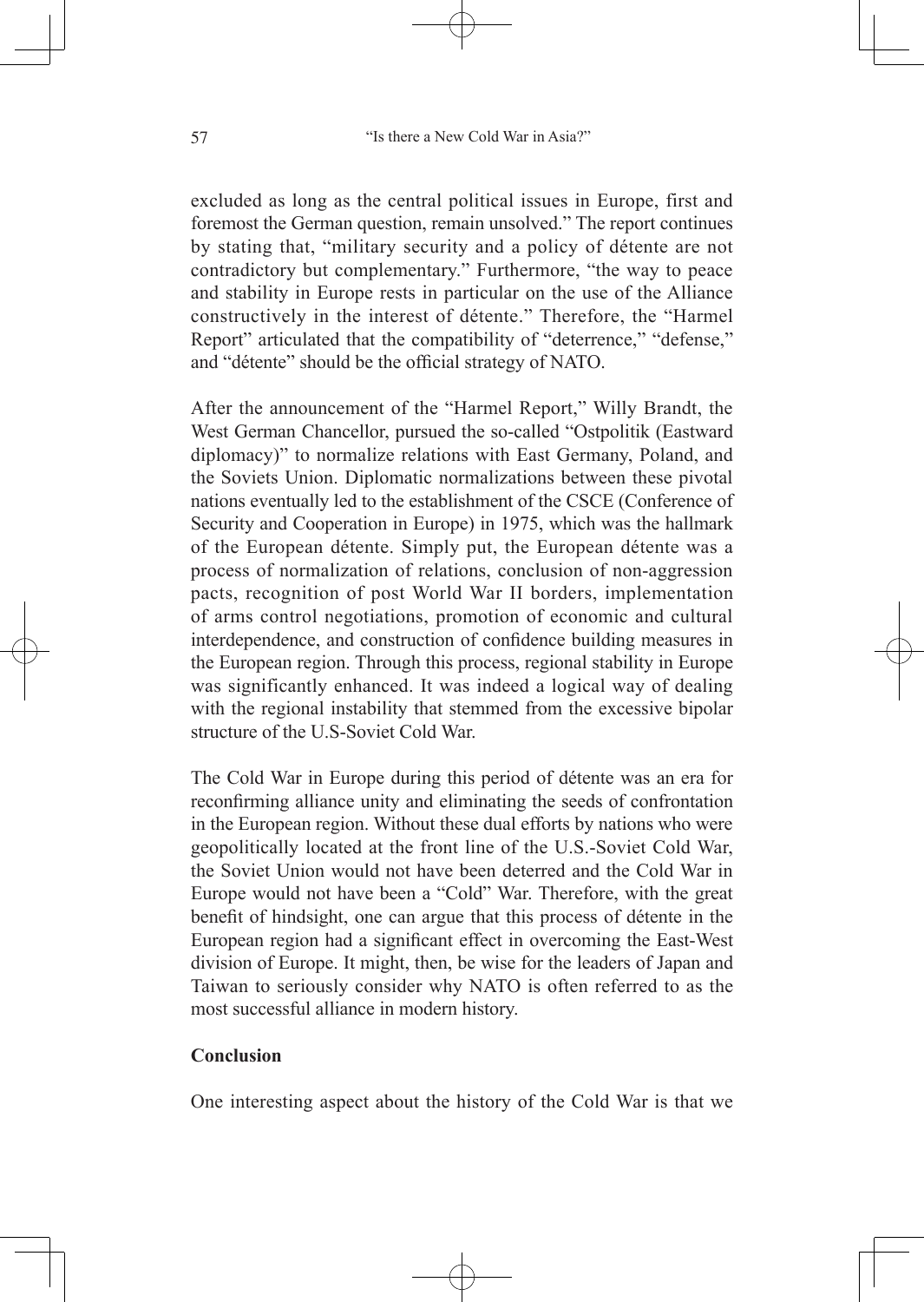could never know for sure why it ended without any wars in Europe. This is simply because of the difficulty of providing substantial evidence for something that never happened. Thus, although recent Cold War historians like to emphasize that this process of détente in the European region had a significant effect on overcoming the East-West division, it will remain merely a thesis.<sup>35</sup>

If it is impossible to answer why war did not break out in Europe during the Cold War era, it is equally impossible to prove whether deterrence theory works or not. The very fact that there were no wars makes it is impossible to prove that deterrence has worked in Europe during the Cold War. In other words, there might be other factors than deterrence that might have contributed in bringing peace. At the same time, however, we can never completely negate the significance of this theory. The one time we can negate deterrence theory is when wars actually occur in Europe, which we have not experienced. Thus, deterrence theory, or the question of why there were not wars in Europe during the Cold War, is fundamentally a "counter-factual proposition"36 because we can never prove or deny it by evidence.

Does the fact that European Cold War history or deterrence theory is fundamentally a "counter-factual proposition" deprive our motivation to study it? Would it not at least behoove us to pay attention to the factors that might bring peace? It might be wise for Japan and Taiwan to consider all sorts of elements that might make peace possible in the Asia-Pacific region. Inquiry into the European Cold War history might be a good starting point because despite the strong antagonism and the mass military forces deployed, there were no wars. It was one of the most rare periods in human history. This might be the "wisdom" needed for Asia in the  $21<sup>st</sup>$  century.

Surely, there is the problem of drawing conclusions from simple historical analogy, regarding the fact that historical events are

<sup>35</sup> Andreas Wenger, Vojtech Mastny, and Christian Nuenlist eds., *Origins of the European Security System: The Helsinki Process Revisted, 1965-1975* (New York: Routledge, 2008), Odd Arne Westad ed., *Reviewing the Cold War: Approaches, Interpretations, and Theory* (New York: Routledge, 2004).

<sup>36</sup> Edward Thompson, *Beyond the Cold War: a New Approach to the Arms Race and Nuclear Annihilation* (New York: Pantheon Books, 1982), 13.